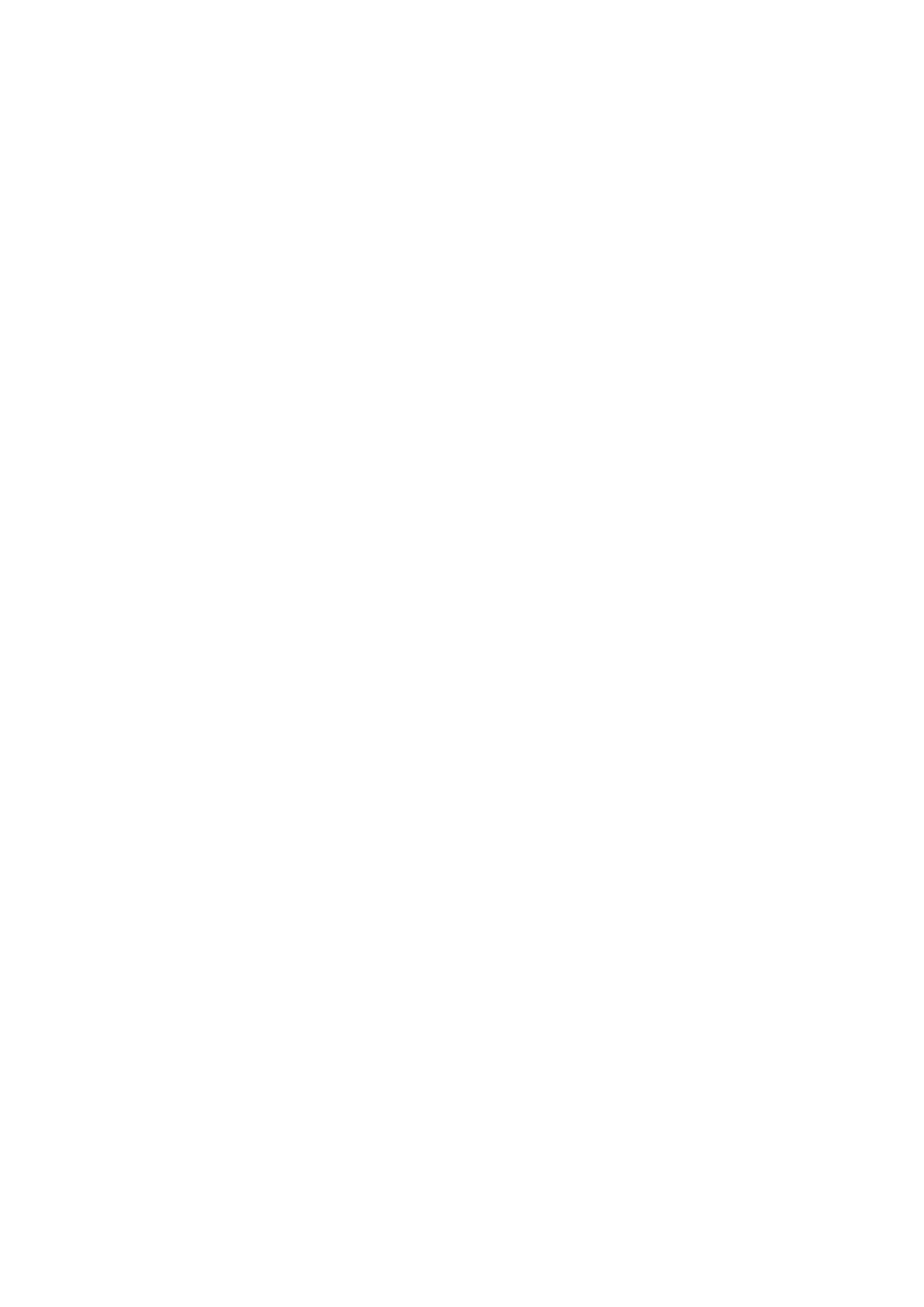

| To:      | <b>Council</b>                                    |
|----------|---------------------------------------------------|
| On:      | 16 <sup>th</sup> February 2017                    |
|          | <b>Report by:</b> Director of Finance & Resources |
| Heading: | <b>Revenue Budget and Council Tax 2017/18</b>     |

**\_\_\_\_\_\_\_\_\_\_\_\_\_\_\_\_\_\_\_\_\_\_\_\_\_\_\_\_\_\_\_\_\_\_\_\_\_\_\_\_\_\_\_\_\_\_\_\_\_\_\_\_\_\_\_\_\_\_\_\_\_\_\_\_\_\_\_**

#### **1. SUMMARY**

- 1.1. This report provides members with an overview of the Council's anticipated financial position on the General Fund revenue budget and sets out the information required for the Council to set its budget and council tax for 2017/18. Members are expected to bring forward proposals to secure a balanced budget, and to assist in this, Directors have been providing details of the financial, service and equality implications of any changes to current service levels, as requested by members.
- 1.2. In setting the 2017/18 budget, members will wish to consider the medium and longer term financial context for the Council and the ongoing financial pressures and challenges facing the public sector more generally as set out in more detail in the main body of this report.
- 1.3. The Scottish Government has not provided any material details of spending plans beyond 2017/18. It has however published some high level figures at an overall budget level but with no detail provided at portfolio level. In broad terms, the outlook for revenue resources presents very shallow growth in cash terms, averaging around 0.5% per year up to 2019/20. By contrast, capital resources are expected to increase by an average equivalent rate of around 6%-7% per annum. As members will be aware, the Scottish Government has set out their policy priorities over the course of the current parliamentary period in relation to growing in real terms spending in the NHS, protecting Police spending in real terms and the commitment to almost double the level of free early years nursery hours over the course of the next Parliament.
- 1.4. In the context of this outlook for public finances in Scotland coupled with the Government's stated policy and spending commitments, the medium term prospects for the local government budget are likely to remain extremely challenging and subject to further year on year contraction in cash terms. Headline figures would suggest that 2017/18 is likely to be the best year in terms of cash growth to the Scottish Government's budget and therefore there is a significant risk that 2018/19 – 2019/20 will potentially see further increases in the scale of cash cuts applied to the local government grant settlement over that experienced in either 2016/17 or 2017/18. Significant uncertainty will remain over the scale of the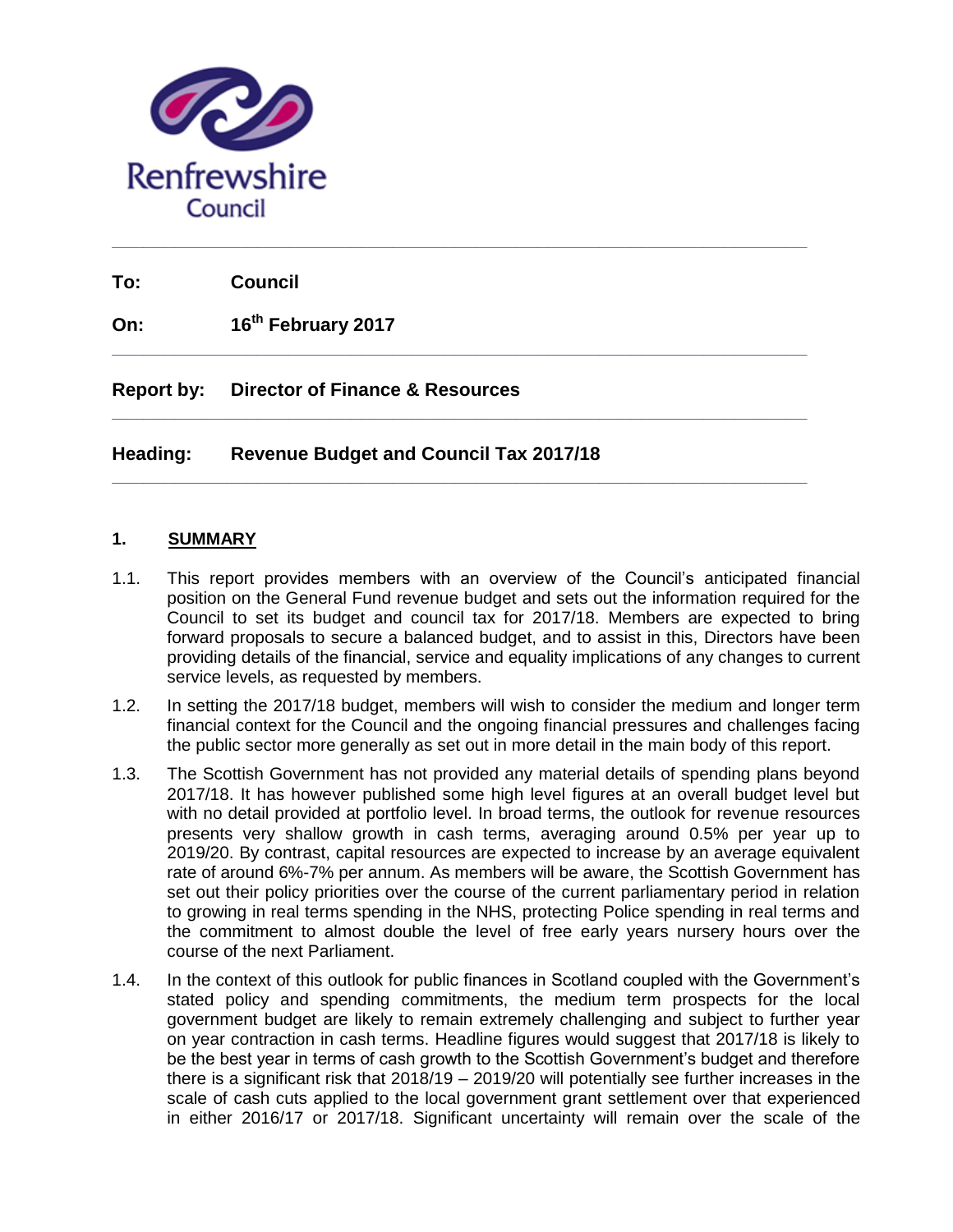reduction which along with an expected continuation of annual cost pressures will drive a need for further significant and sustained savings in the Council's planned spending just to achieve a balanced budget position each year.

- 1.5. Members should note that similar to previous years and as detailed in paragraph 3.3 of this report, the Council's financial settlement for 2017/18 is conditional upon the package of measures linked to the local government finance settlement. To date the Cabinet Secretary for Finance and the Constitution has not provided any confirmation of the financial sanction of not agreeing to the full package of measures other than to indicate that any Council that does not sign up to the full package will suffer a downward revision to their financial settlement. By way of context, members may wish to note that the Council's share of national resources linked to teacher numbers (£88 million nationally) is approximately £3.8 million and adult social care resources transferred via the Health budget (£357 million nationally) is £12.499 million.
- 1.6. As outlined in more detail in the main body of the report, in setting out the terms of the local government finance settlement, the Scottish Government have replaced the application of the condition linked to maintaining a Council tax freeze with a cap at 3% on any agreed increase for 2017/18. There is no element of the grant award directly linked to this condition but equally no detail provided by the Scottish Government of any adjustment that would be made to the financial settlement were the Council to increase council tax beyond the 3% cap. In addition and as outlined in section 11 of the report, from the  $1<sup>st</sup>$  April 2017 the impact of new regulations on Council Tax arrangements introduced by the Scottish Government will take effect. The regulations make changes to relationship of council tax bands E-H to Band D which in effect increases the level of council tax charge for these bands by between 7.5% - 22.5%. At the same time the Scottish Government has made changes to the Council Tax Reduction Scheme to increase reliefs to low income households. Taking account of both changes there is a budgeted net increase in resources available to the Council in 2017/18 of approximately £2.9 million based on the existing Band D council tax level of £1,164.69.
- 1.7. The Council, in setting its 2016/17 budget, continued as in previous years to take a medium term view of the Council's finances, agreeing a package of savings measures which has supported investment in priority areas, principally covering economic and cultural regeneration, digital connectivity in Renfrewshire's town centres and investment in parks across Renfrewshire. Since setting the budget, a number of the assumptions contained in the draft 2017/18 figures have been updated and in some cases confirmed, including most notably the confirmed grant available to the Council in 2017/18 and the associated conditions, the impact of new statutory obligations, the potential impact of increasing demographic and demand pressures and expected council tax yield levels for 2017/18. Taking all of these factors into account and as outlined in detail in the main body of the report, the Council has been presented with a budget deficit in 2017/18 of almost £16 million, equivalent to 4.1% of the total resources available from Government Grant and Council Tax.
- 1.8. As members will be aware, the Council has continued to take a number of decisions as part of the medium term financial strategy through to 2017/18 linked to the Better Council Change Programme and Debt Smoothing Strategy that support the release of significant savings in 2017/18. After taking account of the impact of these savings, there is, as presented in this report, a temporary revenue surplus of £4.236 million for 2017/18 subject to any further decisions taken by members. Members should note that this in year revenue surplus emerged only after the Scottish Government made available additional grant for 2017/18 during the course of their budget consultation and the parliamentary process for the budget bill ongoing during February. As referred to later in this report and based on information released by the Scottish Government, it would appear that these resources are underpinned predominantly by the use of the Scottish Government's budget flexibility mechanism that supports the carry forward of non recurring resources between financial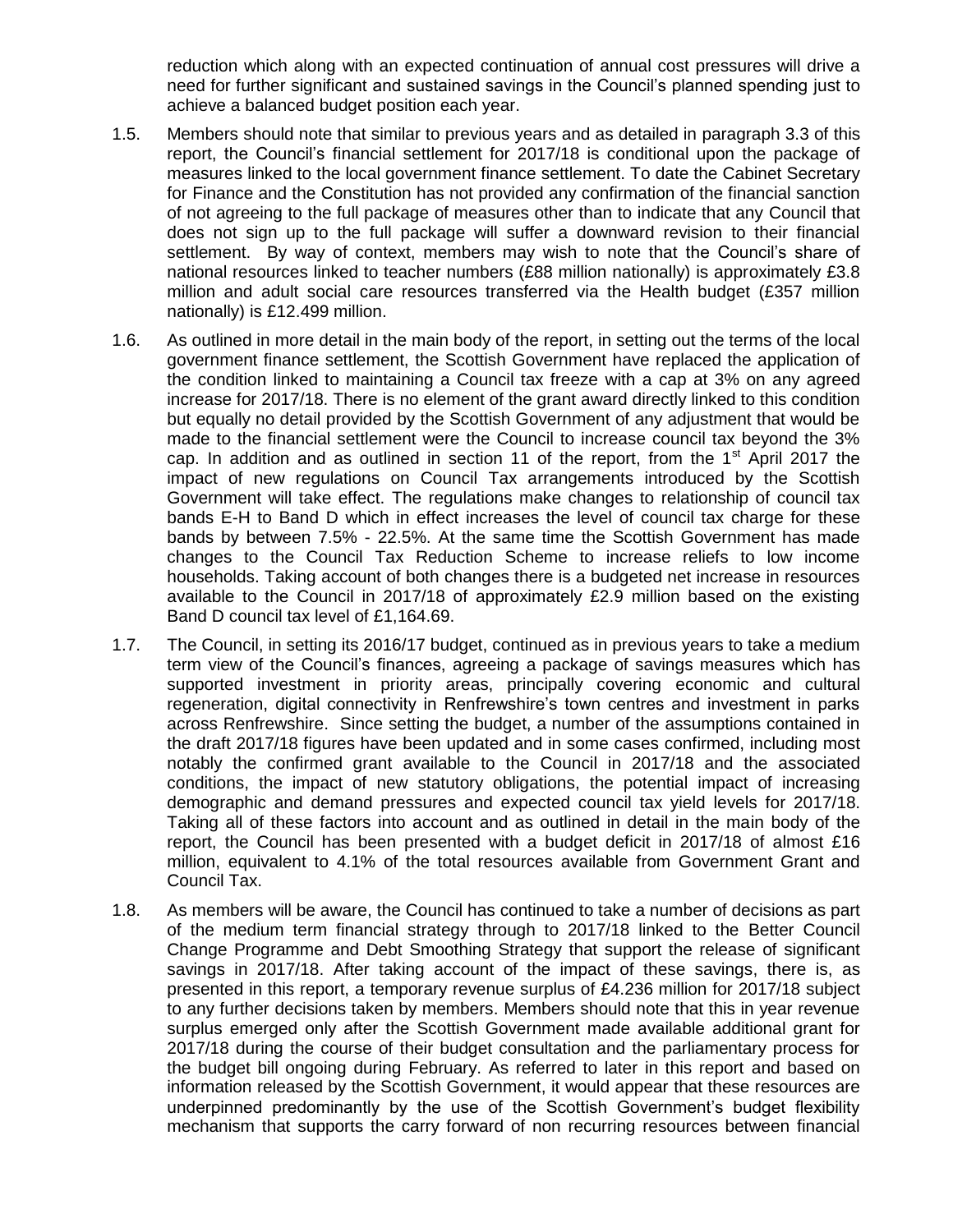years. There remains the risk therefore that the majority of this funding is supported by revenue resources that may be available to the Scottish Government only for a single year, creating uncertainty as to whether it will form part of local government's recurring baseline budget moving into 2018/19. Given there is no detail in relation to the Scottish Government's budget beyond 2017/18 it is not possible to draw any conclusions in this respect.

- 1.9. Notwithstanding this uncertainty and given the anticipated financial outlook beyond 2017/18 of an annual saving requirement of potentially up to £27 million per annum, the in year surplus on the budget for 2017/18 is expected to be temporary in nature and it is recommended by the Director that members should consider carefully any investment decisions that are not one off or temporary in nature.
- 1.10. The Council's financial projections beyond 2017/18 include, by necessity, a range of key assumptions and there remains significant and in some cases increasing uncertainty in relation to key elements of the Council's future financial position. Most notably the areas of key uncertainty are focused upon:
	- *Future grant settlement* as referred to above, the Scottish Government has not provided any material details of spending plans beyond 2017/18 but merely high level figures which present an indication of relatively shallow cash growth in their revenue budget over 2018 - 2020. In addition and as outlined to members in the report *"Financial Outlook 2017/18 – 2019/20"* to the Council meeting in September 2016, the Scottish Government's budget now carries increased risk as more revenue raising powers are devolved as part of the Scotland Act 2016. As the transition of powers moves the Scottish budget towards almost 50% of spending being supported by devolved tax raising powers, the economic performance of the Scottish economy relative to the UK becomes a key determinant in the overall level of resources that will be available to the Scottish Government's budget each year. At present, economic growth in Scotland is lagging that of the UK and there exists a wide range of downside risks associated with economic and political uncertainty linked to the UK exit process from the European Union and wider global influences on the UK and Scottish economies. In this context, the Scottish Government's budget will experience new and uncharted levels of uncertainty. This context, coupled with the Scottish Government's stated commitments over the course of the current parliamentary period in relation to growing in real terms spending in the NHS, protecting Police spending in real terms, both of which may become increasingly challenging commitments when inflation is anticipated to be on an upward trajectory over this period, and the commitment to almost double the level of free early years nursery hours over the course of the next Parliament, presents what is likely to be unprecedented levels of uncertainty over the medium term for local government grant levels in Scotland. Notwithstanding this scale of uncertainty, it remains the expectation that the level of government grant reduction the Council will experience over 2018 – 2020 is likely to be at a similar level or potentially worse than the 3.5% experienced in 2016/17 and 4% initially set by the Scottish Government in their initial draft budget for 2017/18.
	- *Future Pay Settlements* at present no national agreement has been reached on a pay settlement for 2017/18 for any of the Council's employee groups. Pay increases of 1.5% and 1% were agreed for 2015/16 and 2016/17 respectively and overall across the economy sustained cash increase in pay are beginning to move back towards prefinancial crisis levels. This position across the wider economy is likely to provide some important context for future negotiations but equally so will be the challenging medium term financial outlook for public finances and local government in particular.
	- *Demand led Pressures* demographic and socio-economic demand led cost pressures, in particular on both Children's Services and Adult Social Care, continue to be a key financial risk moving forward. In response, the Council in partnership with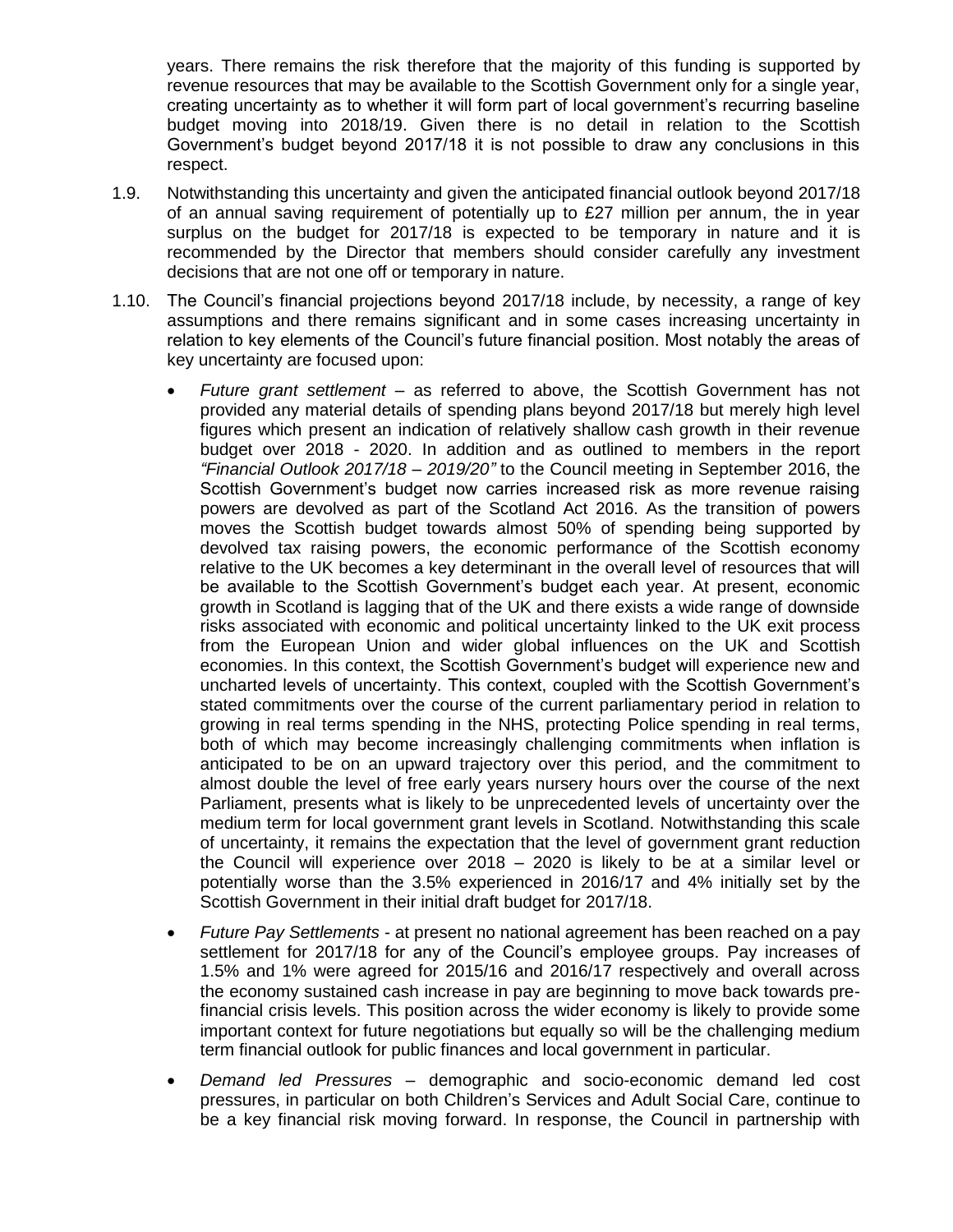Renfrewshire Health and Social Care Partnership continues to actively progress a wide range of key demand and cost management actions which have sought to mitigate the financial impact of these cost pressure over many years whilst seeking to achieve better outcomes for clients and their families. Despite these actions, it is recommended that financial provision of approximately £4.4 million is made by the Council to manage the potential net impact of such pressures in 2017/18. Such pressures remain a key area of financial risk both in the short term for the Council and moving forward over both the medium and longer term. The medium term forecasts outlined in this report take account these pressures and expectations of the scale of mitigation that is achievable. There will however always remain the risk that as these pressures continue to grow in their impact, the ability of the Council and partners to mitigate and dampen them over the medium term is not able to keep pace and this will be a key determinant on the Council's medium term financial position.

- 1.11. The nature of the Council's medium term financial outlook, both in scale and potential for movement, means that the Council needs to continue to adopt a strategic and sustainable plan linked to the delivery of priorities approved in the Council Plan and agreed with partners in the Community Plan. These strategic priorities will continue to provide a focus in future budget decisions, where the delivery of core services must be balanced with the resources that will be available to the Council. It is also important that the Council's underlying financial strategy maintains a medium term perspective focused on financial sustainability, recognising the uncertainty around key elements, the wide variation in potential scale of savings that will be required over the medium term and the ambitions of the Council to direct investment to support the delivery of key outcomes.
- 1.12. In addition, members should continue to be alert to the timing of future spending plan announcements from the Scottish Government. It is likely that the next set of announcements from the Government will not emerge until the second half of 2017 which could mean that results for individual councils may not be known until December 2017, two months before the Council would normally look to set the 2018/19 budget. In addition there is no certainty that future budget announcements by the Scottish Government will extend beyond a single year. The Council should therefore continue to progress financial planning on the basis of the possibility that over future financial years there may be limited time to respond to the confirmed grant settlements and that these may continue to be focused on single year announcements. Consequently it is important that the Council continues to proactively progress financial planning work in the context of the medium term outlook through the Better Council Change Programme and to prepare for what is anticipated to potentially be the most financially challenging and uncertain period ever for the Council.
- 1.13. In setting the 2017/18 budget, members should remain aware that any commitments to additional recurring expenditure will increase the projected medium term deficit in future years unless they are offset by sustainable savings or increase in resources arising from an increase in Council Tax. Finally, members are encouraged to take a holistic view of the Council's total resources, covering both capital and revenue, in coming to final budget decisions and attention is drawn to capital resources available to the Council of £1.841 million, as detailed at Item 2 of this agenda.

#### **2. RECOMMENDATIONS**

Members are asked to:-

2.1 Submit for approval proposals for any savings and/or investments and any service changes as part of delivering a balanced budget for 2017/18, and in doing so, to consider the equality impact of any proposed service changes as referred to at paragraph 8.7 and also to assess whether adequate provision is being made in the 2017/18 budget to deliver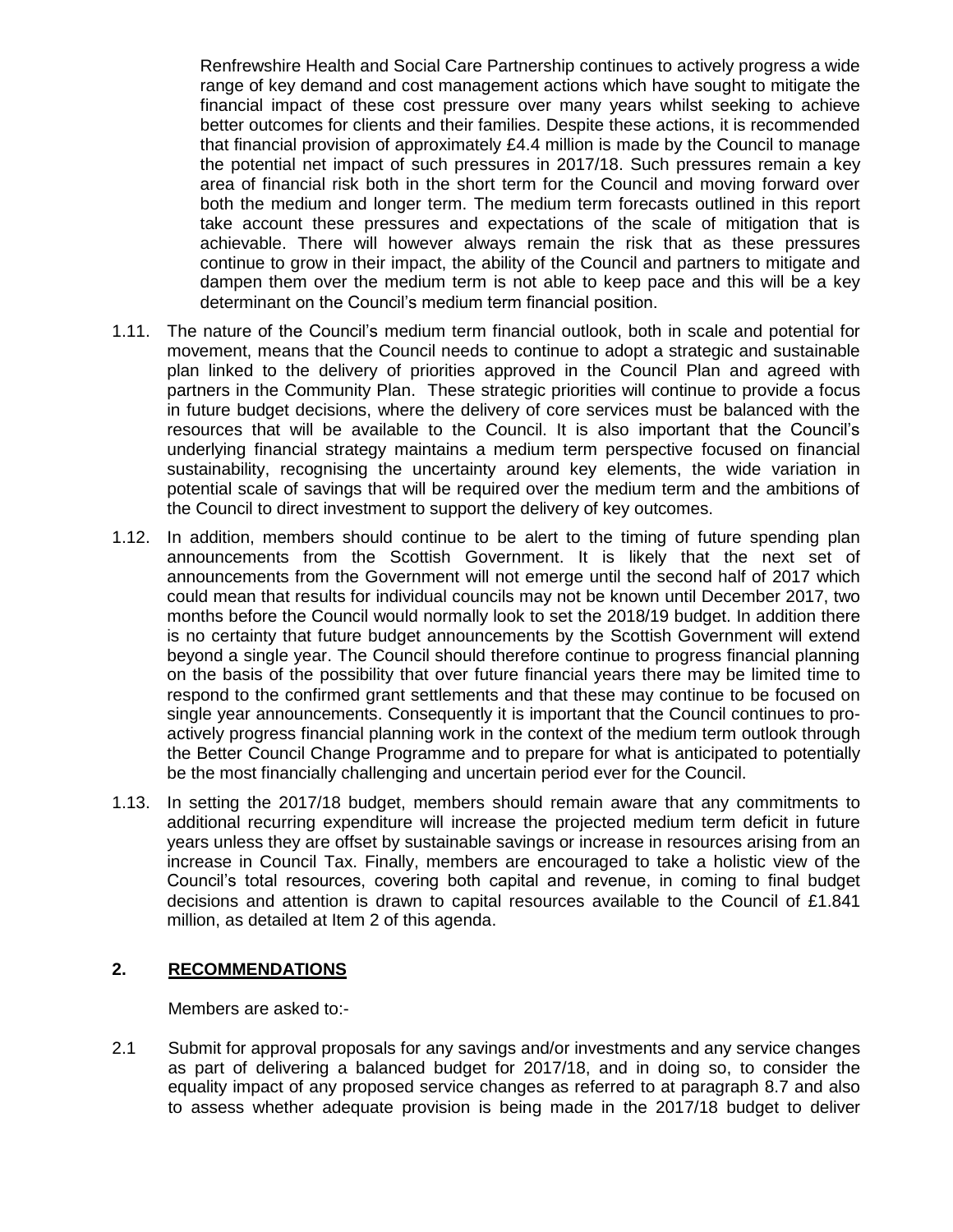against the specified commitments linked to the Council's grant settlement for 2017/18, as detailed at paragraph 3.3.

- 2.2 Approve the provisions for inflationary pressures as recommended at Section 5.
- 2.3 Approve the revenue estimates for all services for 2017/18 subject to adjustment for the allocation of central support costs, central repairs costs, capital charges, specific grants, inflationary allowances and any proposals for service changes approved by Council.
- 2.4 Approve the proposed mechanism to manage the release of additional resources being made available in 2017/18 to Renfrewshire Health and Social Care Partnership as set out in paragraph 4.5.
- 2.5 Approve that the Council retains unallocated general fund balances of at least £7 million in 2017/18.
- 2.6 Submit for approval the council tax banding levels A to H inclusive to apply for 2017/18.

#### **3. GRANT SETTLEMENT**

- 3.1 On the  $15<sup>th</sup>$  December 2016 the Scottish Government published their draft budget for 2017/18 which will be subject to parliamentary approval over the course of February 2017. At the same time, the draft local government finance settlement was published, which set out the provisional revenue and capital grant allocations for local government across Scotland. In a similar vein, the local government settlement is at this stage draft and is subject to the Local Government Finance (Scotland) Order 2017 which will be presented to Parliament in late February.
- 3.2 The Local Government Finance Circular 9/2016 was issued to councils on 15<sup>th</sup> December 2016, providing details of the provisional revenue and capital funding allocations for 2017/18. A revised circular was subsequently issued on  $16<sup>th</sup>$  December following an adjustment made to the main grant floor arrangements. In addition, further changes were confirmed in the middle of January following a number of calculation issues identified during the course of the checking process undertaken by the Scottish Government in partnership with council officers.
- 3.3 Updated for notified adjustments circular 9/2016 confirmed 2017/18 Scottish Government revenue grant funding for the Council of £296.521 million. The Cabinet Secretary for Finance and the Constitution has outlined the set of associated conditions that make up the provisional funding allocation and which constitute:-
	- 1. Maintaining at a national level the overall pupil teacher ratio (PTR) at 2016/17 levels and providing places for all probationers who require one.
	- 2. The use of funding provided through the health budget, which has been increased nationally from £250 million to £357 million to support Adult Social Care services provided through Renfrewshire Health and Social Care Partnership (the Council's share of these resources in 2017/18 total £12.499 million). The £3.720 million increase in these resources which the Council is accessing in 2017/18 is intended to support sustaining the living wage for carer staff, sleepovers and sustainability, the removal of war pensions from income assessments for social care charging and pre-implementation work for the new carers' legislation.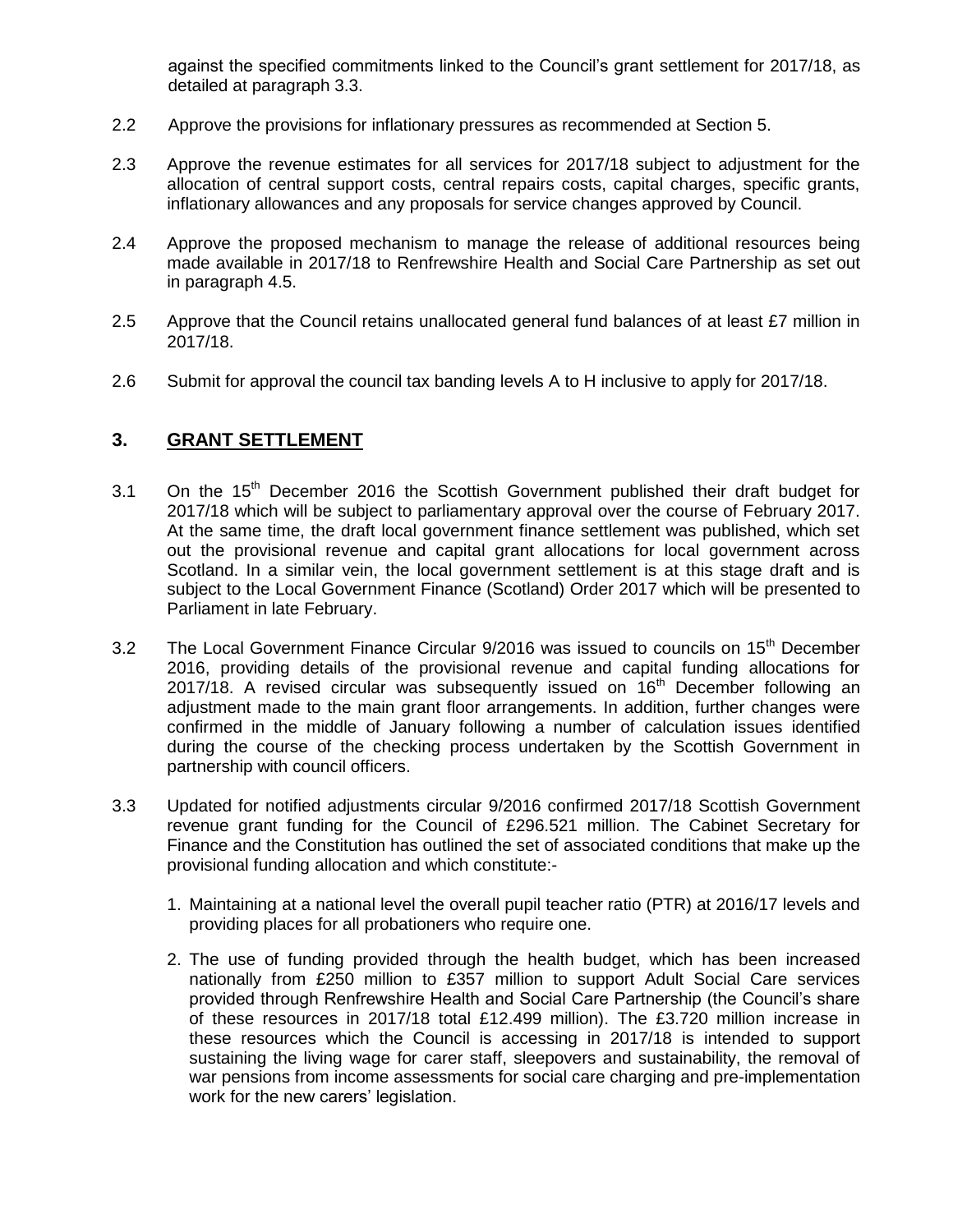3. The removal of the condition associated with a council tax freeze and the introduction of a cap of 3%, representing the maximum increase that can be applied locally by an individual council as part of setting the 2017/18 budget.

There is sufficient resource included within the proposed budget set out in this report to meet conditions 1 and 2 above with condition 3 being subject to elected member's decision in setting council tax levels for 2017/18. If the Council elects not to take up this package on offer from the Scottish Government, it has been confirmed that the financial settlement outlined above will be revised downwards although it has not been confirmed by the Scottish Government what the scale of the reduction would be in respect to any individual element of the conditions or in totality. By way of context however, members may wish to note that the Council's share of national resources linked to teacher numbers (£88 million nationally) is approximately £3.8 million and adult social care resources transferred via the Health budget (£357 million nationally) has as detailed above increased this year by £3.720 million to £12.499 million.

- 3.4 The financial settlement provides grant figures for one year only, covering 2017/18 and is expected to be formally considered for approval by the Scottish Parliament in late February 2017. The grant floor (which doesn't include all revenue funding but the majority) has been set by the Scottish Government at a maximum reduction of 5%. Seven councils are immediately on the floor, with a further eleven (including Renfrewshire) pulled down onto the floor once the floor calculation mechanism is applied. There are therefore eighteen of the thirty two councils on the grant floor with the grant change ranging from a cut of 5% down to a cut of 3.47%
- 3.5 The Council's settlement figure includes a number of adjustments for new spending burdens and responsibilities, most notably £4.248 million linked to the new Pupil Equity fund and £2.816 million linked to the new arrangements associated with Criminal Justice. Discussions remain ongoing with the Scottish Government in relation to the operation of the new pupil equity fund. At present it is expected that this funding which totals  $£120$ million across all authorities will be provided by way of a ring fenced specific grant which will be required to support new spending and with spending authority devolved to individual headteacher level. There is therefore no expectation that these resources will be available to support the Council's wider budget and sustain existing service provision within Renfrewshire moving from 2016/17 into 2017/18. The resources linked to criminal justice, reflect funding changes associated with the disbanding of Community Justice Authorities, the funding of which previously sat outwith the Council's direct budget arrangements. These resources are required to support the transfer of responsibilities into the Council's core functions and similar to the pupil equity funding, are not therefore available to support existing service provision. There is also a range of differences in the planned timing of distribution of resources linked to discretionary housing payments, council tax reduction scheme and probationer teachers from the settlement position outlined for 2016/17.
- 3.6 After adjusting for these areas of new spending burdens, new responsibilities and timing differences in the distribution of funding, the Council's 2017/18 grant figure as set out in the provisional local government finance settlement has, on a like for like basis, decreased by 4% from 2016/17 against a 3.8% cut across all Scotland. The Council's share of the overall local government revenue funding settlement has remained broadly static at 3.17%.
- 3.7 Subsequent to the draft local government settlement announcement on 15<sup>th</sup> December, the Cabinet Secretary for Finance and the Constitution on  $2^{nd}$  February announced the release of additional resources to local government in 2017/18 following the Budget Bill Stage 1 debate in Parliament. Subject to Parliamentary approval in the final stages of the Budget Bill and Local Government Finance (Scotland) Order 2017, it is proposed that a further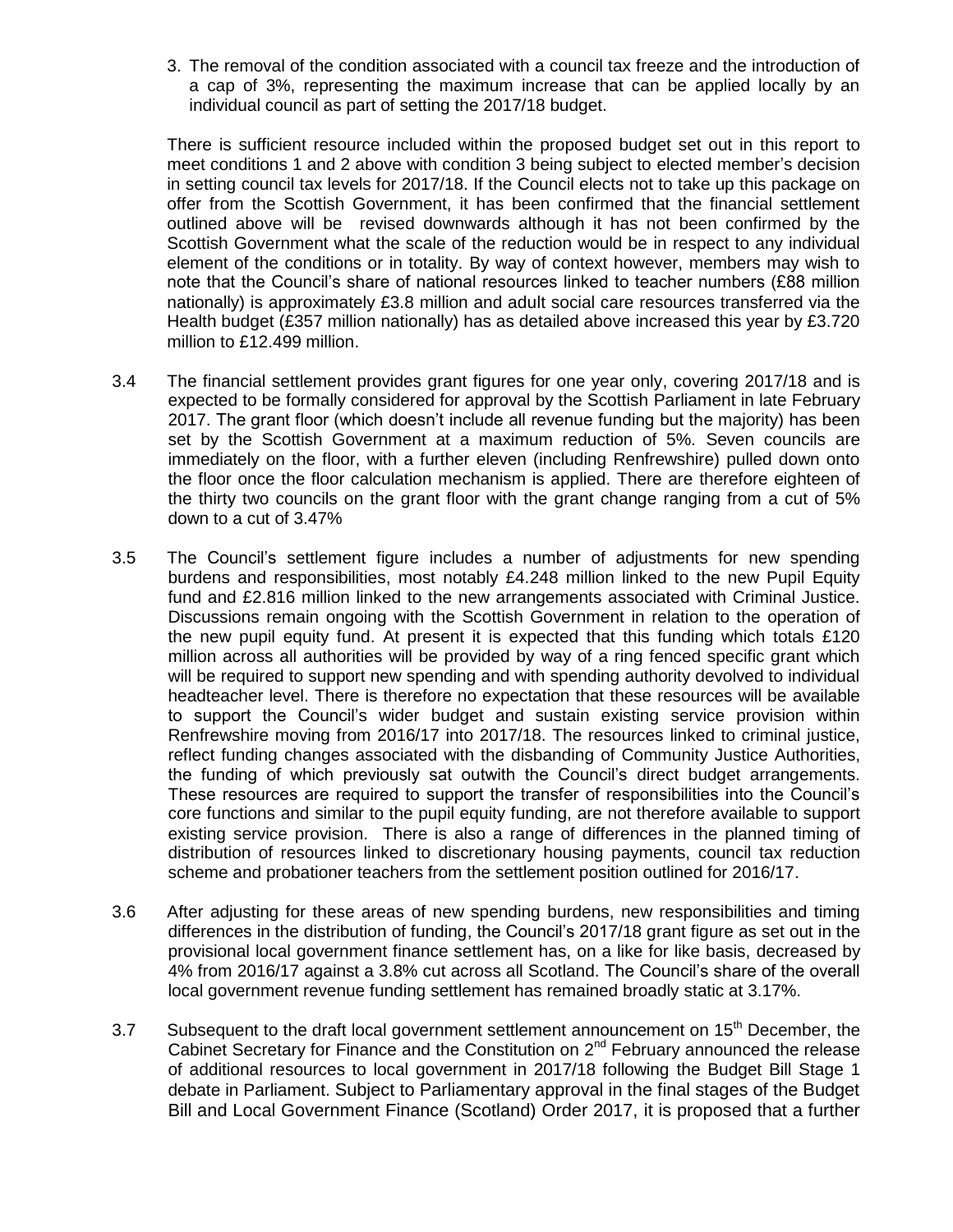£160 million (split £130 million for revenue and £30 million for capital) will be made available to local government in 2017-18 in addition to the sums previously confirmed in Local Government Finance Circular 9/2016.

- 3.8 Based on the information released by the Scottish Government, the additional resources made available were part of an overall package of additional spending plans for 2017/18 of £220 million, of which £160 million was made available to local government. The package is funded from £29 million of additional tax revenues and £191 million to be funded through use of the budget exchange mechanism, updated profile of the Scottish Government contribution required to bring the non-domestic rates pool into balance and a reduction in the anticipated cost of borrowing repayments in 2017/18.
- 3.9 The availability of these resources are underpinned predominantly by the use of the Scottish Government's budget flexibility mechanism that supports the carry forward of non recurring resources between financial years. There remains the risk therefore that the majority of this funding is supported by revenue resources that may be available to the Scottish Government only for a single year, creating uncertainty as to whether it will form part of local government's recurring baseline budget moving into 2018/19. Given there is no detail in relation to the Scottish Government's budget beyond 2017/18 it is not possible to draw any conclusions in this respect.
- 3.10 Notwithstanding this uncertainty moving forward, the availability of this additional £130 million of revenue grant, of which the Council will receive £4.236 million, reduces the like for like cut in government grant for the Council in 2017/18 from the 4% reflected in the provisional local government finance settlement to 2.65% against an all Scotland cut of 2.44%.
- 3.11 In addition to the direct revenue grant provided to the Council in 2017/18, the Council's share of resources provided via the Health budget will, as referred to earlier, increase by £3.720 million to £12.499 million. However, it should be noted that this funding is to be directed to fund new cost burdens such as sustaining the payment of the increased living wage to carers in Adult Social Care, supporting changes in sleepover payments, the removal of war pensions from income assessments for social care charging and preimplementation work for the new carers' legislation. It is also available to support wider budget pressures in adult social care including demographic and demand led pressures. The budget proposals detailed in this report will provide for an increase in excess of this amount to be made available to the Health and Social Care Partnership in 2017/18.
- 3.12 In addition, the Scottish Government have confirmed that there is £60 million sitting outside the local government settlement (within the Education and Skills portfolio of the Scottish Government budget) to support the commencement of the planned expansion in free childcare towards 1140 hours. These resources are split into two £30m tranches for workforce development and capacity building (revenue) and first phase of infrastructure development (capital). The Scottish Government has indicated that future engagement will be progressed through COSLA in respect to how this funding will be distributed and applied. In this context no provision has been made in the budget in relation to this funding stream.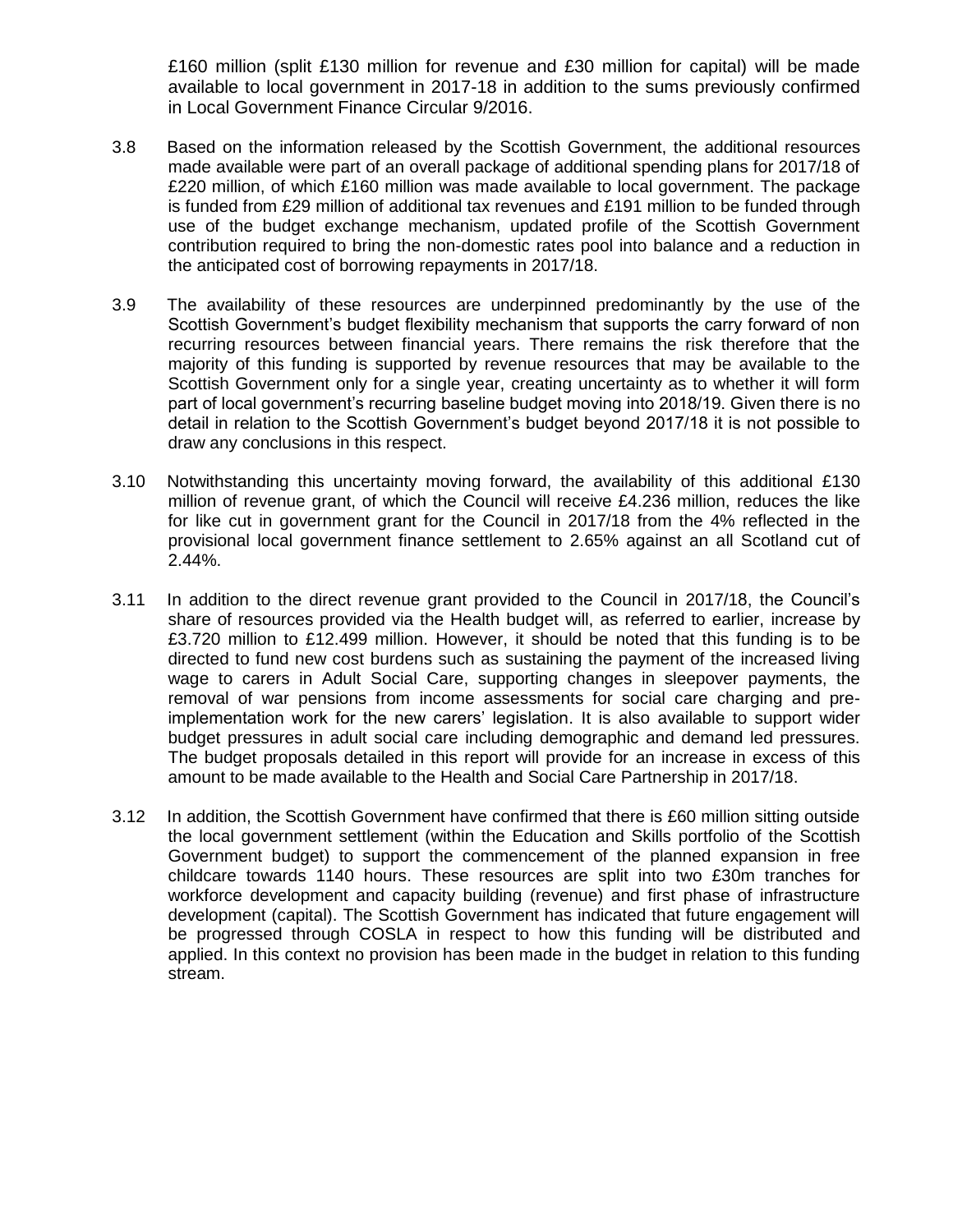|                                                    | 2017/18 |
|----------------------------------------------------|---------|
|                                                    | £000    |
| <b>Allocated Government Grant Funding</b>          |         |
| <b>Specific Grants</b>                             | 7,088   |
| Non Domestic Rate Income                           | 96,682  |
| <b>Revenue Support Grant</b>                       | 196,987 |
| TOTAL CONFIRMED ALLOCATED GOVERNMENT GRANT FUNDING | 300,757 |
|                                                    |         |

- 3.13 As detailed above, beyond 2017/18, although no specific grant figures are available for local government across Scotland and consequently for Renfrewshire, it is anticipated that local government in Scotland will continue to face a challenging medium term financial outlook with further sustained reductions in the levels of revenue grant made available by the Scottish Government. At present there is significant uncertainty over what the scale of this reduction will be, however based on current information there is little to suggest that it is likely to be any better than the reduction experienced by the local government budget in 2016/17 or as initially outlined in the provisional 2017/18 announcement on 15<sup>th</sup> December 2016.
- 3.14 There also remain wider risks that could yet further influence the level of resources made available to the Scottish Government budget through what continues to be a fluid and fast changing political and economic environment, within Scotland, the UK, across Europe and indeed globally. It is expected that greater clarity over future grant settlement levels will emerge in the latter half of 2017, with the risk that the Scottish Government may continue to set out detailed spending plans only for the forthcoming year. Moving forward members will be kept appropriately briefed and informed as announcements are made by the Scottish Government during the course of 2017 and in addition, of any significant developments in the wider economy which are likely to materially change the future financial outlook for the Council.

#### **4. SPENDING PRESSURES, MANAGING DEMAND, AND AGREED SAVINGS**

- 4.1 An analysis has been enclosed with this report detailing, for each service, the proposed budget changes between 2016/17 and 2017/18. The budget has been adjusted to reflect:-
	- (i) the continuing costs of the current level of service;
	- (ii) the financial impact of any decisions already taken by the Council or its Policy Boards;
	- (iii) the implementation of the approved medium term debt smoothing strategy which will support the delivery of significant budget savings on financing charges in 2017/18; and
	- (iv) Additional £3.720 million of resources that will be made available via NHS Greater Glasgow & Clyde to support Adult Social Care Budgets that will be made available to Renfrewshire Health and Social Care Partnership in 2017/18.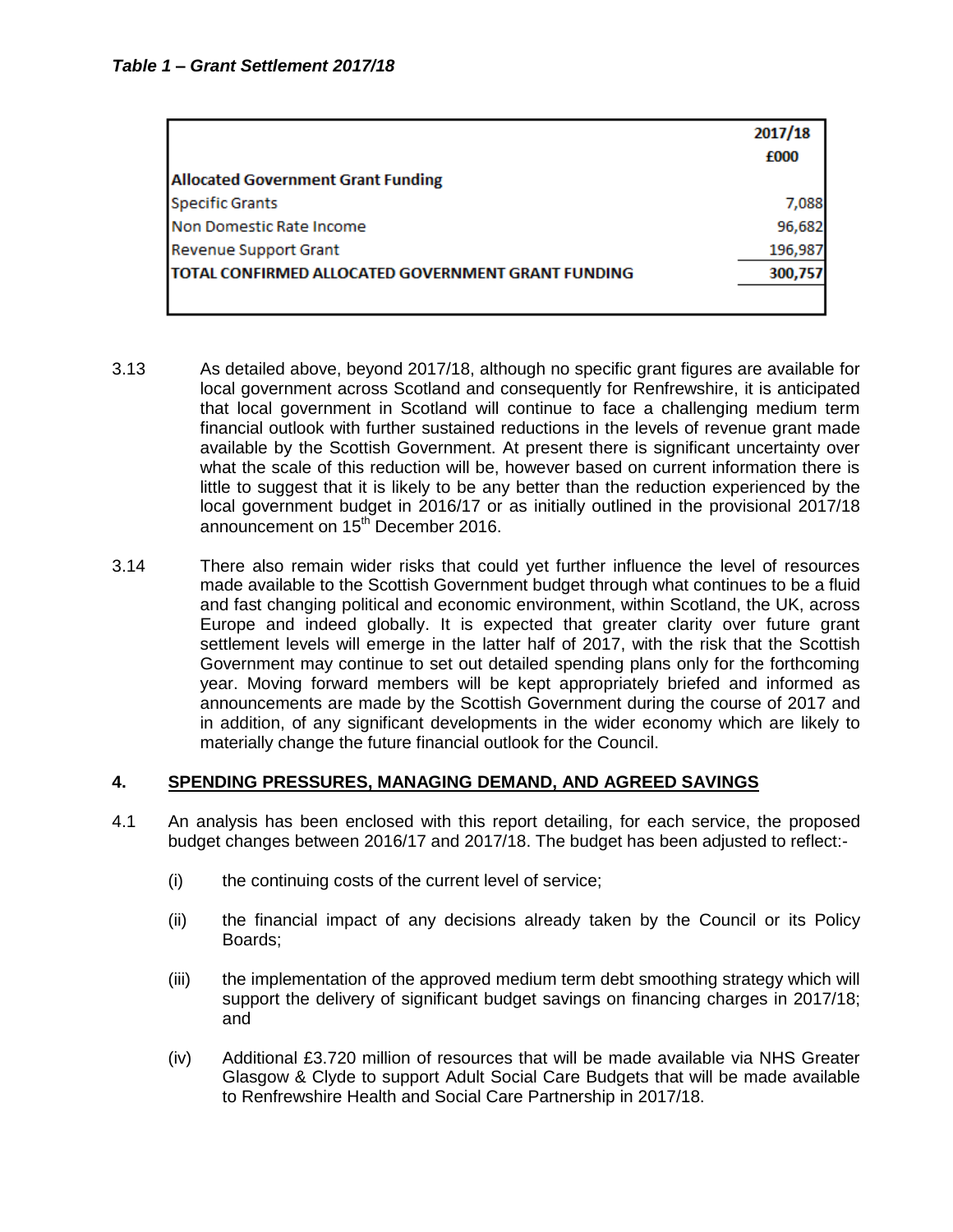- 4.2 Demographic and socio-economic factors continue to play a major role in driving spending pressures for the Council, specifically in relation to both Adult and Children's Services and relating mainly to:
	- older people's services linked to the shift in the balance of care, supporting older people to live safely at home for as long as possible, and facilitating prompt discharge from hospital;
	- the increasing number and complexity of care packages required to support adult clients to live as independently as possible in the community; and
	- the continued commitment to protecting vulnerable children and young people, and supporting them into independent adulthood.
- 4.3 The Council has for a number of years been taking forward a wide range of mitigation strategies designed to dampen the impact of demand led growth. These strategies have focused on multiple perspectives including:-
	- Seeking to provide more cost effective services for example Children's Services has been focusing significantly on a strategy to shift the balance of foster care provision to predominantly in-house provided foster carers as opposed to those sourced through more expensive external agencies.
	- Investing in preventative measures and redesigned services to reduce longer term demand growth - for example within Adult Service delivering intensive short term reablement service to support older people to be cared for at home when they leave hospital and reduce demand for more expensive residential care.
	- Better service provision to reduce ongoing demand for example Children's Services has focused on improving how well the service is able to support children through to places of permanency, principally aimed at delivering better sustainable outcomes for the children but at the same time reducing ongoing demand for temporary care arrangements.
- 4.4 As a result of the growing positive impact of the wide range of measures implemented over the years, the Director of Children's Services has confirmed that the expected resources released as a consequence of these mitigation measures will be sufficient to manage the impact of new demographic and socio-economic demand led pressures on the service. As a consequence there is no requirement to provide any associated adjustment to the Children's Services base budget moving into 2017/18 for such pressures.
- 4.5 In relation to Adult Services, although a similar impact is being achieved through demand and cost mitigation strategies, the scale of demand led cost pressures is significant. In addition, over the course of 2017/18 Adult Services will be exposed to potentially significant cost pressures arising from a number of long term contractual arrangements that will come to an end and are subject to renewal, the financial impact of the negotiated application of the increased living wage across the sector, legislative changes impacting upon the cost of delivering sleepover arrangements and the negotiated increase on the National Care home contract, agreement of which remains outstanding. Based upon a broad range of projections, it has been estimated that the demand and cost growth across Adult Services may extend to £4.406 million net of any mitigation measures taken by the Chief Officer. It is however recognised that within this estimate there remains uncertainty over the actual cost and demand pressures that will emerge over the course of 2017/18, in particular from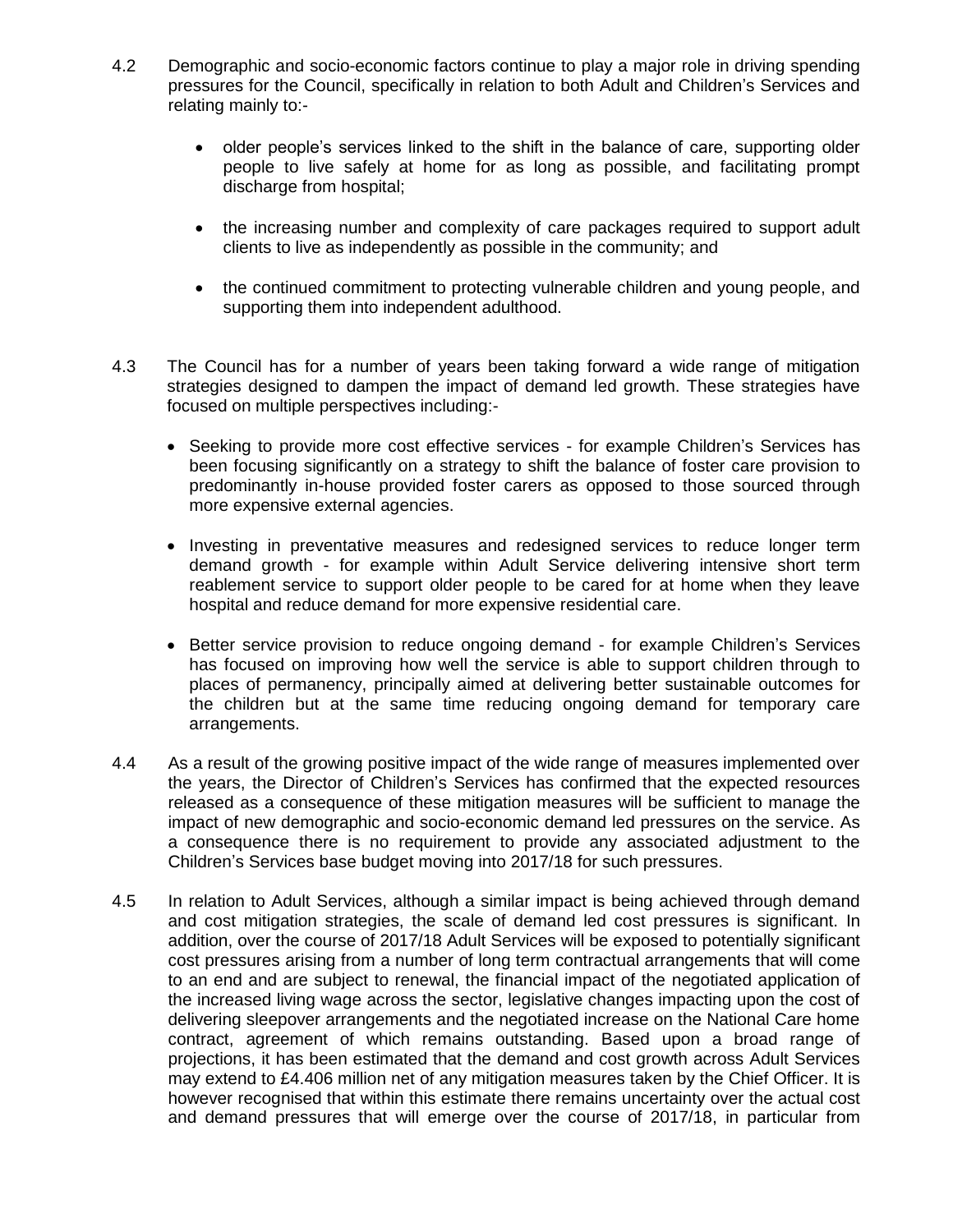contractual renewal processes and negotiation arrangements associated with the living wage and National Care home contract. In these circumstances, it is proposed that the Council makes provision in 2017/18 for £4.406 million of additional resources to be made available for drawdown by the Health and Social Care Partnership in 2017/18 to manage these pressures. The actual level of drawdown will be agreed between the Council Director of Finance & Resources and the Chief Finance Officer of the Partnership on the basis of the actual financial impact of the cost pressures that crystalise over the course of the financial year. Full updates in relation to the application of this resource drawdown mechanism will be appropriately reported over the course of the year through the existing budget monitoring arrangements within the Council and the Health and Social Care Integrated Joint Board.

4.6 Table 2 below summarises the recommended base budget adjustments to reflect the pressures facing the Council in 2017/18. Also included in the table is an adjustment arising from the ongoing implementation of the Council's medium term debt smoothing strategy and Better Council Change Programme which continue to support the delivery of significant budget savings in 2017/18 of almost £20 million.

#### *Table 2 - Summary of Recommended Base Budget Adjustments 2017/18*

|                                                                      | 2017/18  |          |
|----------------------------------------------------------------------|----------|----------|
|                                                                      | £ms      | £ms      |
|                                                                      |          |          |
| Net impact of previous Council and Board Decisions                   | (2.406)  |          |
| Debt Smoothing Reduction in Financing Costs                          | (17.410) |          |
| <b>Total Savings Applied for 2017/18</b>                             |          | (19.815) |
| Add:                                                                 |          |          |
| Adult Services Demographic, Socio-Economic and Contractual Pressures | 4.406    |          |
| Legislative Impact on Pension and Other Pay Costs                    | 2.000    |          |
| <b>Contract Payment and ICT Licensing</b>                            | 1.525    |          |
| Non Domestic Rates including 2017 Revaluation Impact                 | 0.600    |          |
| <b>Financial Settlement Adjustments</b>                              | 1.163    |          |
| Other Net Base budget changes                                        | 1.526    |          |
| <b>Total Base Budget Increases</b>                                   |          | 11.219   |
|                                                                      |          |          |
| <b>Net Base Budget (Reduction)</b>                                   |          | (8.596)  |

#### **5. PAY AND PRICE PRESSURES**

5.1 The 2017/18 budget position detailed in Table 3 at paragraph 8.1, includes provision for pay inflation at £5.598 million for 2017/18 across all pay groups. This reflects the required budget uplift to account for the impact of the new Apprenticeship Levy introduced by the UK Government, the impact of the uplift in the living wage to be applied to appropriate staff groups and a provision for the 2017/18 pay award across all staff groups which at present remain subject to ongoing negotiation through the national arrangements.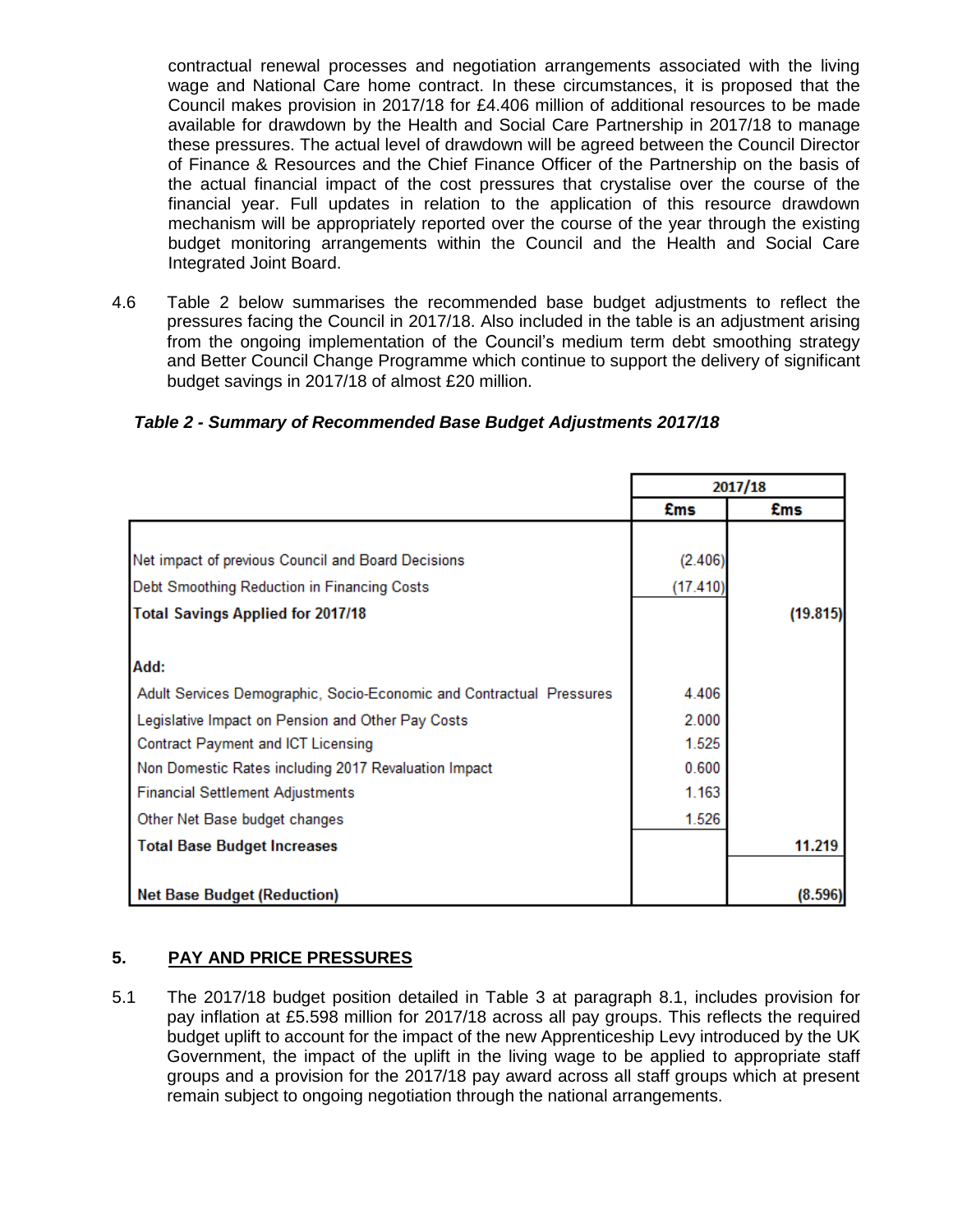- 5.2 In setting its 2016/17 budget, the Council decided not to apply any general inflationary uplift to non-pay budgets. Given the financial challenges facing the Council, in particular over the medium term and in line with historic practice general non pay inflation is not provided for in the 2017/18 budget.
- 5.3 The Financial Regulations require charges for services to be reviewed at least annually and a 2% increase in charges would generate additional income of £0.080 million. The overview of the Council's spending in Table 3 at paragraph 8.1 makes provision for an inflation adjustment to charges at 2%.

#### **6. FINANCING COSTS**

- 6.1 The provision for financing costs includes both debt charges payable as a result of the Council's capital investment programme and the interest gained on temporary investment of cash. In assessing financing cost requirements, an assumed average interest rate of 4.33% has been applied. A minor adjustment has been made to the temporary interest income budget reflecting existing cash management approaches, the anticipated temporary cash deposits levels over the course of 2017/18 and an expectation that interest rate levels are unlikely to materially increase over the course of the year.
- 6.2 As previously reported to members, a strategy of debt smoothing, with the intention of releasing budget savings over the medium term, is incorporated into the Council's medium term financial planning assumptions. As referred to earlier in this report, approximately £17 million of savings are being released from the financing cost budget in 2017/18 as part of the strategy to address the underlying medium term budget deficit and overview position outlined in section 8.
- 6.3 As reported to members in the September 2016 Financial Outlook report, given it is anticipated that the Council will be moving into a further period of sustained and significant cost reductions beyond 2017/18, a review was completed to reassess the approach employed to implement the final stages of the current debt smoothing strategy. The strategy has now been adapted and resources previously earmarked to deliver accelerated debt repayment will now be utilised to directly support the revenue budget over the medium term, providing relief from annual debt charges. This change in approach will allow a further phase of debt smoothing savings moving beyond 2017/18 to be established for a defined medium term period. This adjustment to the strategy will provide the opportunity through this period of financial challenge to protect core priority services and mitigate unnecessary reductions in service provision over the short to medium term. It would be expected that an anticipation of a return to growth in resources over the medium to longer term will facilitate a smooth exit as the associated debt smoothing resource comes to a natural end. In addition, the change in approach will also provide access to a flexible resource to support the Council to deliver the inevitable scale and pace of change that will be required to meet the overall financial challenge, including costs associated with a need to continue to resize and reshape the workforce.

#### **7. TRADING ORGANISATIONS**

7.1 The detailed revenue estimates include within Miscellaneous Services the projected surpluses to be earned by the Council's Trading Operations in 2017/18. The current policy is for any surpluses and deficits to return to the General Fund. The exception to this policy is Building Services where a proportionate element of any trading surplus/deficit is currently transferred in to the Housing Revenue Account based on the level of Housing related turnover.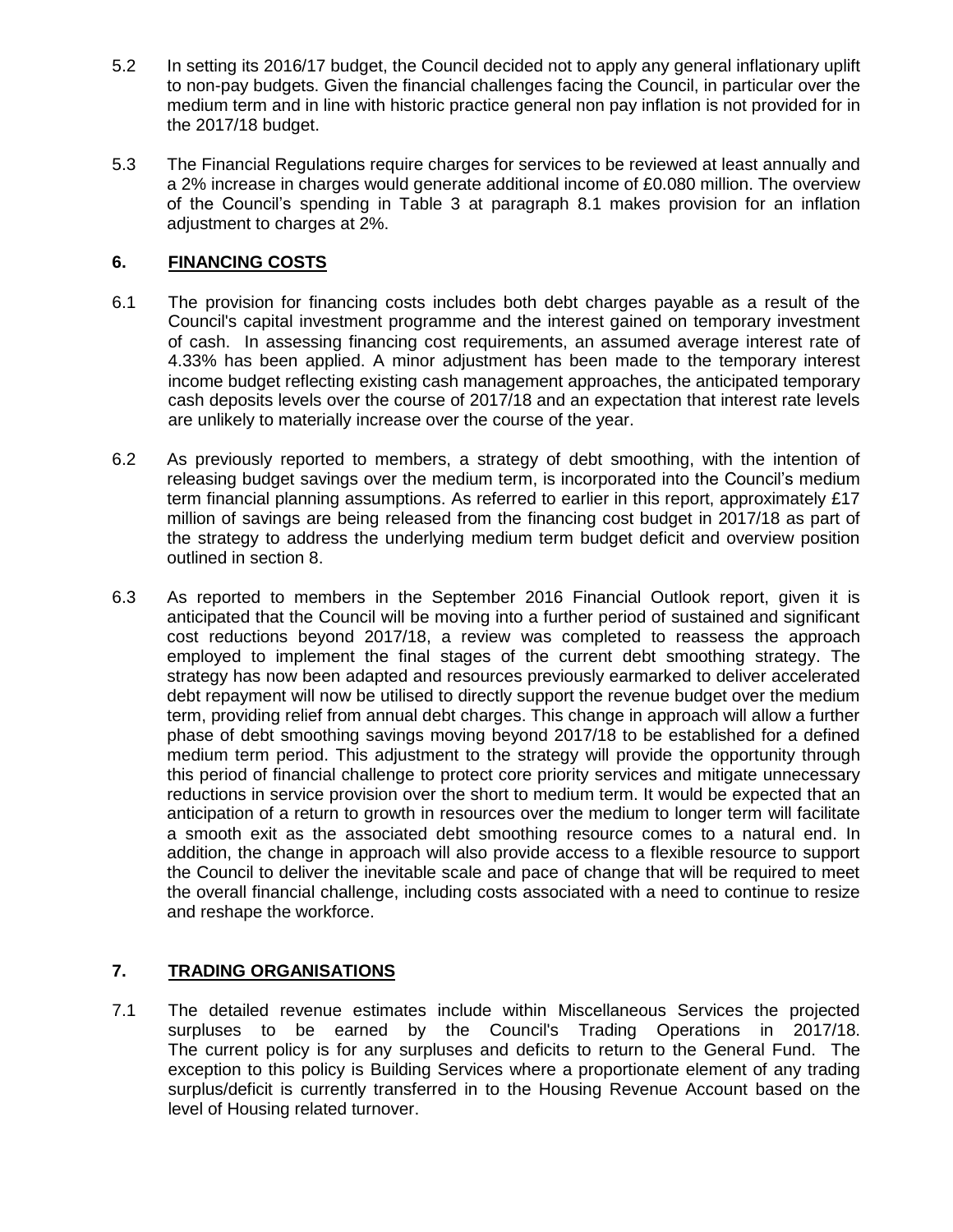#### **8. SPENDING OVERVIEW**

8.1 The Council approved spending for 2016/17 at the meeting on 3<sup>rd</sup> March 2016 of £381.982 million. It is estimated that £379.064 million (as detailed in Table 3) is needed to fund the costs of maintaining present service levels, provide for new responsibilities and cost burdens and addressing known pressures and demands in 2017/18.

| Spending approved 2016/17 budget                               | £000<br>381,982 |
|----------------------------------------------------------------|-----------------|
| Add:                                                           |                 |
| Recommended Budget Adjustments (per Table 2)                   | 11,219          |
| Savings Applied (per Table 2)                                  | (19, 815)       |
| Revised Budget per Appendix 1                                  | 373,386         |
| Provision for inflationary pressures (see paragraph 5.1 - 5.3) | 5,678           |
| <b>Estimated spending need for 2017/18</b>                     | 379,064         |

#### *Table 3 – Estimated Spending Need 2017/18*

- 8.2 Significant cost pressures are anticipated to persist beyond 2017/18 for the Council. Some cost pressures, such as those related to some contractual commitments and cost increases linked to landfill taxation are easier to predict for future years. Others such as future pay increases, the impact of legislative and national policy changes, movement on key commodity prices and increasingly demand led pressures are more difficult to estimate and are not necessarily within the direct control of the Council. In addition, and as referred to in section 3 above, there is significant uncertainty in respect to how much of a reduction is likely to be experienced in government grant levels over the medium term.
- 8.3 In this context there is significant uncertainty in relation to the scale of savings that the Council may be required to deliver in the medium term period through to 2020. As outlined to members in the Financial Outlook report to the September Council meeting, the projected budget gap each year in the period 2018 - 20 was forecast as potentially falling within a range of £16 million to £27 million (prior to the any application of changes in Council Tax levels). The outcome that has crystallised for 2017/18, an underlying budget gap and requirement for savings of almost £16 million (after taking account of additional resources announced by the Scottish Government on  $2^{nd}$  February), has done little to suggest that this projected range is unrealistic, particularly given 2017/18 is anticipated to be potentially more challenging for the Scottish Government in resource terms than either 2018/10 and 2019/20. The recommendation that the Council should continue to plan for a year on year saving requirement of approximately £20 million, equivalent to £40 million over the two year period remains valid. Indeed given the increase in uncertainty moving beyond 2017/18, it would be recommended that Council seek to target a £40 million 2 year saving programme, with at least £20 million being deliverable in 2018/19 to provide a degree of flexibility over the two year period.
- 8.4 In addition, members should be alert to the likely timing of future spending plan announcements by the Scottish Government. It is likely that this will be in the second half of 2017 and could mean that results for individual councils are not likely to be known until December 2017, two months before the Council would normally look to set the 2018/19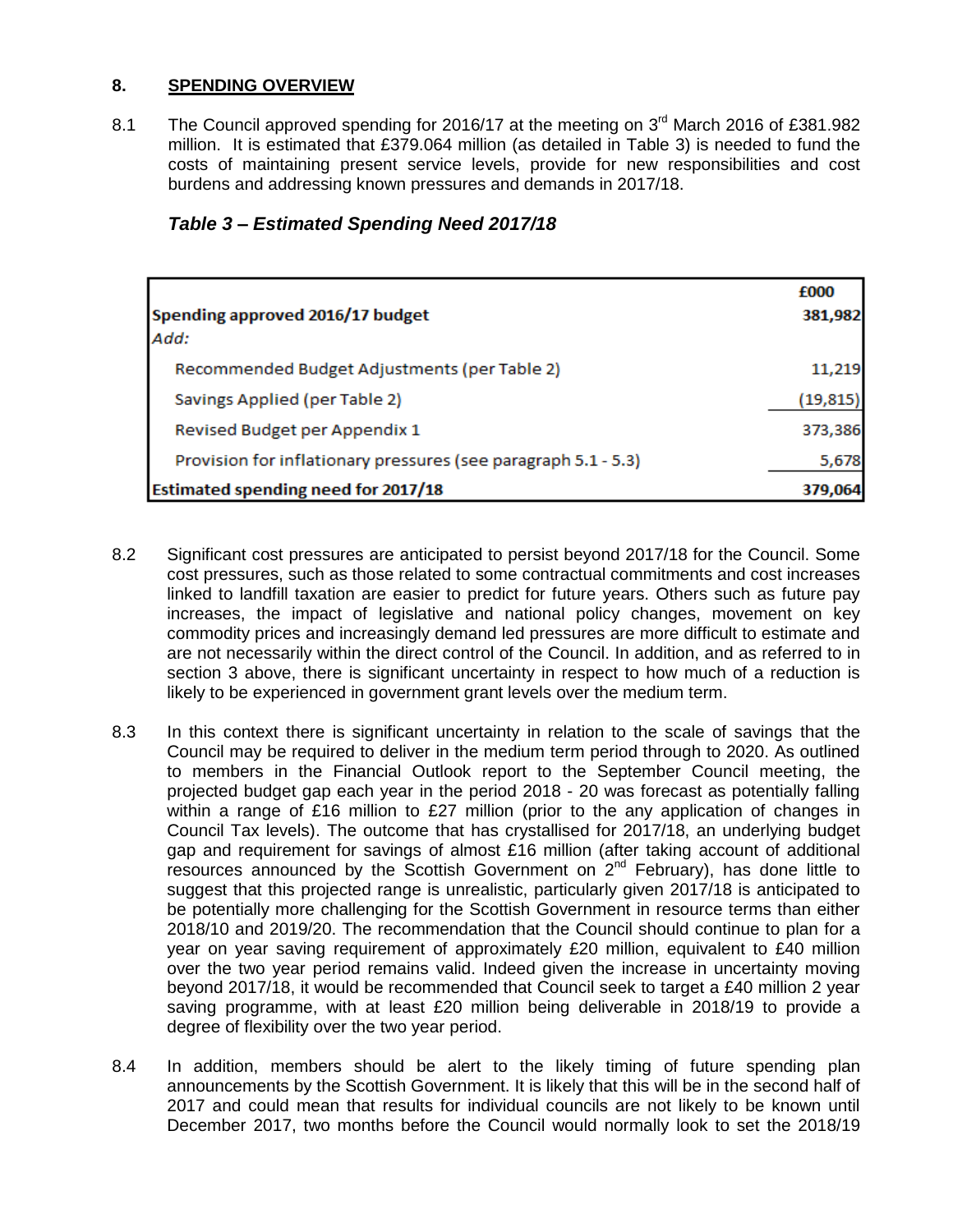budget. In addition, there is no certainty that the announcement by the Scottish Government will provide draft planning figures beyond 2018/19, potentially extending the cycle of ongoing uncertainty over medium term government grant prospects for the Council.

- 8.5 Consequently, the Council will continue to operate with a medium term financial outlook that remains inherently uncertain, both in scale and potential for variability. It is important that the Council continues to adopt a flexible medium term perspective to the delivery of savings and maintains a strategic and sustainable focus linked to the delivery of priorities approved in the Council Plan and agreed with partners in the Community Plan. The Council should plan for the possibility that over the future financial years, there may continue to be limited time to respond to confirmed grant settlements and manage both unexpected and higher levels of cost pressures than is currently being forecast. Consequently, the Council needs to continue to pro-actively progress financial planning work for 2018/19 and beyond through the Better Council Change Programme to prepare for what is anticipated to be a highly challenging and uncertain financial period for the Council.
- 8.6 Members will continue to be updated on developments for future years, but should be aware that in setting the 2017/18 budget any commitments to additional recurring expenditure will increase the projected deficit in future years unless they are offset by recurring savings or increases in Council Tax. Similarly, any decisions taken now to address the future year budget deficits provides greater certainty for service planning and the workforce, and also supports the future financial stability of the Council.
- 8.7 Where the Council is making decisions in relation to its spending priorities, it is obliged to comply with the public sector equality duty set out in the Equalities Act 2010. This means that the Council must have due regard to the need to:
	- Eliminate unlawful discrimination, harassment and victimisation and other prohibited conduct
	- Advance equality of opportunity between people who share a relevant characteristic and those who do not; and
	- Foster good relations between people who share a protected characteristic and those who do not.
- 8.8 To meet this requirement, where necessary the Council must assess the impact of applying a new policy or decision against these three "needs" and at the point where a decision is made elected members must have sufficient information available to them to assess that impact. Members in considering their budget proposals prior to presentation at the Council meeting are therefore encouraged to seek advice from Directors on the equality implications of each proposal.

#### **9. RESOURCE ALLOCATIONS**

9.1 Appendix 1 attached summarises the provisional resource allocation for each service in terms of the revenue estimates which accompany this report at Appendix 2. The resource allocations will be subject to amendment to reflect the Council's views on budget proposals, inflationary pressures and the allocation of central support costs, specific grants and capital charges.

#### **10. PROBABLE OUTTURN 2016/17, BALANCES AND RESERVES**

10.1 Appendix 3 to this report details an overview of the Probable Outturn for 2016/17.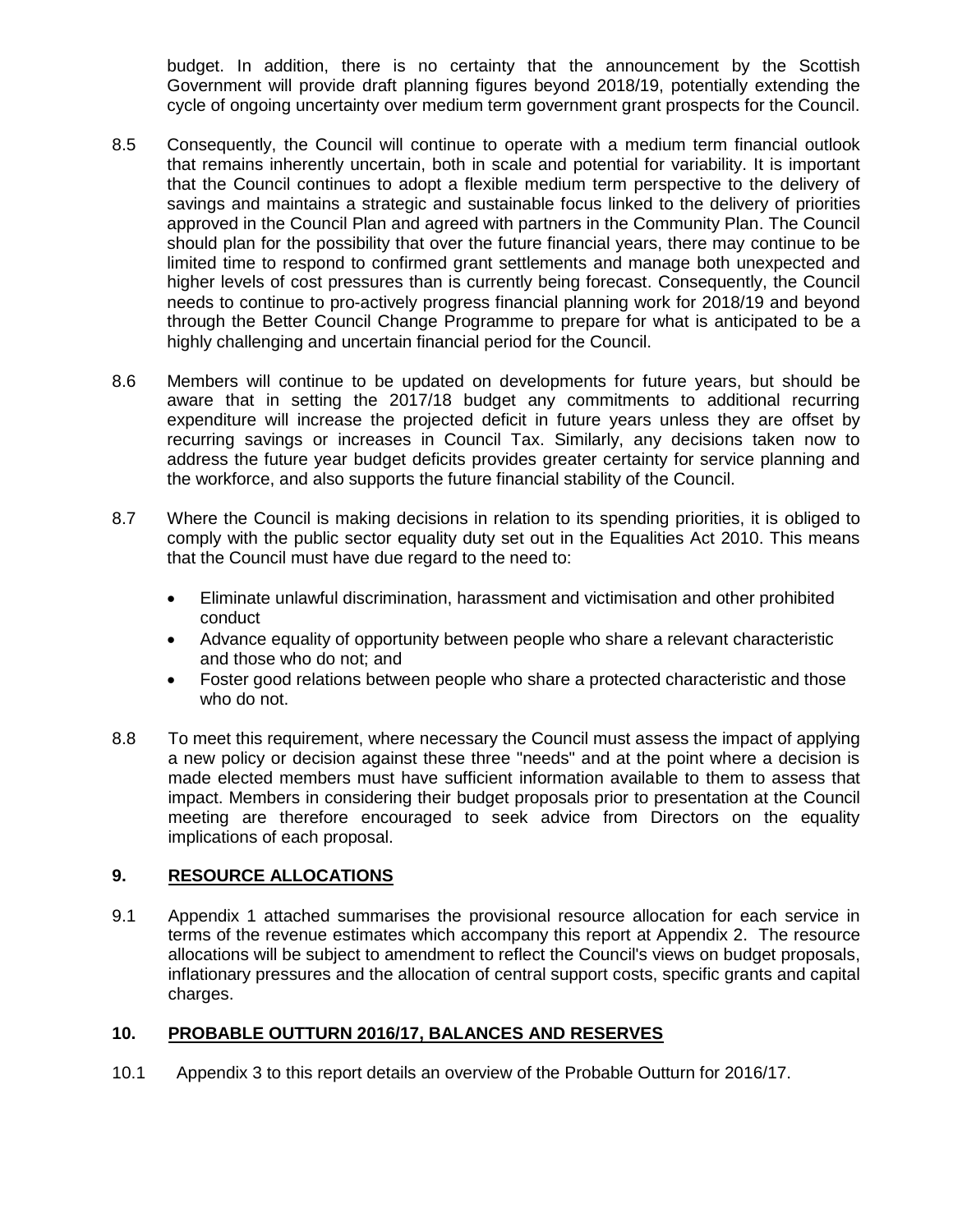- 10.2 The Council's general fund balances as at  $1<sup>st</sup>$  April 2016 were £61.378 million, and as outlined in Table 4 below, the majority of this was earmarked for specific purposes. The Council in setting the budget for 2016/17 did not plan to draw from available unallocated reserves, planning for £7.013 million of general working balances to be available by  $31<sup>st</sup>$ March 2017. As reported to members during the course of 2016/17, a very minor yearend under-spend is being projected and the position on unallocated reserves on the closure of the 2016/17 accounts is expected to be £7.020 million. This projected year end position is after accounting for planned adjustments arising from the Council's ongoing debt smoothing strategy.
- 10.3 It is important that the Council maintains sufficient reserves to protect it during the course of the financial year. Audit Scotland will continue to closely monitor the Council's position to ensure unallocated general working balances remain at an appropriately prudent level and it is recommended that in the context of the Council's risk profile moving into 2017/18, unallocated reserves are maintained at least at £7.0 million, approximately 1.9% of the Council's net expenditure.
- 10.4 Table 4 below summarises the forecast movement and year end position of the General Fund balances, including those earmarked for agreed purposes and estimated future liabilities.

|                                                | Balances as at | Forecast In Year     | <b>Forecast Closing</b> |
|------------------------------------------------|----------------|----------------------|-------------------------|
|                                                | 1/4/2016       | Change and Year      | Position as at          |
|                                                |                | <b>End Transfers</b> | 31/3/17                 |
|                                                | £000           | £000                 | £000                    |
| Service Modernisation and Reform Fund          | 6,176          | (861)                | 5,315                   |
| <b>PPP Reserve</b>                             | 12,670         |                      | 12,670                  |
| M74 Contribution                               | 566            |                      | 566                     |
| Development Contribution - Paisley Town Centre | 1,120          |                      | 1,120                   |
| Early Years Strategy                           | 3,321          | (600)                | 2,721                   |
| <b>Waste Management Strategy</b>               | 7,456          | (3,035)              | 4,421                   |
| Invest in Renfrewshire                         | 5,049          | (2,500)              | 2,549                   |
| <b>Community Safety</b>                        | 121            |                      | 121                     |
| <b>Private Sector Housing Grant</b>            | 2,063          |                      | 2,063                   |
| <b>Support Credit Unions</b>                   | 340            | (200)                | 140                     |
| Paisley Town Centre Heritage Strategy          | 8,284          | (2,500)              | 5,784                   |
| City Deal                                      | 1,561          |                      | 1,561                   |
| <b>Commission on Tackling Poverty</b>          | 3,649          | (2,849)              | 800                     |
| <b>Youth Employment Strategy</b>               | 212            | (130)                | 82                      |
| Service Year End Flexibility                   | 1,777          | (477)                | 1,300                   |
| <b>Unallocated General Fund Balances</b>       | 7,013          |                      | 7,020                   |
| <b>Total General Fund Balances</b>             | 61,378         | (13,145)             | 48,233                  |

#### *Table 4 – General Fund Balances 2016/17*

10.5 As previously reported to Council in its consideration of the 2015/16 accounts, and as detailed in Table 5 below, other specific reserves continue to be maintained.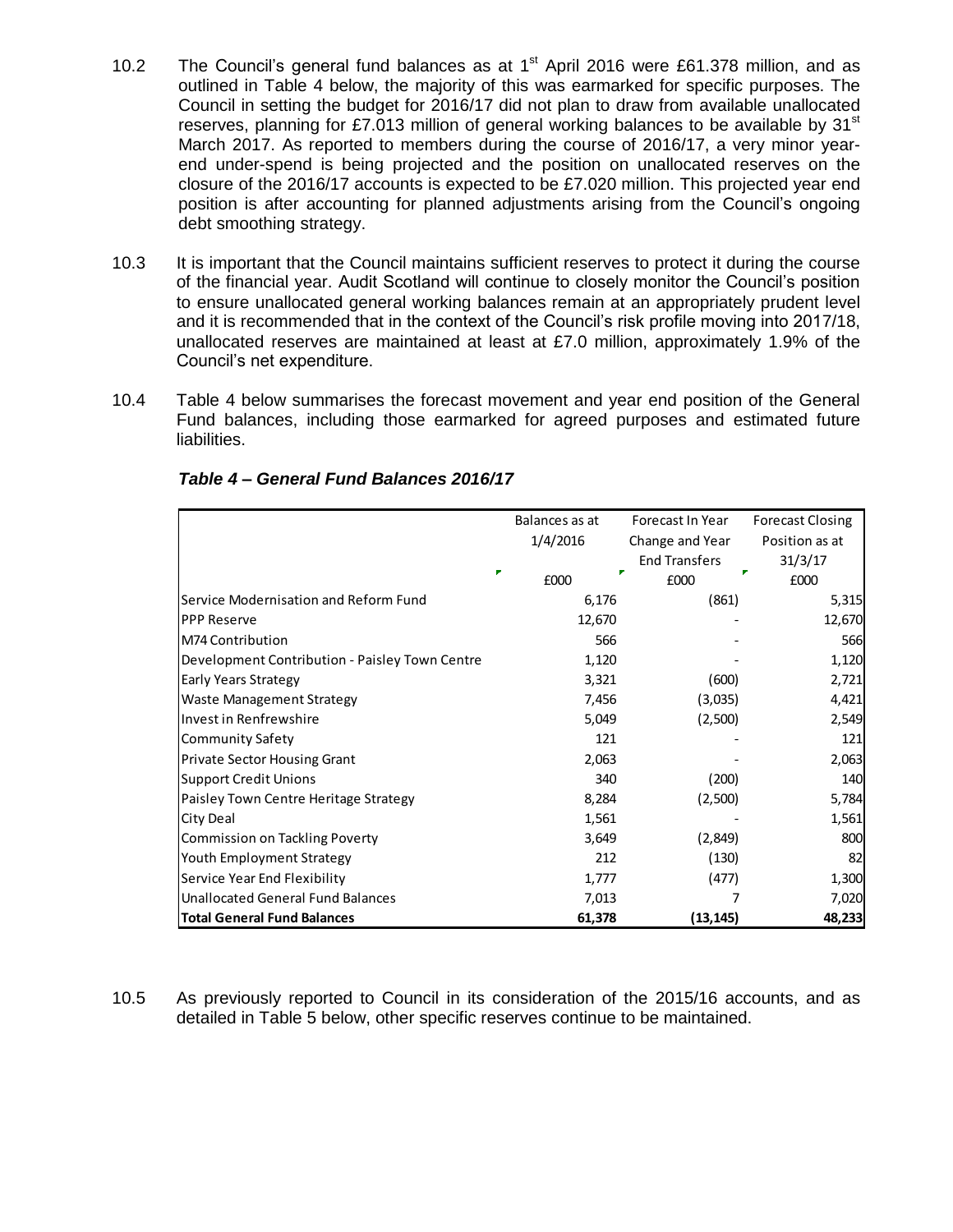|                                     | P | Balances as at<br>1/4/2016<br>£000 | Forecast In Year<br>Movement<br>£000 | Forecast Balance as<br>at 31/3/17<br>£000 |
|-------------------------------------|---|------------------------------------|--------------------------------------|-------------------------------------------|
| Insurance Fund                      |   | 2,543                              |                                      | 2,543                                     |
| Reservoir Repair Fund               |   | 312                                |                                      | 312                                       |
| <b>Education Capital Items Fund</b> |   | 751                                | (16)                                 | 735                                       |
| Investment Programme Capital Fund   |   | 55,264                             | 25,000                               | 80,264                                    |
| Housing Capital Fund                |   | 6,773                              |                                      | 6,773                                     |
| <b>Total Specific Reserves</b>      |   | 65,643                             | 24,984                               | 90,627                                    |

#### *Table 5 – Specific Reserves 2016/17*

- 10.6 The Insurance Fund covers the main classes of insurance and is earmarked for insurance purposes such as the cost of insurance excesses and premiums.
- 10.7 The Reservoir Repairs Fund represents funding received from a developer for repairs in perpetuity in relation to the Thornly Dam.
- 10.8 The Education Capital Items fund is earmarked for specific schools for the planned purchases of a capital nature such as computers and information communication technology equipment.
- 10.9 The Capital Funds are used to hold planned contributions to the delivery of the ongoing capital investment programmes as well as resources which support the debt smoothing strategy operating across both the General Fund and Housing Revenue Account (these debt smoothing resources include a transfer from unallocated balances as agreed on the setting of the 2016/17 budget). These debt smoothing resources are utilised to manage both the debt levels linked with the respective investment programmes and the associated debt servicing costs charged to the revenue account each year. Reflecting the temporary in year surplus position outlined in the report for 2017/18, there is no drawdown planned from this fund in 2017/18.

#### **11. COUNCIL TAX**

- 11.1 The Council's council tax (Band D) for 2016/2017 is £1,164.69 and is £16 (1.39%) above the Scottish average. It is estimated that in 2017/18 each £1 of council tax will yield £70,442 which is higher than 2016/17. The increase in the yield reflects anticipated growth in the council tax base in the context of the modest recovery being experienced in the housing development market but principally reflects changes introduced by the Scottish Government, which take effect from 1<sup>st</sup> April, in relation to houses in Council Tax Bands E – H. Council Tax is applied across a range of bands from A to H and is assessed by a formula in relation to band D, which is known as the multiplier. The Scottish Government has legislated to change the council tax multipliers for properties in Bands E to H from 1 April 2017. Councils across Scotland are statutorily obliged to apply these changes, the impact of which will increase the cost of Council Tax for properties in bands E through to H.
- 11.2 The table below shows the current and revised multipliers for Band E to H and the illustrative percentage increase in charge based on the existing Band D charge of £1,164.69, not taking into account any discounts, exemptions or empty property charge that may apply.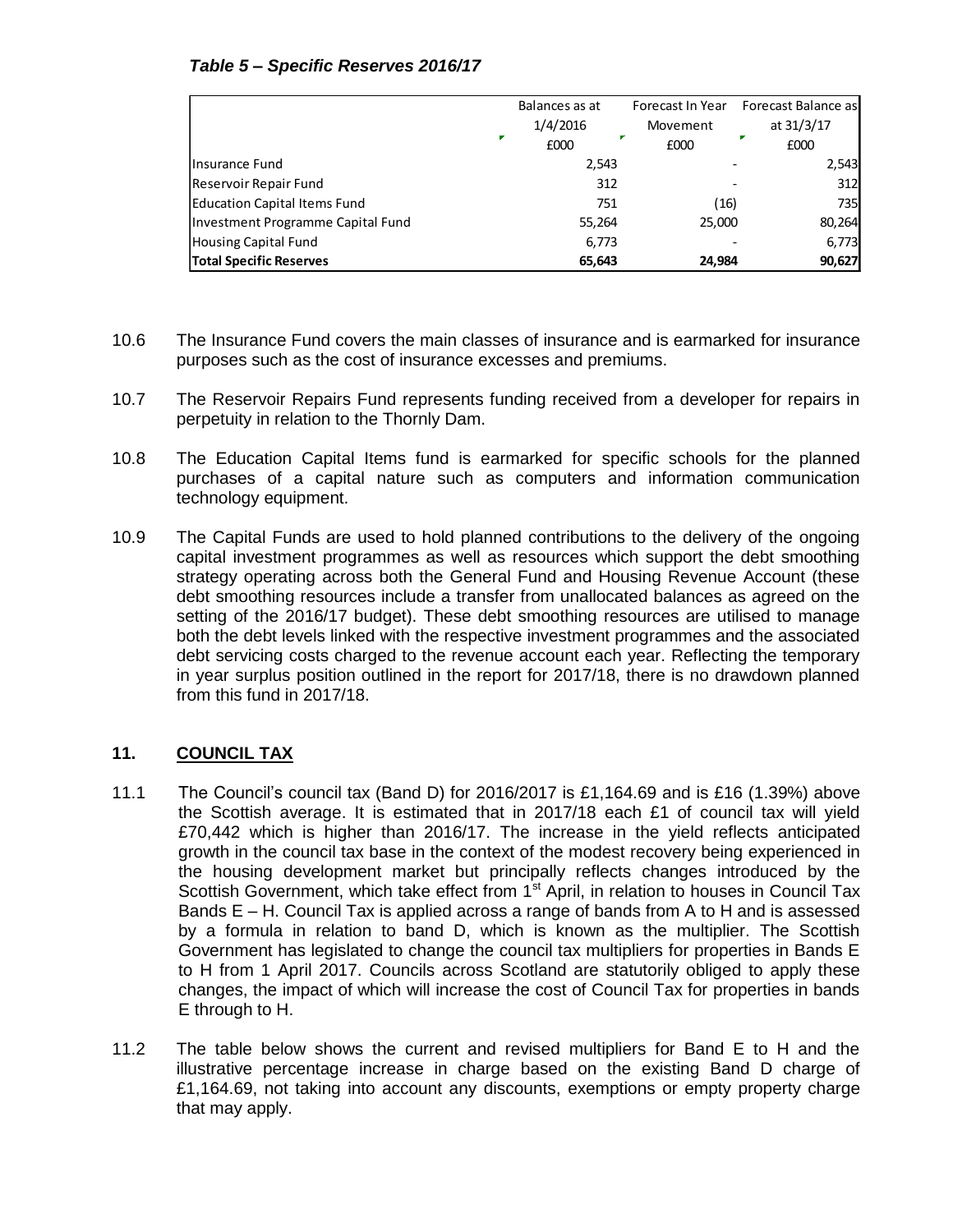| <b>Band</b> | <i>*</i> Current<br>multiplier | *Revised<br>multiplier<br>from 1 April<br>2017 | <b>Council</b><br>Tax<br>(Current) | <b>Council</b><br>Tax (new<br>multipliers<br>applied) | Percentage<br>change |
|-------------|--------------------------------|------------------------------------------------|------------------------------------|-------------------------------------------------------|----------------------|
| E           | 1.22                           | 1.31                                           | £1,423.51                          | £1,530.27                                             | 7.5%                 |
| F           | 1.44                           | 1.63                                           | £1,682.33                          | £1,892.62                                             | 12.5%                |
| G           | 1.67                           | 1.96                                           | £1,941.15                          | £2,280.85                                             | 17.5%                |
| H           | $\overline{2}$                 | 2.45                                           | £2,329.38                          | £2,853.49                                             | 22.5%                |

- 11.3 A maximum net yield of £82.043 million can be anticipated from the expected Council Tax base and present council tax levels. Within the context of the current service resources, specific collection initiatives continue to be implemented to support the collection of council tax, including the recovery of arrears for prior years. It is anticipated that £0.500 million will be collected next year from prior years.
- 11.4 Members are required to determine the level of council tax for Bands A to H inclusive which should apply for 2017/18, and in doing so, are reminded of the grant conditions detailed at paragraph 3.3.

#### **12. BUDGET OVERVIEW – 2017/18**

12.1 The overview budget position for the Council for 2017/18, prior to any changes in service levels or council tax levels, is outlined in Table 6 below. This overview position confirms an in year revenue surplus for 2017/18, subject to decisions by members in setting the final budget for 2017/18. Members should note that this in year revenue surplus reflects the Scottish Government announcement subsequent to the Budget Bill Stage 1 debate in Parliament of an additional £130 million of revenue grant for local government in 2017/18. As referred to in section 3 above, it would appear that based on information released by the Scottish Government, that these resources are underpinned predominantly by the use of the Scottish Government's budget flexibility mechanism that supports the carry forward of non recurring resources between financial years. There remains the risk therefore that the majority of this funding is supported by revenue resources that may be available to the Scottish Government only for a single year, creating uncertainty as to whether it will form part of local government's recurring baseline budget moving into 2018/19. Given there is no detail in relation to the Scottish Government's budget beyond 2017/18 it is not possible to draw any conclusions in this respect. In this context and recognising that the Council is expected to face a significant budget deficit over the medium term Members should be reminded that this budget position is anticipated to be temporary in nature. As such, any decisions taken in setting the 2017/18 budget which commits resources on a recurring basis will increase further this forecast deficit position for future years unless decisions are also taken to deliver corresponding savings or increase Council Tax levels and associated income.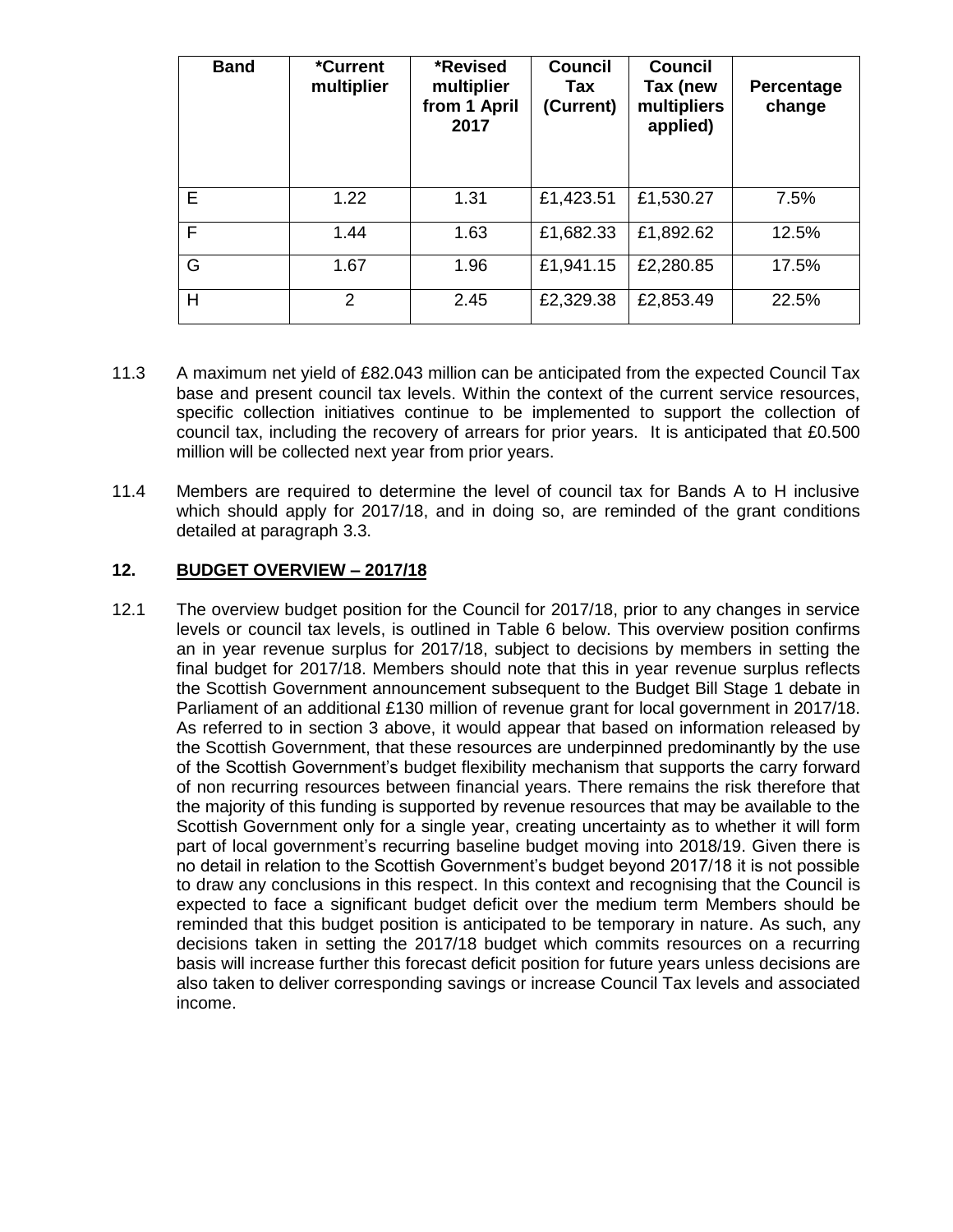|                                                  | £000    |
|--------------------------------------------------|---------|
| Income:                                          |         |
| Confirmed Government Grant (per table1)          | 300,757 |
| <b>Council Tax Income</b>                        | 82,043  |
| Council Tax / Community Charge Arrerars Recovery | 500     |
| <b>Total Income</b>                              | 383,300 |
| Less: Estimated Spending Need (Table 3)          | 379,064 |
| <b>Estimated Funding Surplus 2017/18</b>         | 4,236   |

#### **13. BUDGETARY CONTROL**

13.1 Directors are expected to manage their approved budgets on a bottom line basis in accordance with the Financial Regulations. If an overspend emerges during the year on any approved budget line the Director is expected to take corrective action, seeking Policy Board approval for any policy changes involved in such actions.

#### **14. FURTHER ACTION**

- 14.1 Members wishing clarification of the details of this report or the enclosed Revenue Estimates pack should contact Alan Russell (extension 7364) or the Chief Executive or any Director in relation to their specific service responsibilities.
- 14.2 Members wishing advice on budget proposals should contact the appropriate service Director.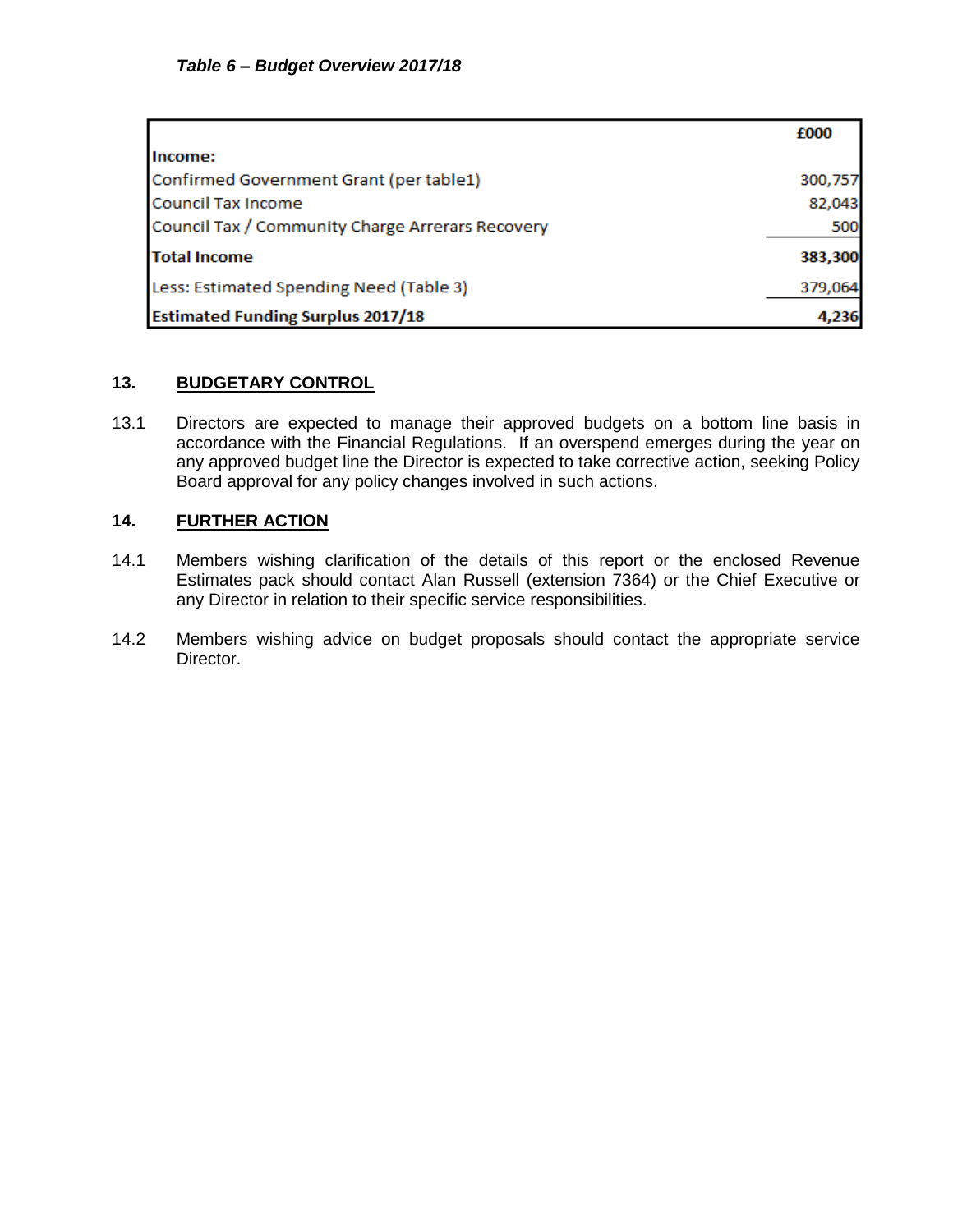#### **Implications of this Report**

**Financial** – The report and enclosures provide the background information on the 2017/18 budget, identifying a temporary in year surplus. As detailed in the report, if the Council does not formally agree to the specified set of commitments as part of agreeing the 2017/18 budget, a further grant reduction will be applied by the Scottish Government, albeit the extent of this reduction has not been confirmed.

—————————————————————————————————————

**HR & Organisational Development** - Employee numbers will be subject to any budget proposals agreed.

**Community Planning**

**Children and Young People** – implications will be subject to any budget proposals agreed.

**Community Care, Health & Well-being** - implications will be subject to any budget proposals agreed.

**Empowering our Communities** - implications will be subject to any budget proposals agreed.

**Greener** - implications will be subject to any budget proposals agreed.

**Jobs and the Economy** - implications will be subject to any budget proposals agreed.

**Safer and Stronger** - implications will be subject to any budget proposals agreed.

**Legal** *-* The Council is required to set a balanced budget for 2017/18.

**Property/Assets** – implications will be subject to any budget proposals agreed.

**Information Technology -** implications will be subject to any budget proposals agreed.

**Equality & Human Rights -** in considering the budget proposals, the Council must have due regard to any impact on equalities and human rights and complying with the public sector equality duty.

**Health & Safety -** implications will be subject to any budget proposals agreed.

**Procurement –** implications will be subject to any budget proposals agreed.

**Risk -** As outlined in the report, the Council continues to be faced with risk and uncertainty in setting its 2017/18 budget and future financial outlook over the medium term, principally in relation to factors outwith its direct control. In addition the scope of ongoing change underway within the Council and scale of ongoing budget reduction necessary to realign Council spending with available resources over the medium term brings with it additional risk for the Council. In recognition of this it is important that the Council's unallocated balances remain at an appropriately prudent level and that decisions taken by the Council pay due regard to the medium term financial outlook.

**Privacy Impact** *-* implications will be subject to any budget proposals agreed.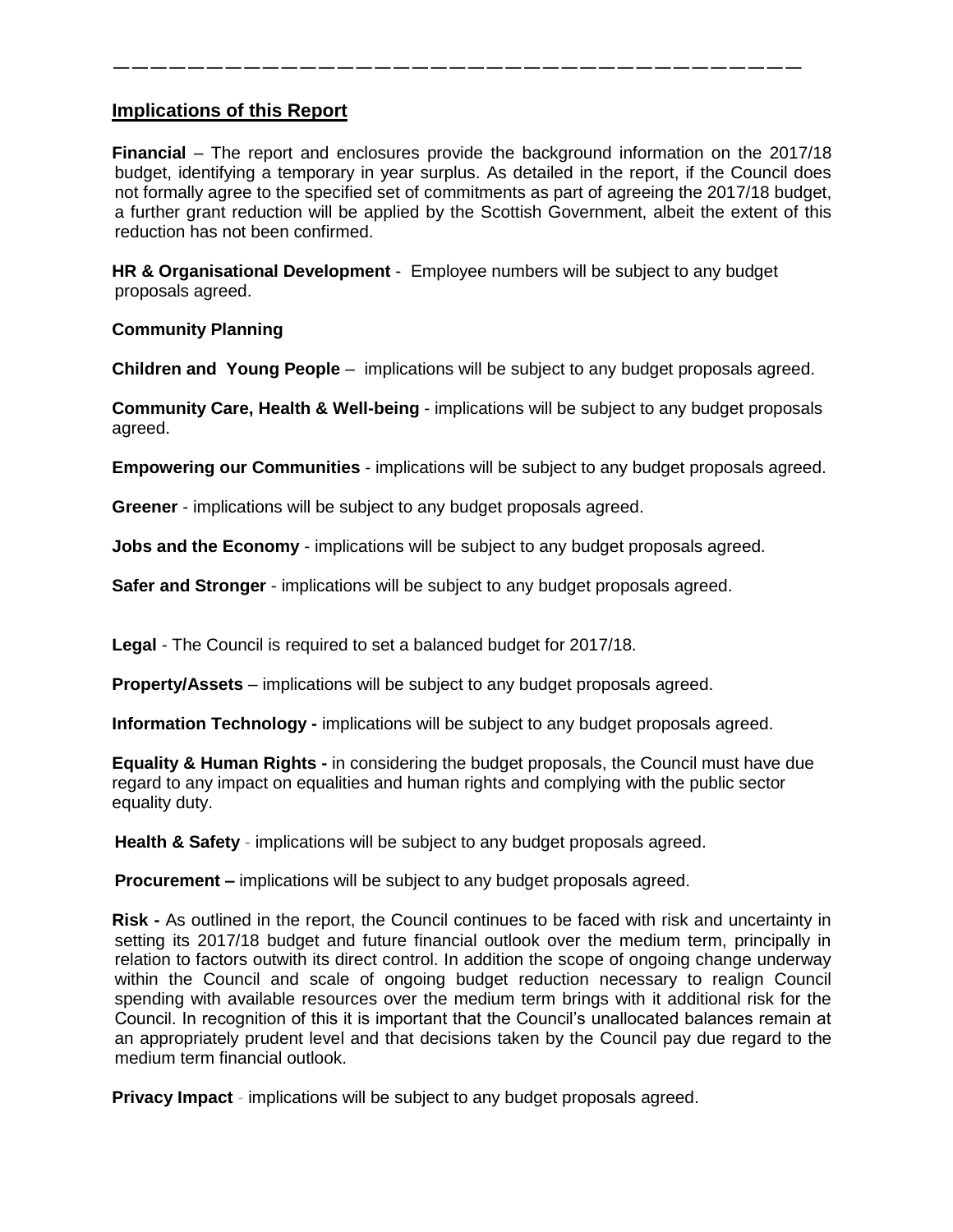# **List of Background Papers**

(a) Background Papers - none

**Author – Alan Russell, Director of Finance & Resources**

*\_\_\_\_\_\_\_\_\_\_\_\_\_\_\_\_\_\_\_\_\_\_\_\_\_\_\_\_\_\_\_\_\_\_\_\_\_\_\_\_\_\_\_\_\_\_\_\_\_\_\_\_\_\_\_\_\_\_\_\_\_\_\_\_\_\_\_*

**\_\_\_\_\_\_\_\_\_\_\_\_\_\_\_\_\_\_\_\_\_\_\_\_\_\_\_\_\_\_\_\_\_\_\_\_\_\_\_\_\_\_\_\_\_\_\_\_\_\_\_\_\_\_\_\_\_\_\_\_\_\_\_\_\_\_\_**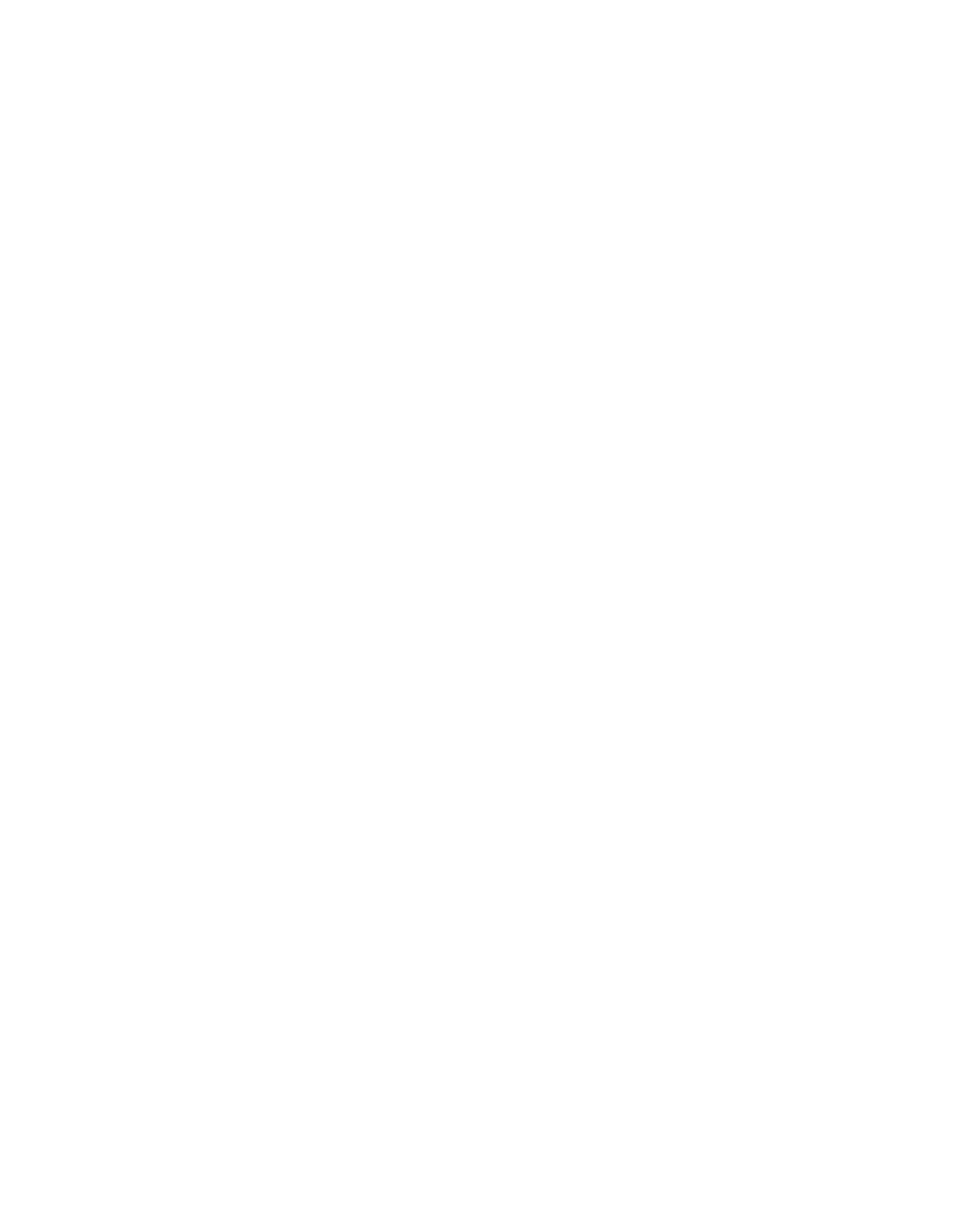#### **REVENUE ESTIMATES 2017/18 PROVISIONAL RESOURCE ALLOCATION STATEMENT (subject to amendment for any budget proposals approved by Council)**

|                                                                     | <b>RESOURCES</b>  |
|---------------------------------------------------------------------|-------------------|
|                                                                     | <b>ALLOCATION</b> |
|                                                                     | £000              |
| Service                                                             |                   |
|                                                                     |                   |
| <b>Chief Executive's</b>                                            | 5,761             |
| <b>Children's Services</b>                                          | 177,840           |
| Leisure Services                                                    | 9,102             |
| <b>Community Resources</b>                                          | 43,417            |
| <b>SPTA</b>                                                         | 3,288             |
| <b>Finance and Resources</b>                                        | 31,590            |
| <b>Valuation Joint Board</b>                                        | 1,213             |
| Development and Housing                                             | 6,749             |
| <b>Adult Services</b>                                               | 64,104            |
| <b>Miscellaneous Services</b>                                       | 31,963            |
| NET EXPENDITURE PER APPENDIX 2                                      | 375,027           |
|                                                                     |                   |
| Less: Recoveries from accounts outwith service resource allocations | 1,641             |
| <b>Total per Table 3</b>                                            | 373,386           |

**(Note: No allowance has been included in the resource allocations at this stage for inflation identified in section 5 of the report)**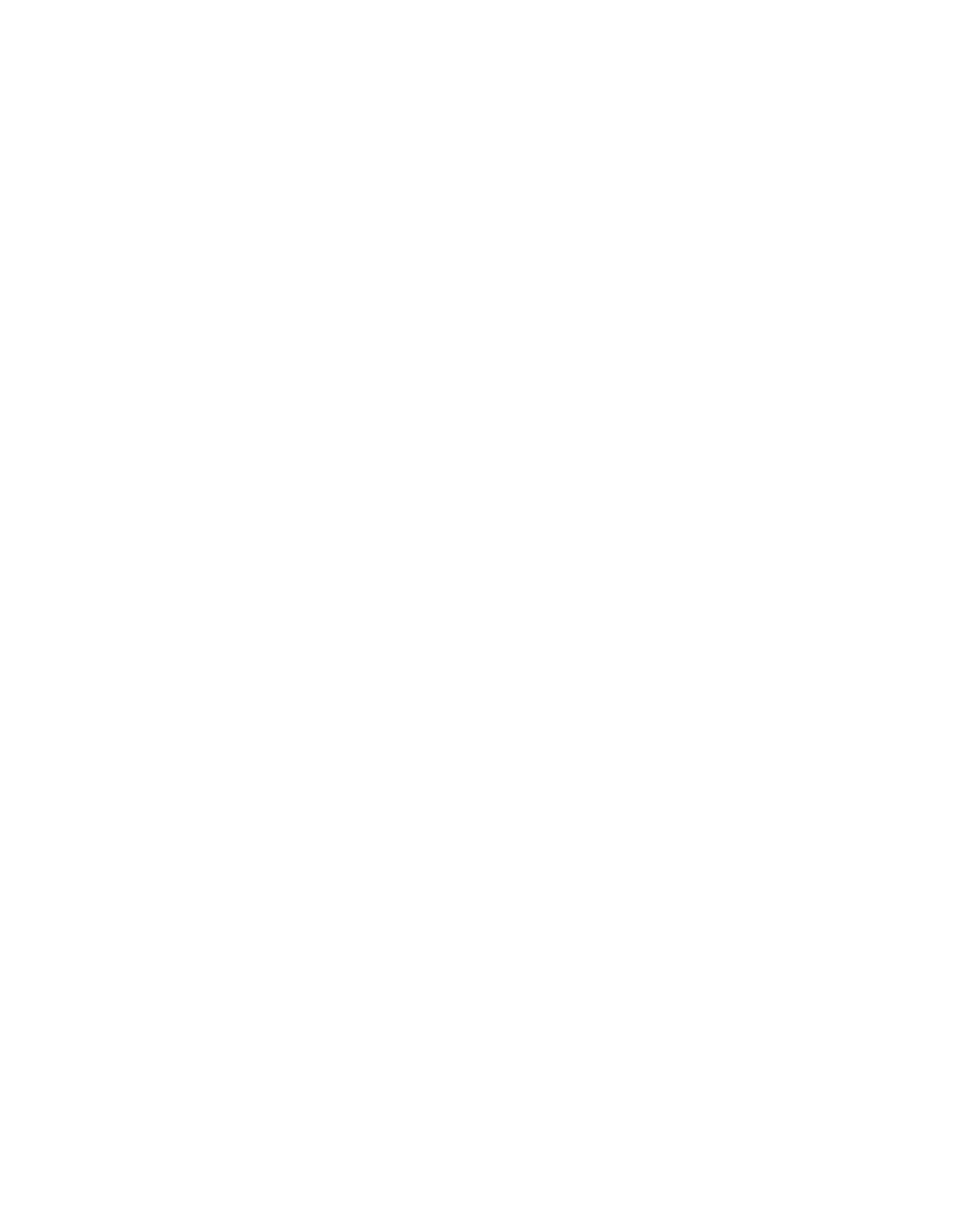|                                                    |                |                | <b>PAPER 1</b>                |
|----------------------------------------------------|----------------|----------------|-------------------------------|
| <b>RENFREWSHIRE COUNCIL</b>                        |                |                |                               |
| <b>SUMMARY OF 2017-2018 REVENUE ESTIMATES</b>      |                |                |                               |
| <b>DEPARTMENT: CHILDRENS SERVICES</b>              |                |                |                               |
|                                                    | £              | £              | £                             |
| Analysis of Change between 2016-2017 and 2017-2018 |                |                |                               |
| 2016-2017 Estimates                                |                |                | 201,696,866                   |
| Adjustments for items outwith Resource Allocation  |                |                |                               |
| Less: capital charges                              | (15,588,350)   |                |                               |
|                                                    |                | (15,588,350)   |                               |
| Central support costs                              | (14, 725, 057) |                |                               |
| Central support recoveries                         |                |                |                               |
| Corporate and Democratic core costs                | 361,400        |                |                               |
|                                                    |                | (14, 363, 657) |                               |
| Adjusted 2016-2017 Estimates                       |                |                | (29, 952, 007)<br>171,744,859 |
|                                                    |                |                |                               |
| <b>Adjustment to Current Year Estimates</b>        |                |                |                               |
| Unavoidable Increase (Decrease) (PAPER 2)          |                | 6,975,500      |                               |
| Transfers (PAPER 3)                                |                | (880, 022)     |                               |
|                                                    |                |                | 6,095,478                     |
|                                                    |                |                |                               |

**2017-2018 Estimates 177,840,337 (Before budget decisions)**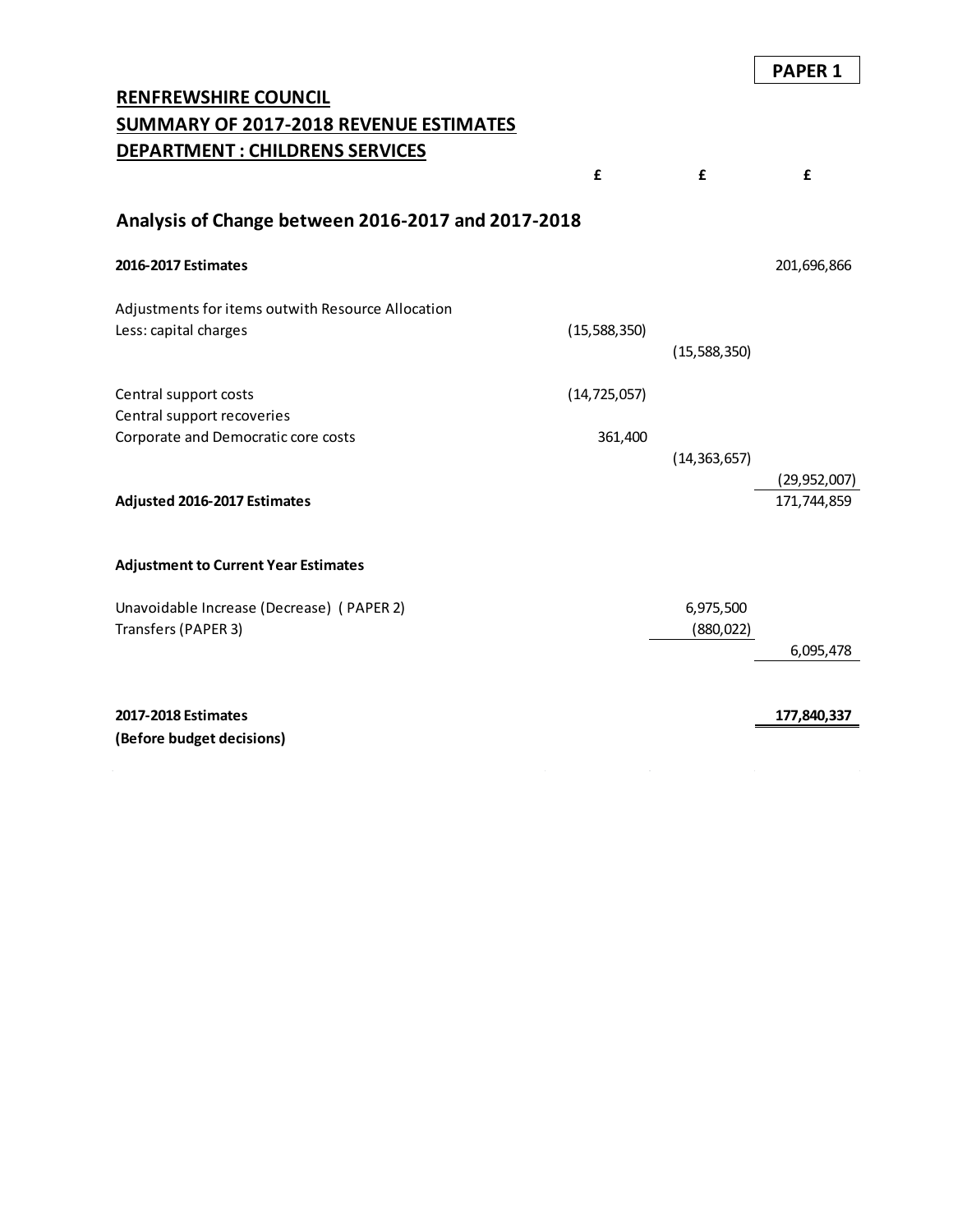#### **DEPARTMENT : CHILDRENS SERVICES**

| <b>ED</b> |                                                                | £         |
|-----------|----------------------------------------------------------------|-----------|
| 1         | Increased Property Rent                                        | 11,500    |
| 2         | Annual Contractual PPP Contract Indexation Adjustment          | 150,000   |
| 3         | Better Council Change Programme - Residential Service Redesign | (500,000) |
| 4         | Uplift in Teacher Numbers linked to school roll increases      | 250,000   |
| 5         | Criminal Justice Specific Grant                                | 2,816,000 |
| 6         | <b>Pupil Equity Specific Grant</b>                             | 4,248,000 |
|           |                                                                |           |
|           | <b>Total Increase (Decrease) to Budget</b>                     | 6,975,500 |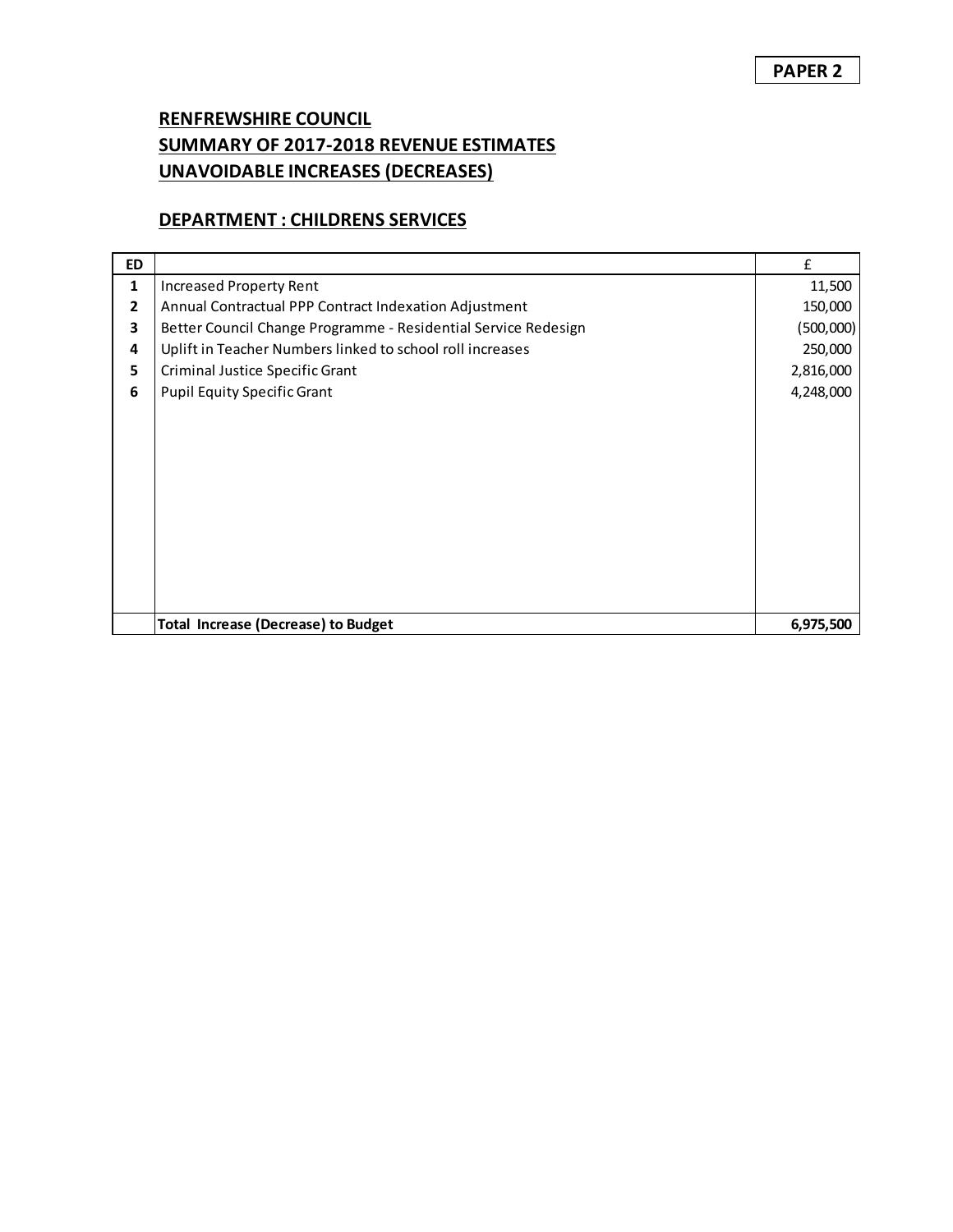## **DEPARTMENT : CHILDRENS SERVICES**

| <b>ED</b> |                                                                | f          |
|-----------|----------------------------------------------------------------|------------|
| 1         | Transfer of Policy & Commissioning budgets to Chief Executives | (93, 608)  |
| 2         | Allocation of prior year savings                               | (91, 301)  |
| 3         | Realignment of Leisure & Culture budgets                       | (774, 649) |
| 4         | Realignment of Adult and Children's Social Care budget         | 128,190    |
| 5         | Non domestic rates budget correction                           | 300        |
| 6         | Transfer Healthy Lifestyles budget to Leisure                  | (18, 954)  |
| 7         | Grounds Maintenance Transfer to Corporate Landlord             | (30,000)   |
|           |                                                                |            |
|           | <b>Total Increase (Decrease) to Budget</b>                     | (880, 022) |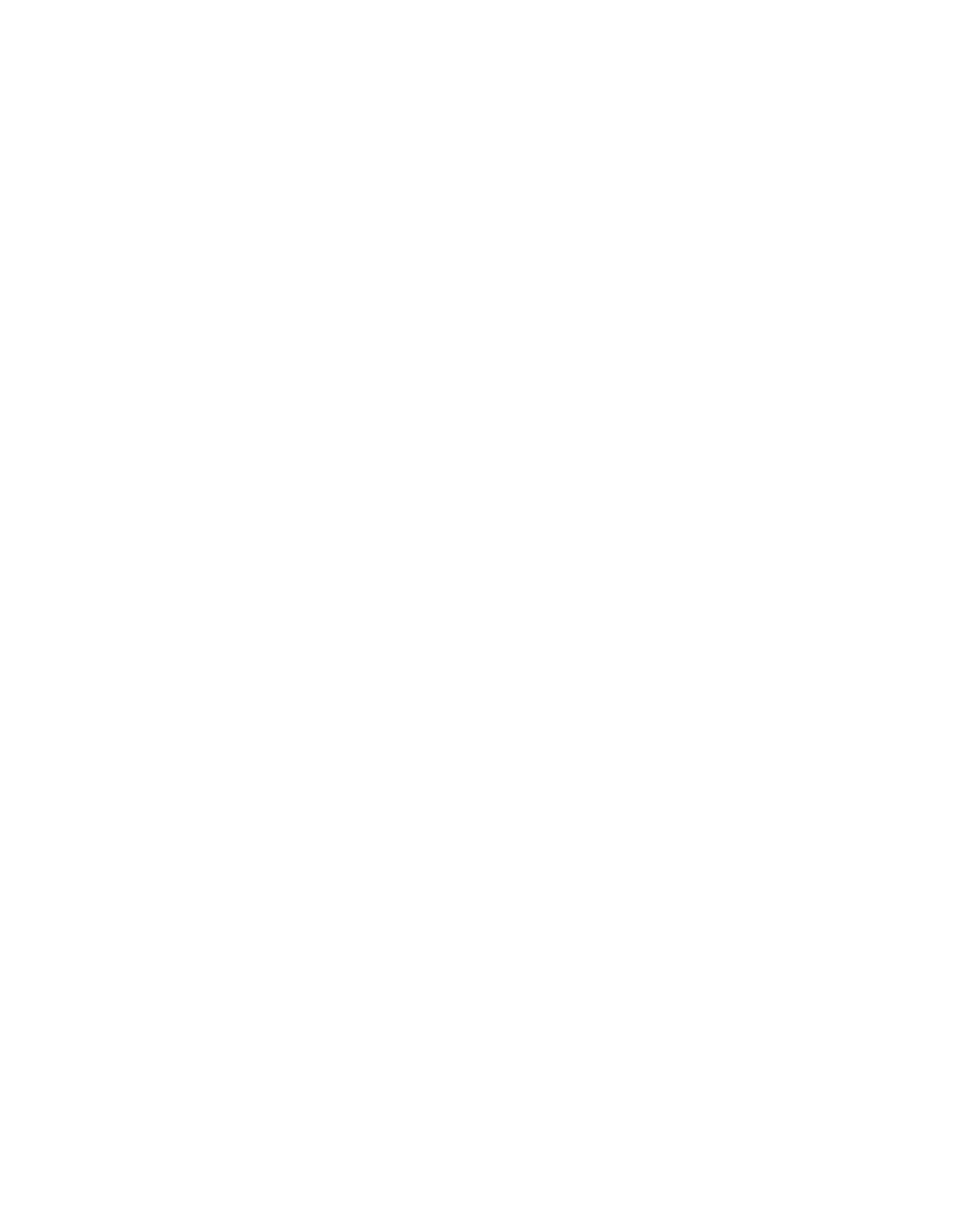|                                                    |             |             | <b>PAPER 1</b>           |
|----------------------------------------------------|-------------|-------------|--------------------------|
| <b>RENFREWSHIRE COUNCIL</b>                        |             |             |                          |
| <b>SUMMARY OF 2017-2018 REVENUE ESTIMATES</b>      |             |             |                          |
| <b>DEPARTMENT : LEISURE SERVICES</b>               |             |             |                          |
|                                                    | £           | £           | £                        |
| Analysis of Change between 2016-2017 and 2017-2018 |             |             |                          |
| 2016-2017 Estimates                                |             |             | 11,053,764               |
| Adjustments for items outwith Resource Allocation  |             |             |                          |
| Less: capital charges                              | (1,824,350) | (1,824,350) |                          |
|                                                    |             |             |                          |
| Adjustments for Central Support                    | (920, 010)  |             |                          |
| Central support costs                              |             |             |                          |
| Corporate and Democratic core costs                | 45,870      |             |                          |
|                                                    |             | (874, 140)  |                          |
| Adjusted 2016-2017 Estimates                       |             |             | (2,698,490)<br>8,355,274 |
|                                                    |             |             |                          |
| <b>Adjustment to Current Year Estimates</b>        |             |             |                          |
| Unavoidable Increase (Decrease) (PAPER 2)          |             | (35,000)    |                          |
| Transfers (PAPER 3)                                |             | 781,941     |                          |
|                                                    |             |             | 746,941                  |
| 2017-2018 Estimates                                |             |             |                          |
|                                                    |             |             | 9,102,215                |

**(Before budget decisions)**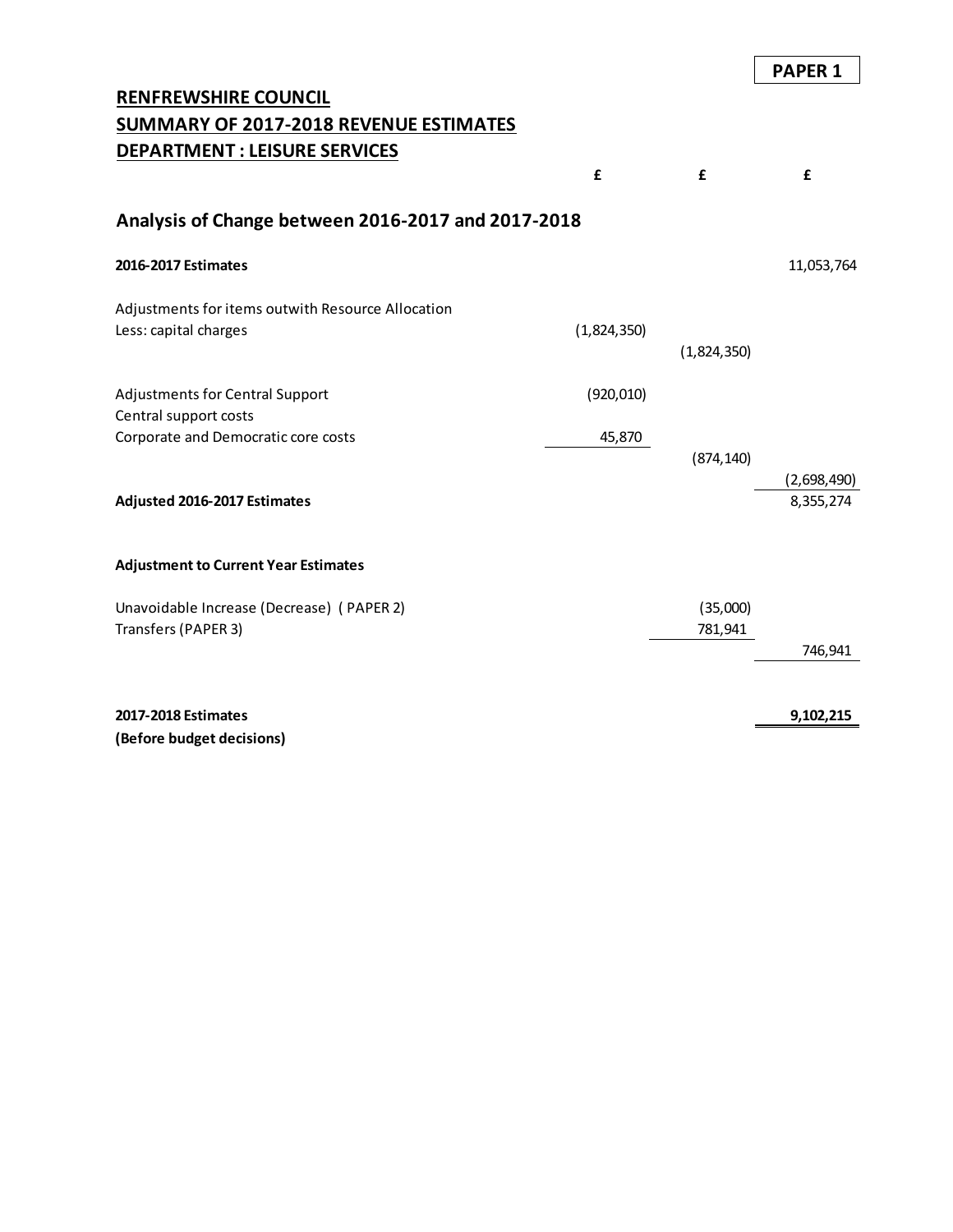#### **DEPARTMENT : LEISURE SERVICES**

| LS           |                                                  | $\pmb{\mathsf{f}}$ |
|--------------|--------------------------------------------------|--------------------|
| $\mathbf{1}$ | Renfrewshire Leisure Contract Payment adjustment | (35,000)           |
|              |                                                  |                    |
|              |                                                  |                    |
|              |                                                  |                    |
|              |                                                  |                    |
|              |                                                  |                    |
|              |                                                  |                    |
|              |                                                  |                    |
|              |                                                  |                    |
|              |                                                  |                    |
|              |                                                  |                    |
|              |                                                  |                    |
|              |                                                  |                    |
|              |                                                  |                    |
|              |                                                  |                    |
|              | <b>Total Increase (Decrease) to Budget</b>       | (35,000)           |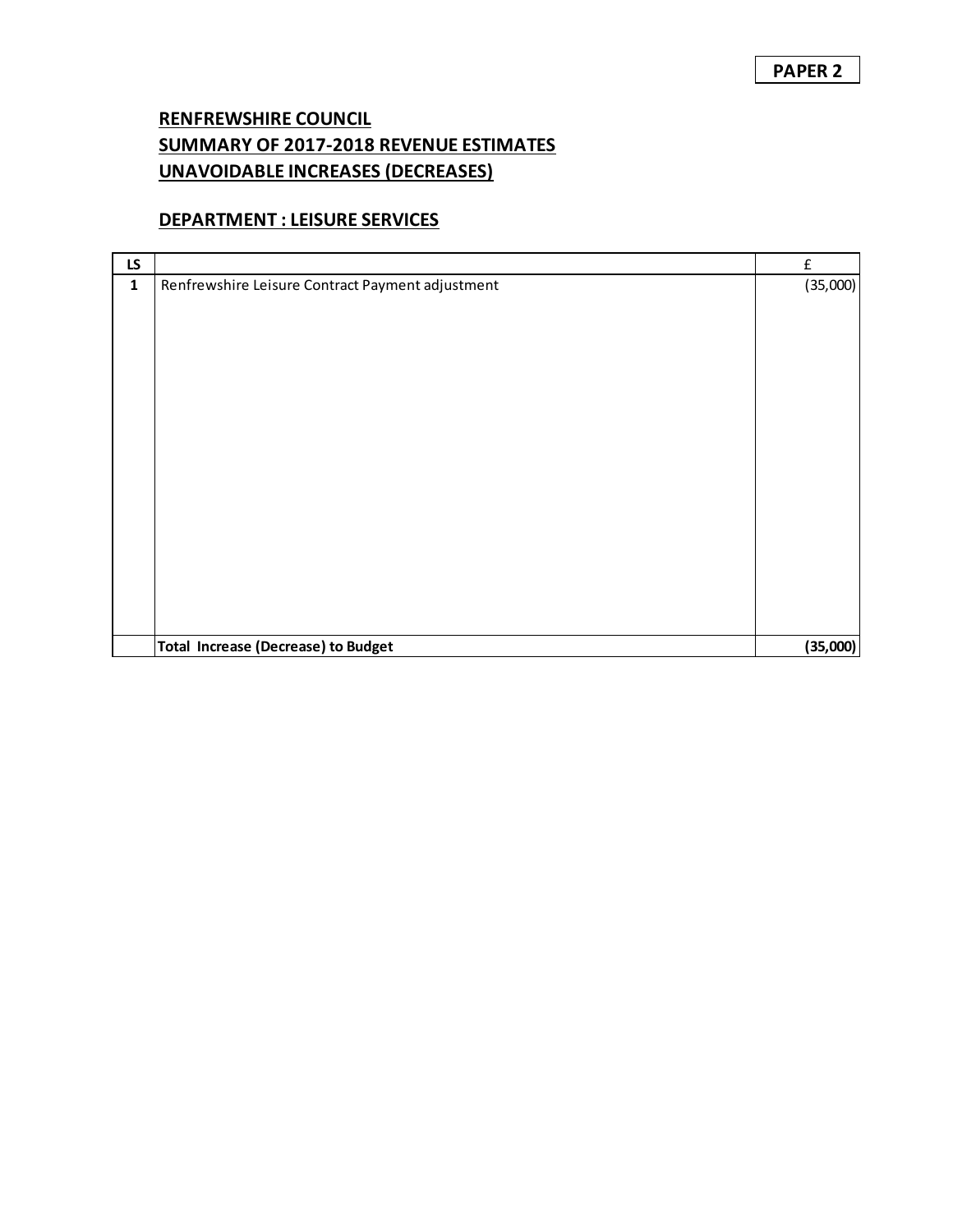#### **DEPARTMENT : LEISURE SERVICES**

| LS           |                                                                                  | $\mathbf f$ |
|--------------|----------------------------------------------------------------------------------|-------------|
| $\mathbf{1}$ | Realignment of Leisure & Culture budget (Healthy Lifestyles, corporate landlord, |             |
|              | maintenance costs etc)                                                           | 781,941     |
|              |                                                                                  |             |
|              |                                                                                  |             |
|              |                                                                                  |             |
|              |                                                                                  |             |
|              |                                                                                  |             |
|              |                                                                                  |             |
|              |                                                                                  |             |
|              |                                                                                  |             |
|              |                                                                                  |             |
|              |                                                                                  |             |
|              |                                                                                  |             |
|              |                                                                                  |             |
|              |                                                                                  |             |
|              |                                                                                  |             |
|              |                                                                                  |             |
|              |                                                                                  |             |
|              |                                                                                  |             |
|              |                                                                                  |             |
|              |                                                                                  |             |
|              |                                                                                  |             |
|              | <b>Total Increase (Decrease) to Budget</b>                                       | 781,941     |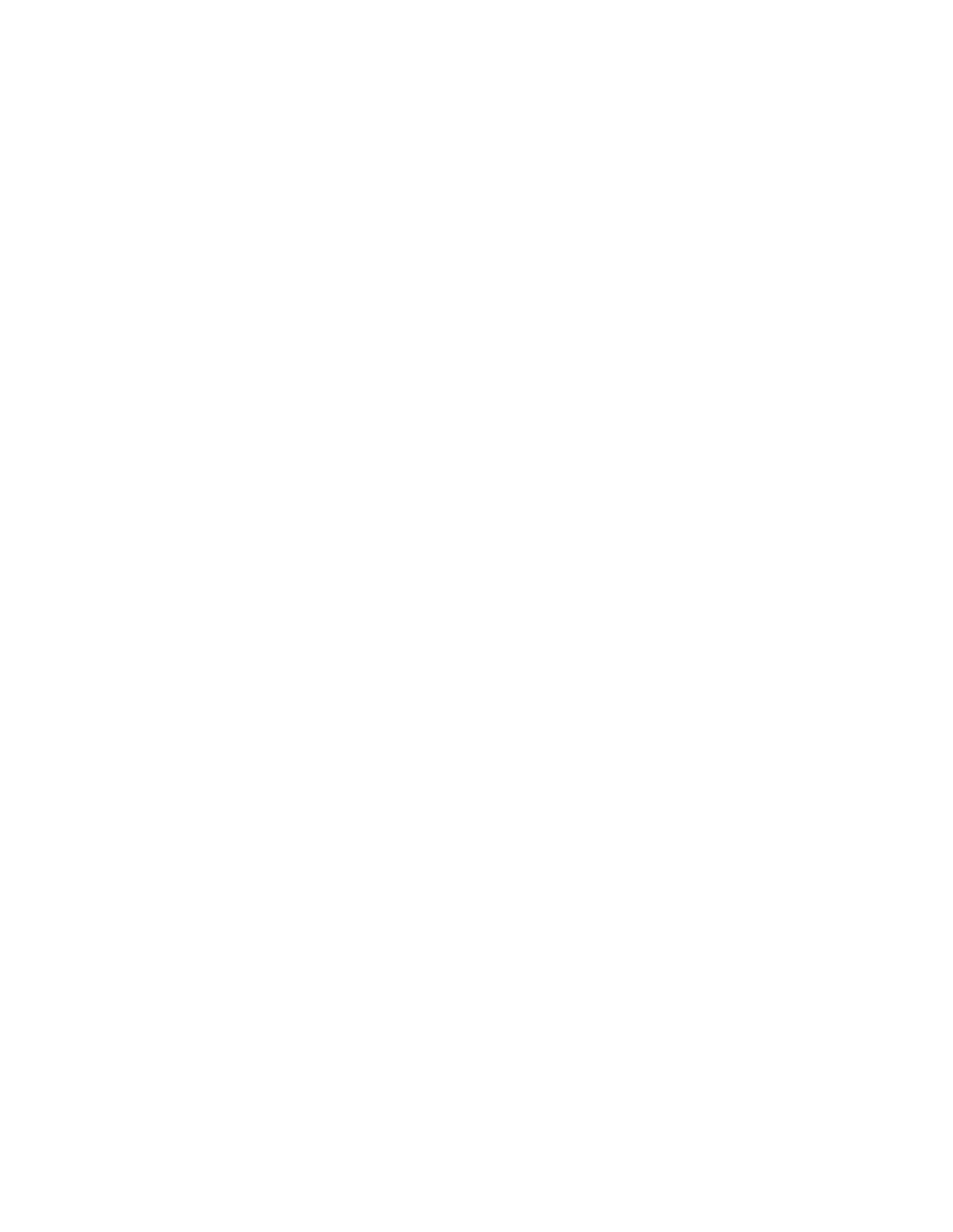|                                                    |             |             | <b>PAPER 1</b> |
|----------------------------------------------------|-------------|-------------|----------------|
| <b>RENFREWSHIRE COUNCIL</b>                        |             |             |                |
| SUMMARY OF 2017-2018 REVENUE ESTIMATES             |             |             |                |
| <b>DEPARTMENT: COMMUNITY RESOURCES</b>             |             |             |                |
|                                                    | £           | £           | £              |
| Analysis of Change between 2016-2017 and 2017-2018 |             |             |                |
| 2016-2017 Estimates                                |             |             | 54,799,252     |
| Adjustments for items outwith Resource Allocation  |             |             |                |
| less: capital charges                              | (6,742,680) |             |                |
|                                                    |             | (6,742,680) |                |
| Adjustments for Central Support                    |             |             |                |
| Central support costs                              | (3,761,831) |             |                |
| Central support recoveries                         | 215,294     |             |                |
| Corporate and Democratic core costs                | 180,190     |             |                |
|                                                    |             | (3,366,347) |                |
|                                                    |             |             | (10, 109, 027) |
| Adjusted 2016-2017 Estimates                       |             |             | 44,690,225     |
| <b>Adjustment to Current Year Estimates</b>        |             |             |                |
| Unavoidable Increase (Decrease) (PAPER 2)          |             | (339, 100)  |                |
| Transfers (PAPER 3)                                |             | (933, 556)  |                |
|                                                    |             |             | (1, 272, 656)  |
| 2017-2018 Estimates                                |             |             | 43,417,569     |
| (Before budget decisions)                          |             |             |                |
|                                                    |             |             |                |

 $\overline{\phantom{a}}$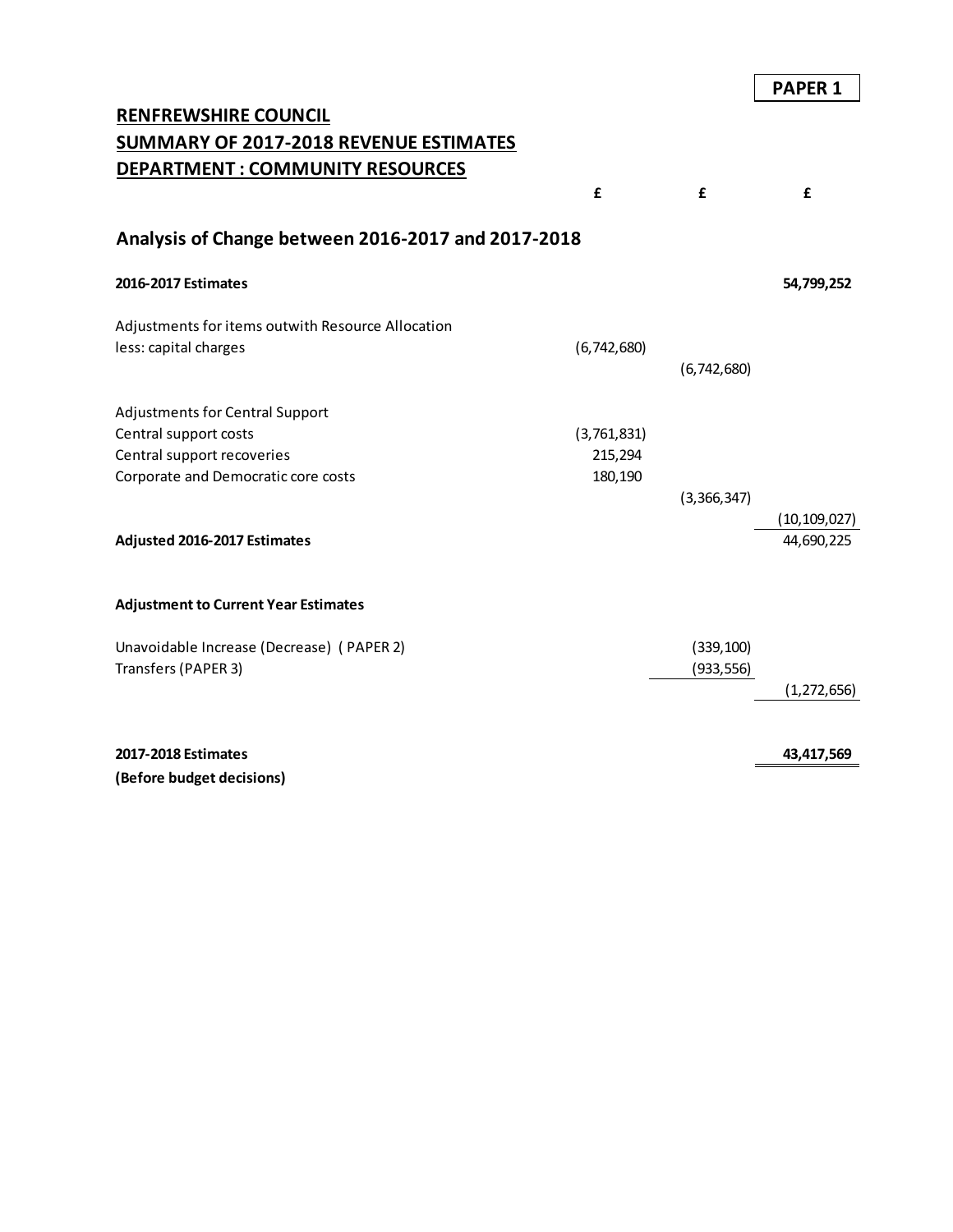#### **DEPARTMENT : COMMUNITY RESOURCES**

| <b>CR</b>   |                                                                                                                                                                                                        | £                          |
|-------------|--------------------------------------------------------------------------------------------------------------------------------------------------------------------------------------------------------|----------------------------|
| 1           | Increase In Landfill Tax                                                                                                                                                                               | 107,200                    |
| 2           | Contract Price Increase for Waste Disposal                                                                                                                                                             | 38,000                     |
| 3           | Net budget realignment for reinstatement of Civic Amenity Sites                                                                                                                                        | 40,900                     |
| 4           | Street Lighting energy and maintenance effiencies                                                                                                                                                      | (677,000)                  |
| 5<br>6<br>7 | <b>Payments to Trading Operations</b><br><b>Contract Payment - Catering Trading Operation</b><br>Contract Payment - Vehicle Maintenance Trading Operation<br>Contract Payment Increase - Roads Trading | 58,200<br>39,000<br>54,600 |
|             | <b>Total Increase (Decrease) to Budget</b>                                                                                                                                                             | (339,100)                  |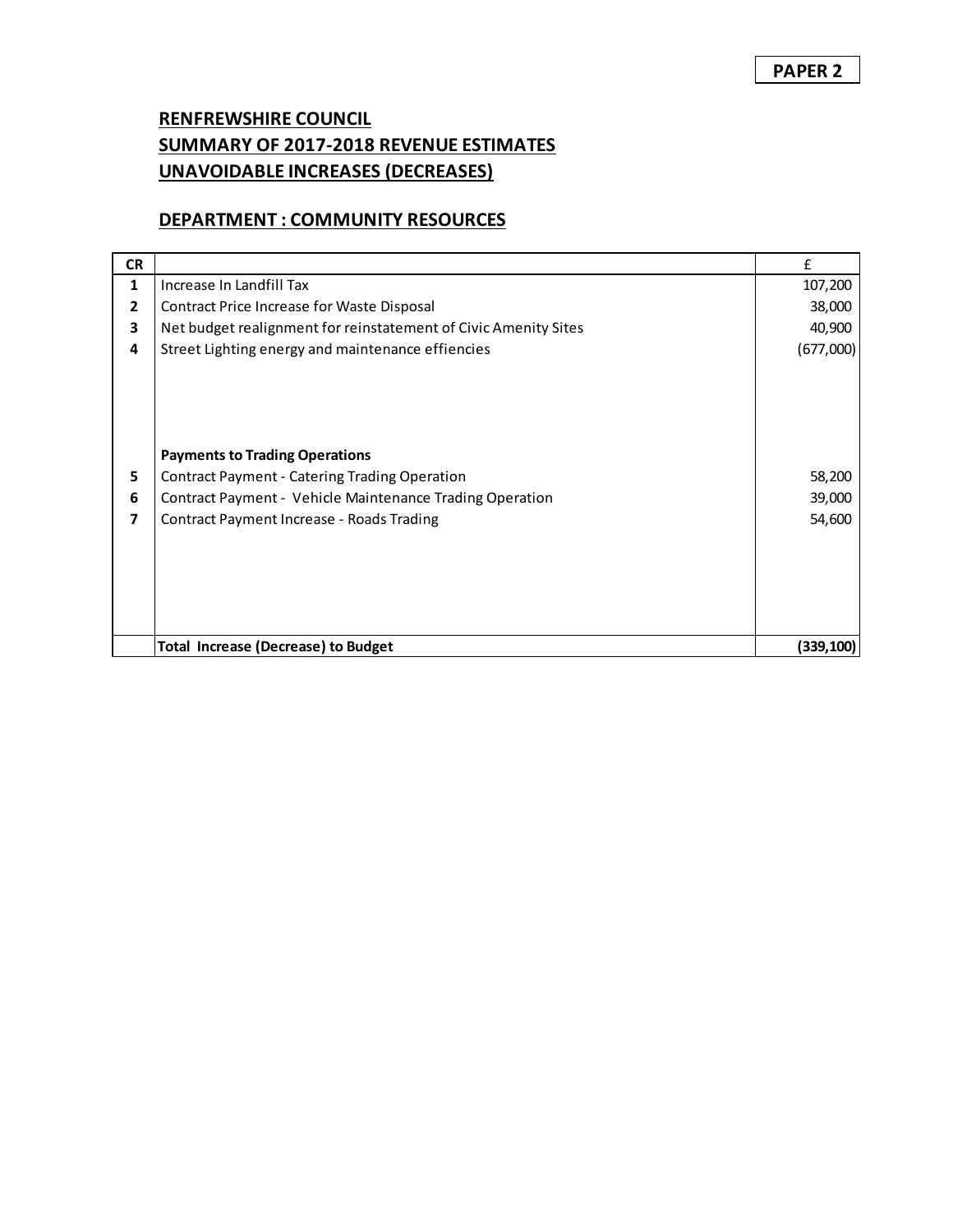## **DEPARTMENT : COMMUNITY RESOURCES**

| <b>CR</b> |                                                                | £          |
|-----------|----------------------------------------------------------------|------------|
| 1         | Transfer of Policy & Commissioning budgets to Chief Executives | (212, 692) |
| 2         | Allocation of prior year agreed savings                        | (702, 961) |
| 3         | Realignment of Ground Maintenance                              | 30,000     |
| 4         | Realignment of Leisure & Culture Budgets                       | 9,162      |
| 5         | <b>Transfer Parking Income</b>                                 | (57,065)   |
|           |                                                                |            |
|           |                                                                |            |
|           |                                                                |            |
|           | <b>Total Increase (Decrease) to Budget</b>                     | (933,556)  |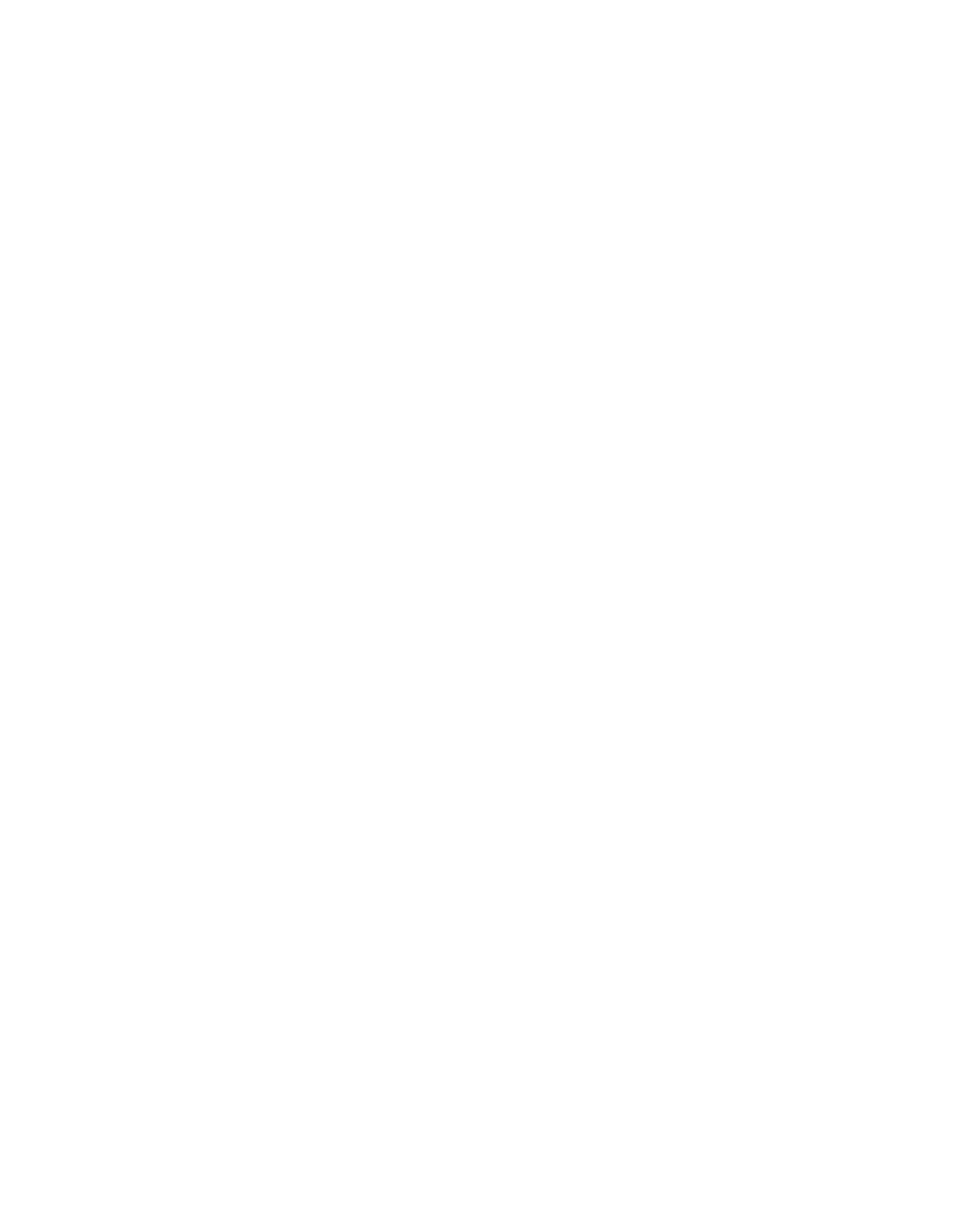|                                                    |             |             | <b>PAPER 1</b> |
|----------------------------------------------------|-------------|-------------|----------------|
| <b>RENFREWSHIRE COUNCIL</b>                        |             |             |                |
| <b>SUMMARY OF 2017-2018 REVENUE ESTIMATES</b>      |             |             |                |
| <b>DEPARTMENT: FINANCE AND RESOURCES</b>           |             |             |                |
|                                                    | £           | £           | £              |
| Analysis of Change between 2016-2017 and 2017-2018 |             |             |                |
| 2016-2017 Estimates                                |             |             | 8,023,017      |
| Adjustments for items outwith Resource Allocation  |             |             |                |
| capital charges                                    | (2,456,350) |             |                |
|                                                    |             | (2,456,350) |                |
| Adjustments for Central Support                    |             |             |                |
| Central support costs                              | (8,035,144) |             |                |
| <b>Central Support recoveries</b>                  | 33,798,705  |             |                |
|                                                    |             | 25,763,561  | 23,307,211     |
| Adjusted 2016-2017 Estimates                       |             |             | 31,330,228     |
|                                                    |             |             |                |
| <b>Adjustment to Current Year Estimates</b>        |             |             |                |
| Unavoidable Increase (Decrease) (PAPER 2)          |             | 948,200     |                |
| Transfers (PAPER 3)                                |             | (688, 350)  |                |
|                                                    |             |             | 259,850        |
|                                                    |             |             |                |
|                                                    |             |             |                |

**2017-2018 Estimates 31,590,078 (Before budget decisions)**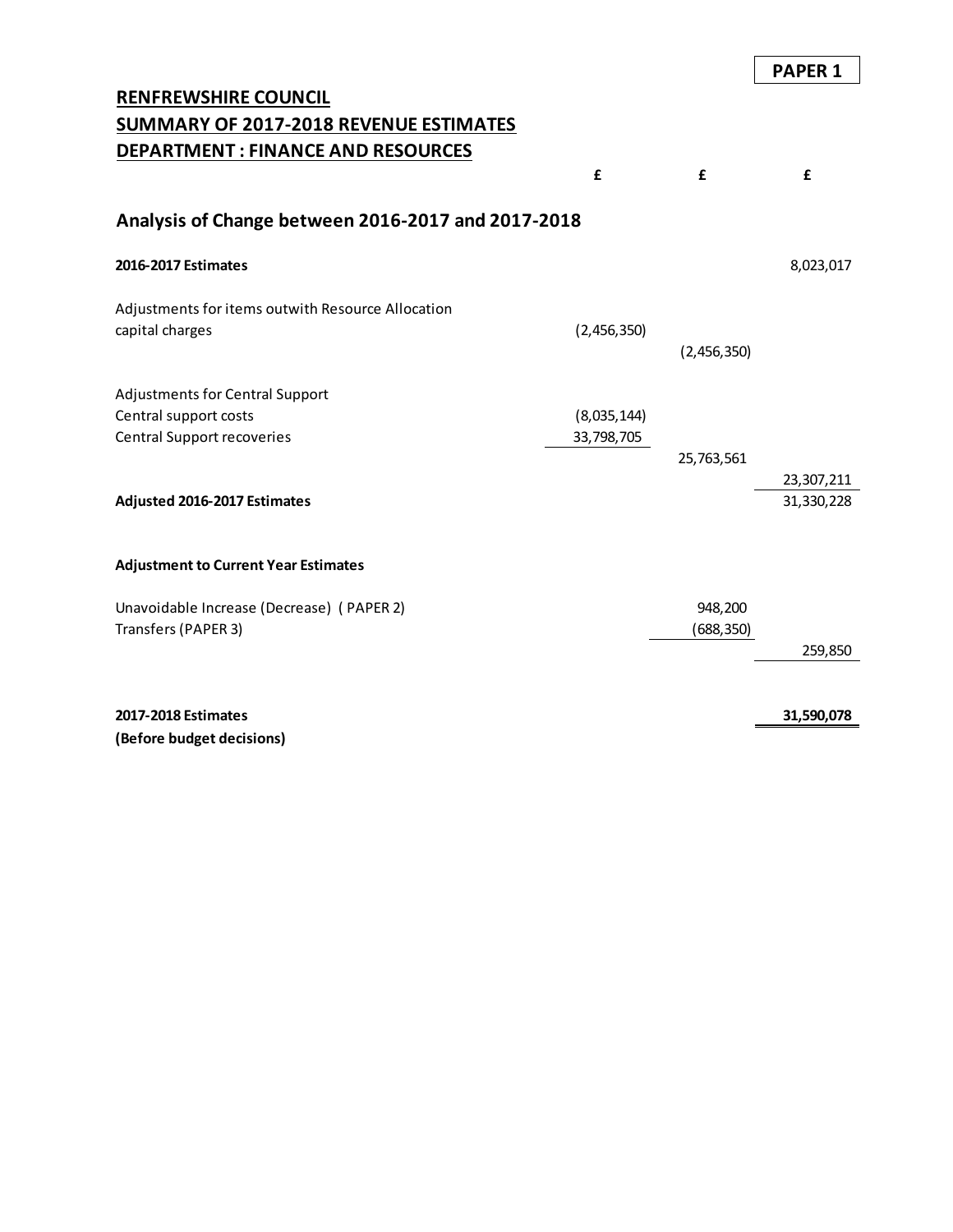#### **DEPARTMENT : FINANCE AND RESOURCES**

| <b>FAR</b> |                                                                         |         |
|------------|-------------------------------------------------------------------------|---------|
|            | ICT Contract payments and ICT licensing and maintenance                 | 599,200 |
| 2          | Impact of additional Wide Area Network circuit requirements             | 100,000 |
| 3          | Impact of requirements to comply with Public Sector Network Healthcheck | 40,000  |
| 4          | Costs arising from increase in Elected Members                          | 60,000  |
| 5          | Reduction in Housing Benefit Admin Subsidy                              | 89,000  |
|            |                                                                         |         |
|            |                                                                         |         |
|            |                                                                         |         |
|            | Total Increase (Decrease) to Budget                                     | 948.20  |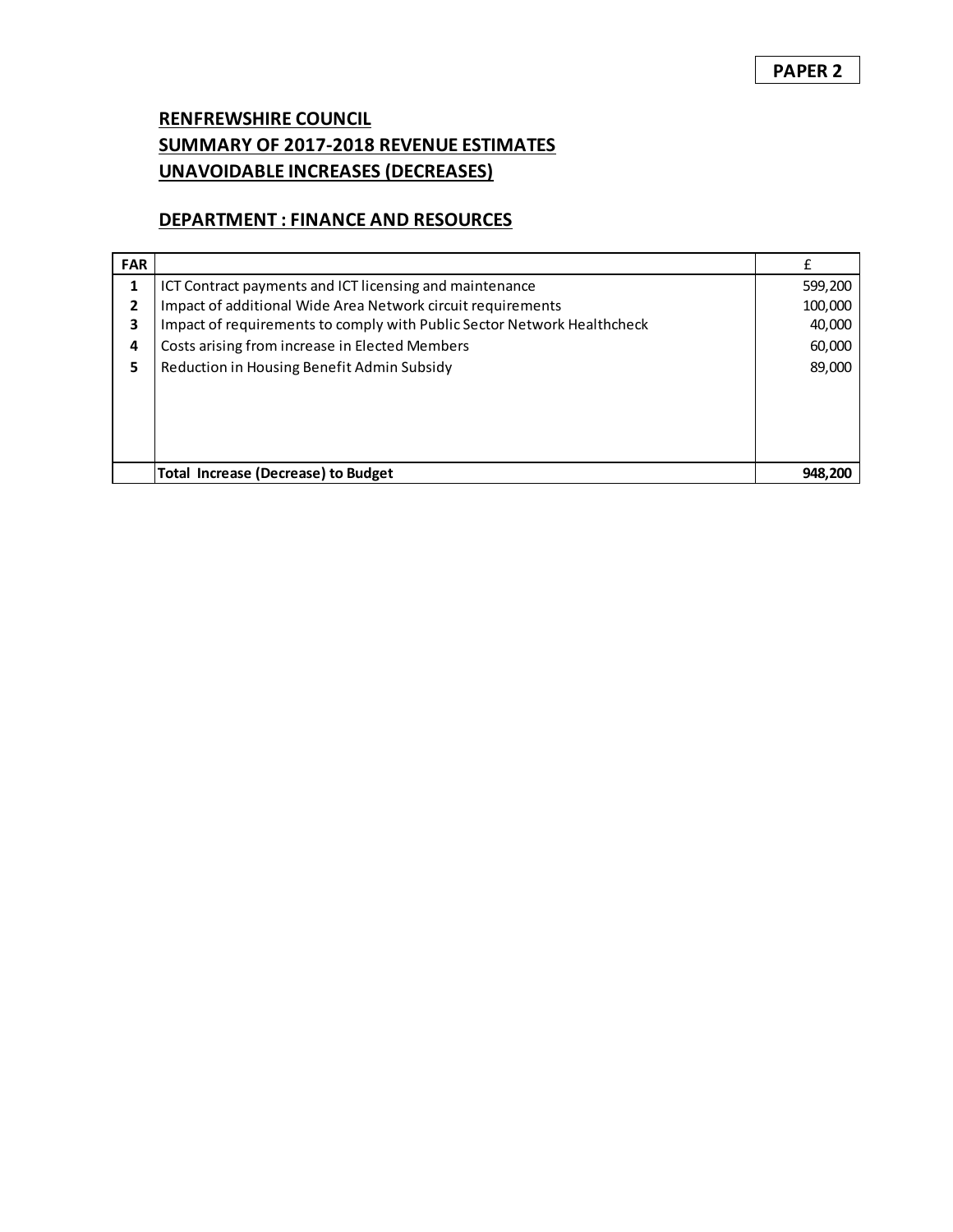## **DEPARTMENT : FINANCE AND RESOURCES**

| <b>FAR</b> |                                                                |            |
|------------|----------------------------------------------------------------|------------|
| 1          | Transfer of Policy & Commissioning budgets to Chief Executives | (514, 549) |
| 2          | Allocation of prior year agreed savings                        | (39, 826)  |
| 3          | Realignment of Childrens Services budget                       | (74,742)   |
| 4          | Adult services budget realignment                              | (118, 798) |
| 5          | Realignment of Lesiure & Culture Budgets                       | 2,500      |
| 6          | Parking Income transfer                                        | 57,065     |
|            |                                                                |            |
|            |                                                                |            |
|            |                                                                |            |
|            |                                                                |            |
|            | <b>Total Increase (Decrease) to Budget</b>                     | (688.350)  |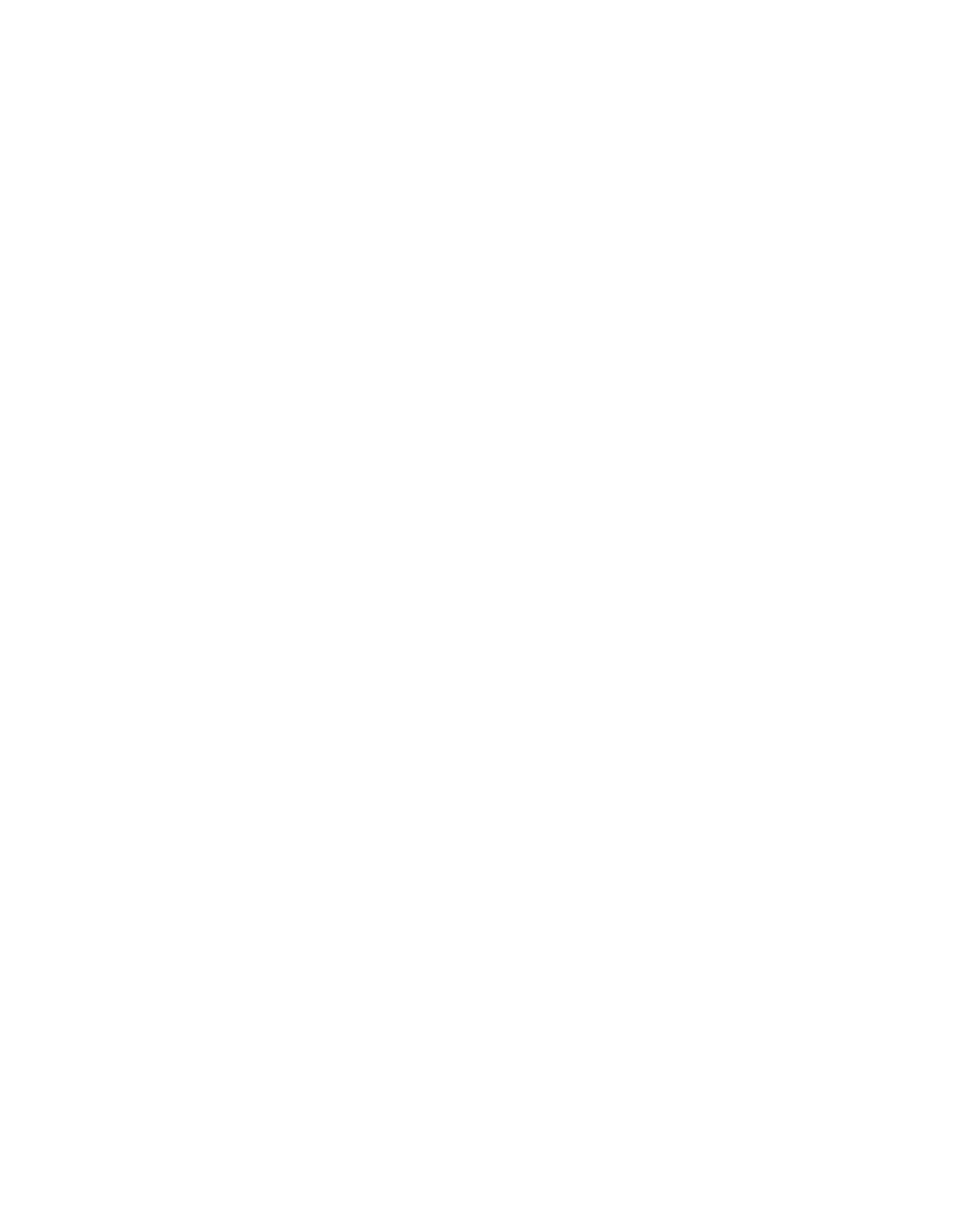|                                                    |   |           | <b>PAPER 1</b> |
|----------------------------------------------------|---|-----------|----------------|
| <b>RENFREWSHIRE COUNCIL</b>                        |   |           |                |
| SUMMARY OF 2017-2018 REVENUE ESTIMATES             |   |           |                |
| DEPARTMENT: RENFREWSHIRE VALUATION JOINT BOARD     |   |           |                |
|                                                    | £ | £         | £              |
| Analysis of Change between 2016-2017 and 2017-2018 |   |           |                |
| 2016-2017 Estimates                                |   |           | 1,243,900      |
| Adjustments for items outwith Resource Allocation  |   |           |                |
| less: capital charges                              |   |           |                |
| <b>Adjustments for Central Support</b>             |   |           |                |
| Central support costs                              |   |           |                |
| Corporate and Democratic core costs                |   |           |                |
| Adjusted 2016-2017 Estimates                       |   |           | 1,243,900      |
|                                                    |   |           |                |
| <b>Adjustment to Current Year Estimates</b>        |   |           |                |
| Unavoidable Increase (Decrease) (PAPER 2)          |   | (31, 100) |                |
| Transfers (PAPER 3)                                |   |           |                |
|                                                    |   |           | (31, 100)      |
| 2017-2018 Estimates                                |   |           | 1,212,800      |
| (Before budget decisions)                          |   |           |                |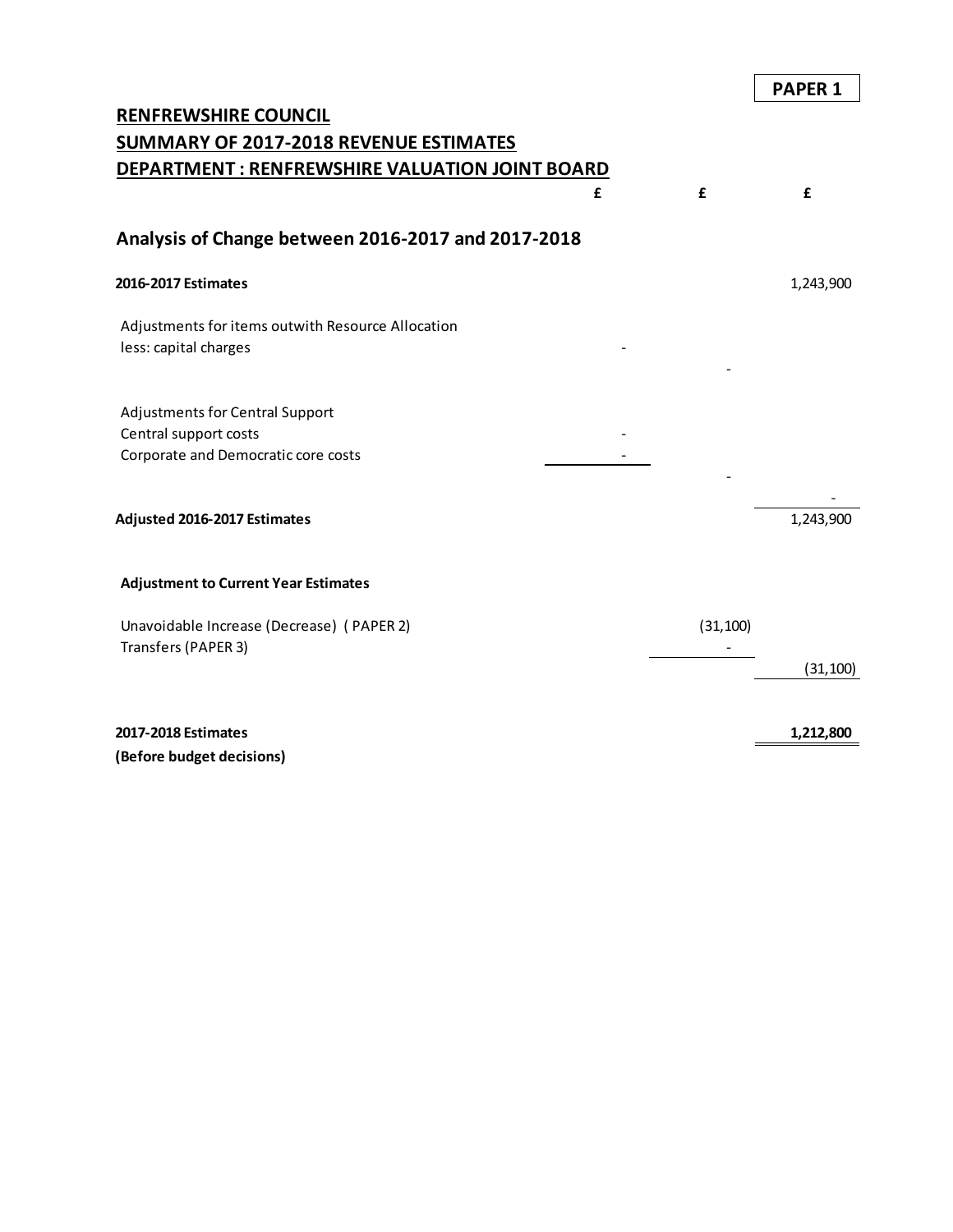#### **DEPARTMENT : RENFREWSHIRE VALUATION JOINT BOARD**

| <b>JVB</b>  |                                      | $\pmb{\mathsf{f}}$ |
|-------------|--------------------------------------|--------------------|
| $\mathbf 1$ | <b>Impact of Reduced Requisition</b> | (31, 100)          |
|             |                                      |                    |
|             |                                      |                    |
|             |                                      |                    |
|             |                                      |                    |
|             |                                      |                    |
|             |                                      |                    |
|             |                                      |                    |
|             |                                      |                    |
|             |                                      |                    |
|             |                                      |                    |
|             |                                      |                    |
|             |                                      |                    |
|             |                                      |                    |
|             |                                      |                    |
|             |                                      |                    |
|             |                                      |                    |
|             |                                      | (31, 100)          |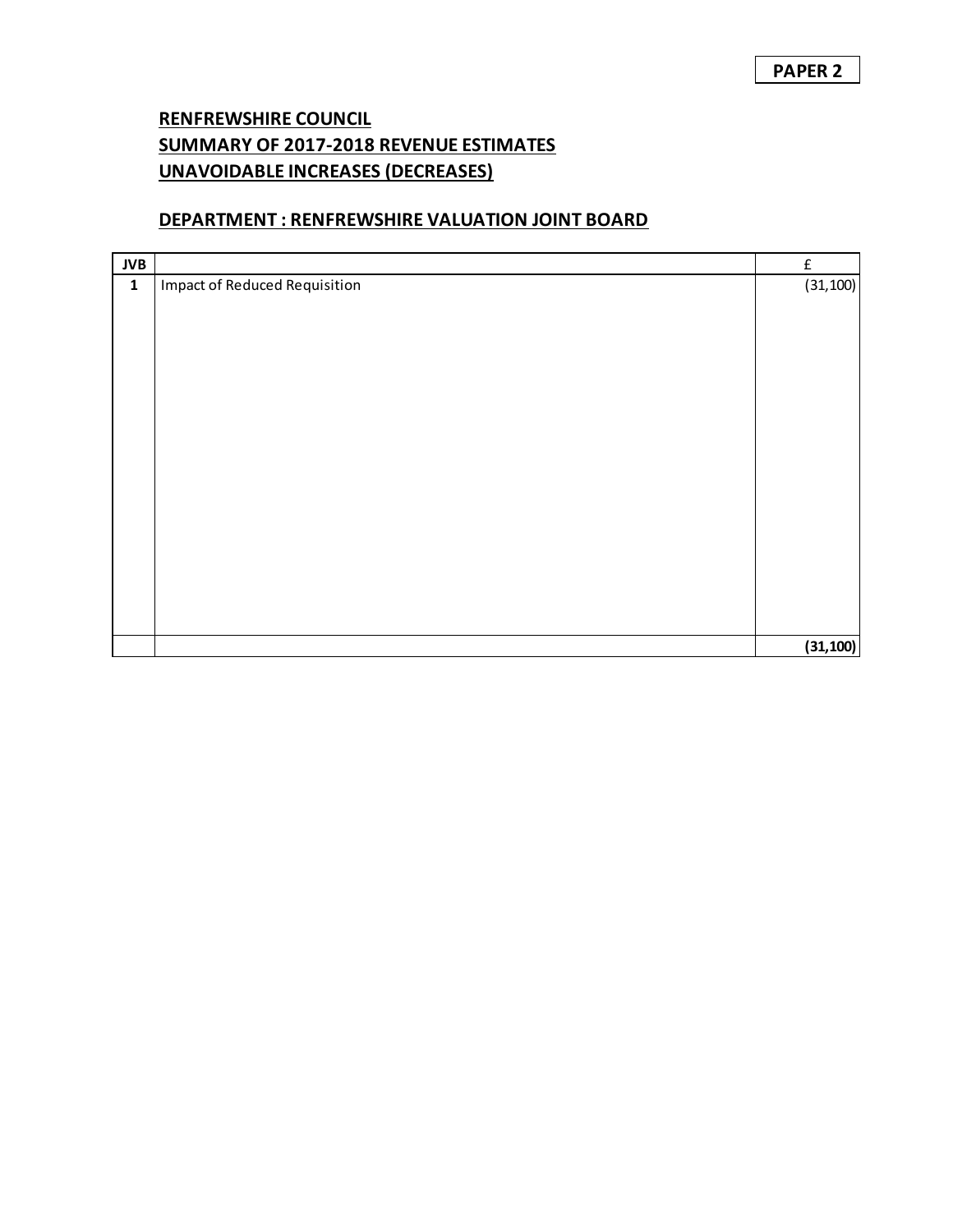#### **DEPARTMENT : RENFREWSHIRE VALUATION JOINT BOARD**

| <b>JVB</b> | $\pmb{\mathsf{f}}$       |
|------------|--------------------------|
|            |                          |
|            |                          |
|            |                          |
|            |                          |
|            |                          |
|            |                          |
|            |                          |
|            |                          |
|            |                          |
|            |                          |
|            |                          |
|            |                          |
|            |                          |
|            |                          |
|            |                          |
|            |                          |
|            | $\overline{\phantom{a}}$ |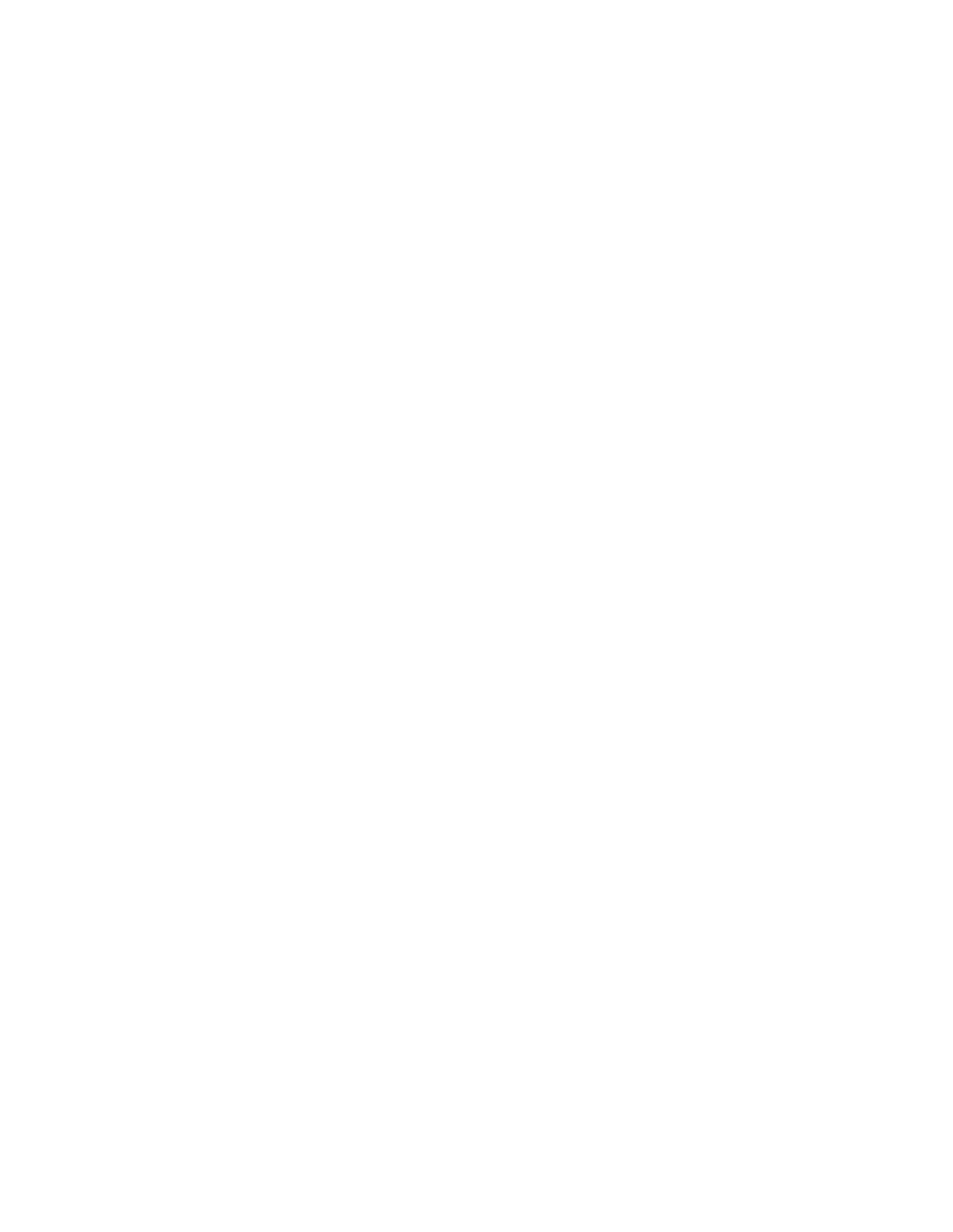| ΔP<br>И<br>┍<br>. .<br>ıv |  |
|---------------------------|--|
|---------------------------|--|

| <b>RENFREWSHIRE COUNCIL</b>                                                                            |            |                             |               |
|--------------------------------------------------------------------------------------------------------|------------|-----------------------------|---------------|
| <b>SUMMARY OF 2017-2018 REVENUE ESTIMATES</b>                                                          |            |                             |               |
| DEPARTMENT: DEVELOPMENT & HOUSING SERVICES - OTHER HOUSING                                             |            |                             |               |
|                                                                                                        | £          | £                           | £             |
| Analysis of Change between 2016-2017 and 2017-2018                                                     |            |                             |               |
| 2016-2017 Estimates                                                                                    |            |                             | 5,463,758     |
| Adjustments for items outwith Resource Allocation<br>less: capital charges                             |            |                             |               |
| <b>Adjustments for Central Support</b><br>Central support costs<br>Corporate and Democratic core costs | (189, 158) |                             |               |
|                                                                                                        |            | (189, 158)                  | (189, 158)    |
| Adjusted 2016-2017 Estimates                                                                           |            |                             | 5,274,600     |
| <b>Adjustment to Current Year Estimates</b>                                                            |            |                             |               |
| Unavoidable Increase (Decrease) (PAPER 2)<br>Transfers (PAPER 3)                                       |            | (1, 144, 400)<br>(108, 817) |               |
|                                                                                                        |            |                             | (1, 253, 217) |
| 2017-2018 Estimates                                                                                    |            |                             | 4,021,383     |
| (Before budget decisions)                                                                              |            |                             |               |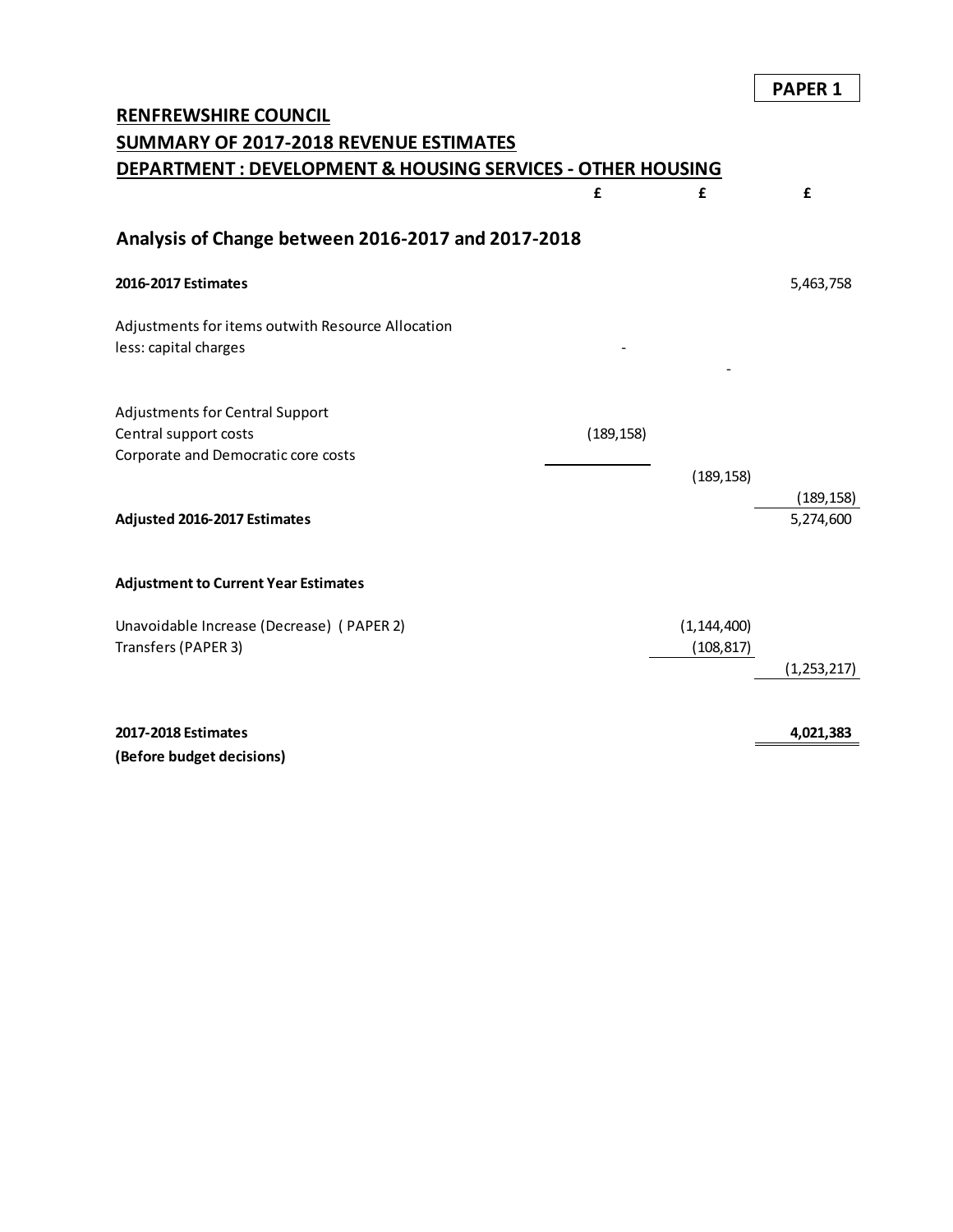#### **DEPARTMENT : DEVELOPMENT & HOUSING SERVICES - OTHER HOUSING**

| OH           |                                                                   | £             |
|--------------|-------------------------------------------------------------------|---------------|
| $\mathbf{1}$ | <b>Support for Veterans</b>                                       | 12,000        |
| $\mathbf{2}$ | Payment of the Living Wage by care providers                      | 6,600         |
| 3            | Remove DHP Base Budget Funding (17/18 funding as yet unallocated) | (1, 163, 000) |
|              |                                                                   |               |
|              | <b>Total Increase (Decrease) to Budget</b>                        | (1, 144, 400) |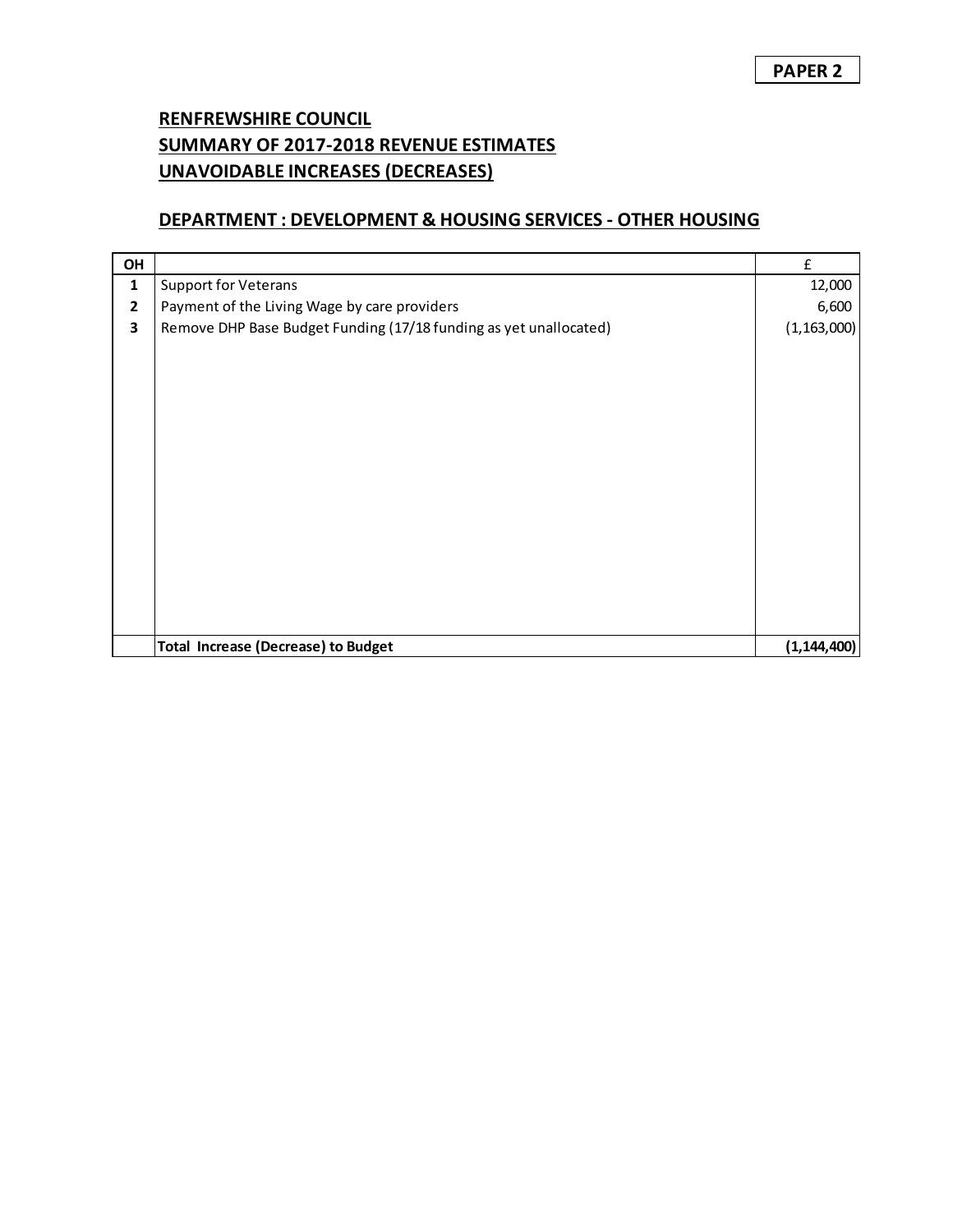#### **DEPARTMENT : DEVELOPMENT & HOUSING SERVICES - OTHER HOUSING**

| OH           |                                                                | £          |
|--------------|----------------------------------------------------------------|------------|
| $\mathbf{1}$ | Transfer of Policy & Commissioning budgets to Chief Executives | (83, 400)  |
| $\mathbf{2}$ | Allocation of prior year agreed savings                        | (25, 417)  |
|              |                                                                |            |
|              |                                                                |            |
|              |                                                                |            |
|              |                                                                |            |
|              |                                                                |            |
|              |                                                                |            |
|              |                                                                |            |
|              |                                                                |            |
|              |                                                                |            |
|              |                                                                |            |
|              |                                                                |            |
|              |                                                                |            |
|              |                                                                |            |
|              |                                                                |            |
|              |                                                                |            |
|              |                                                                |            |
|              | Total Increase (Decrease) to Budget                            | (108, 817) |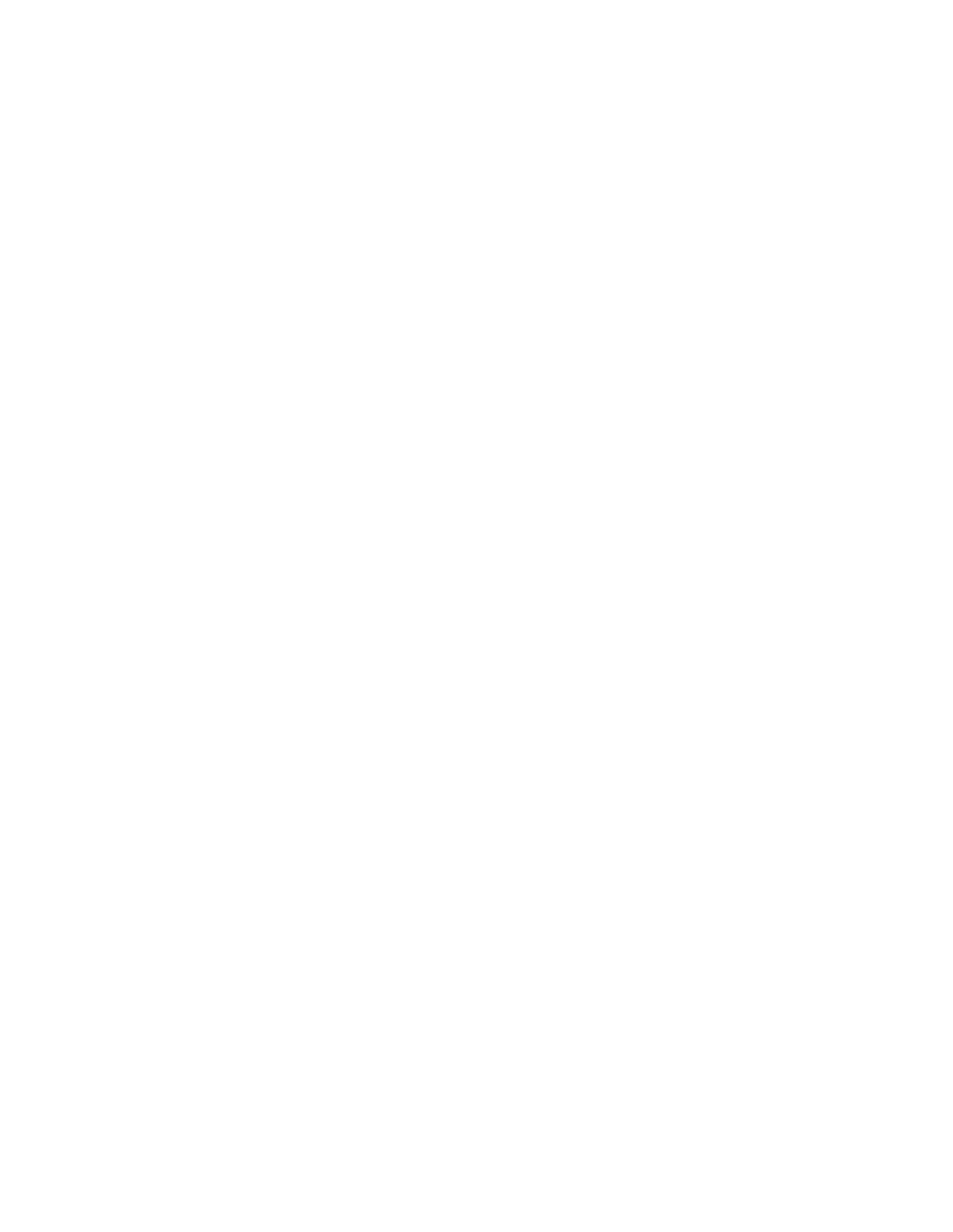## **RENFREWSHIRE COUNCIL**

## **SUMMARY OF 2017-2018 REVENUE ESTIMATES**

# **DEPARTMENT : DEVELOPMENT & HOUSING SERVICES - PLANNING AND ECONOMIC DEVELOPMENT**

|                                                                                                        | £                    | £                       | £           |
|--------------------------------------------------------------------------------------------------------|----------------------|-------------------------|-------------|
| Analysis of Change between 2016-2017 and 2017-2018                                                     |                      |                         |             |
| 2016-2017 Estimates                                                                                    |                      |                         | 4,617,466   |
| Adjustments for items outwith Resource Allocation                                                      |                      |                         |             |
| less: capital charges                                                                                  | (652,800)            | (652,800)               |             |
| <b>Adjustments for Central Support</b><br>Central support costs<br>Corporate and Democratic core costs | (597,082)<br>156,260 |                         |             |
|                                                                                                        |                      | (440, 822)              | (1,093,622) |
| Adjusted 2016-2017 Estimates                                                                           |                      |                         | 3,523,844   |
| <b>Adjustment to Current Year Estimates</b>                                                            |                      |                         |             |
| Unavoidable Increase (Decrease) (PAPER 2)<br>Transfers (PAPER 3)                                       |                      | (168, 850)<br>(627,030) |             |
|                                                                                                        |                      |                         | (795,880)   |
| 2017-2018 Estimates                                                                                    |                      |                         | 2,727,964   |
| (Before budget decisions)                                                                              |                      |                         |             |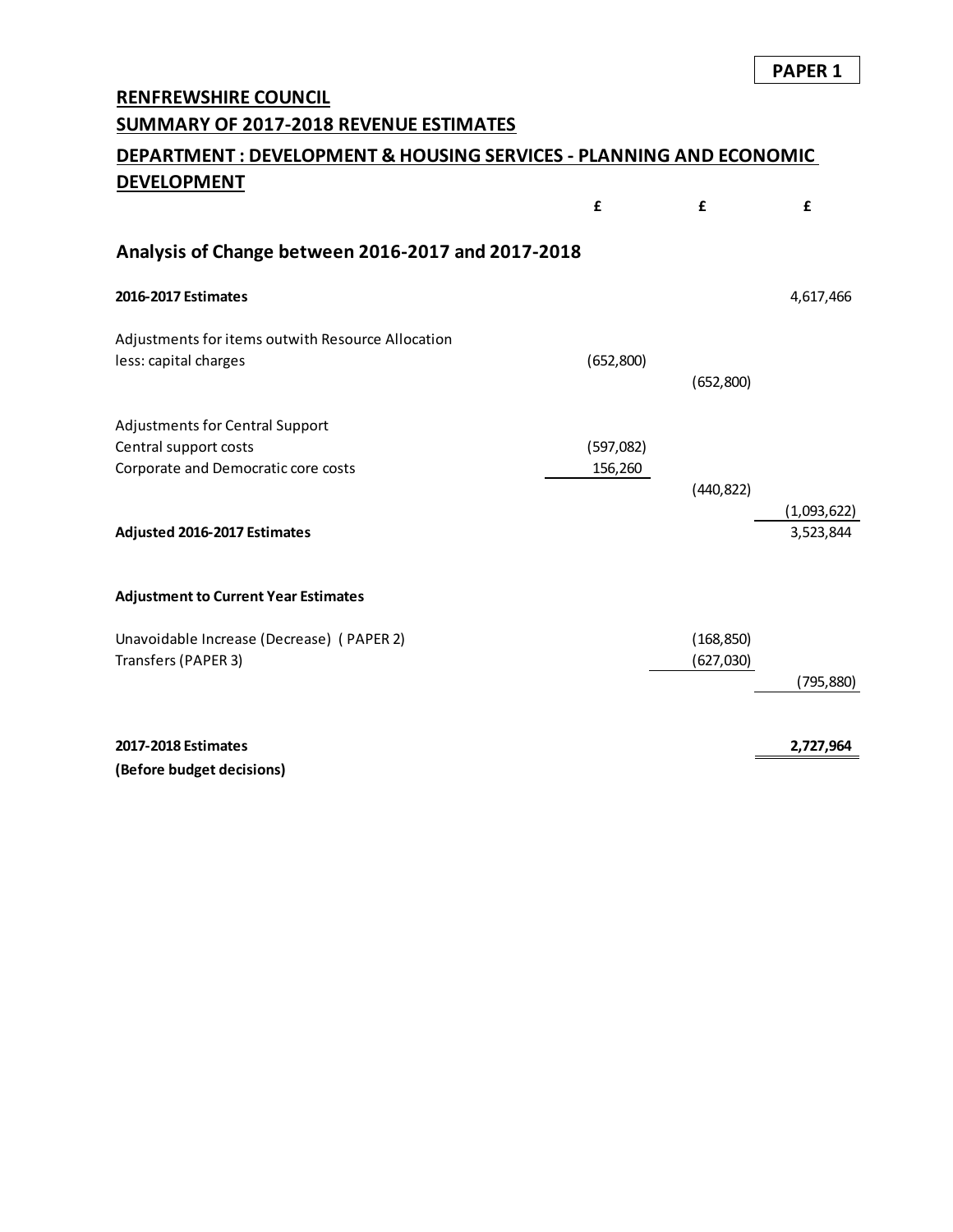## **DEPARTMENT : DEVELOPMENT & HOUSING SERVICES - PLANNING AND ECONOMIC DEVELOPMENT**

| <b>PED</b>     |                                                             | $\pmb{\mathsf{f}}$ |
|----------------|-------------------------------------------------------------|--------------------|
| $\mathbf{1}$   | Introduction of new Planning Application System             | 31,150             |
| $\overline{2}$ | Capitalisation of salaries related to regeneration projects | (200,000)          |
|                |                                                             |                    |
|                |                                                             |                    |
|                |                                                             |                    |
|                |                                                             |                    |
|                |                                                             |                    |
|                |                                                             |                    |
|                |                                                             |                    |
|                |                                                             |                    |
|                |                                                             |                    |
|                |                                                             |                    |
|                |                                                             |                    |
|                |                                                             |                    |
|                |                                                             |                    |
|                |                                                             |                    |
|                |                                                             |                    |
|                |                                                             |                    |
|                | Total Increase (Decrease) to Budget                         | (168, 850)         |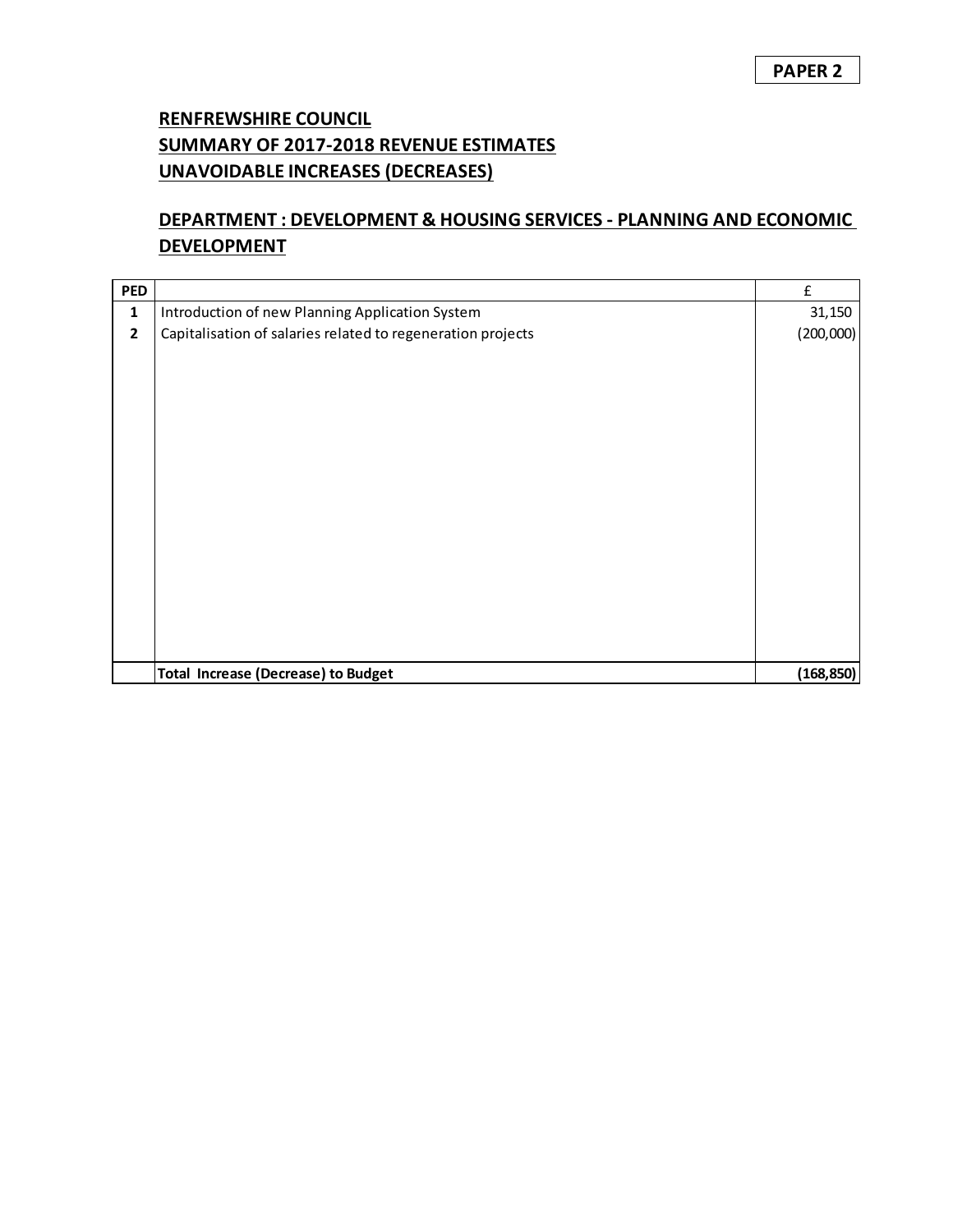## **DEPARTMENT : DEVELOPMENT & HOUSING SERVICES - PLANNING AND ECONOMIC DEVELOPMENT**

| <b>PED</b>  |                                                             | $\pmb{\mathsf{f}}$ |
|-------------|-------------------------------------------------------------|--------------------|
| $\mathbf 1$ | Transfer of Tourism & Marketing budgets to Chief Executives | (627,030)          |
|             | Total Increase (Decrease) to Budget                         | (627, 030)         |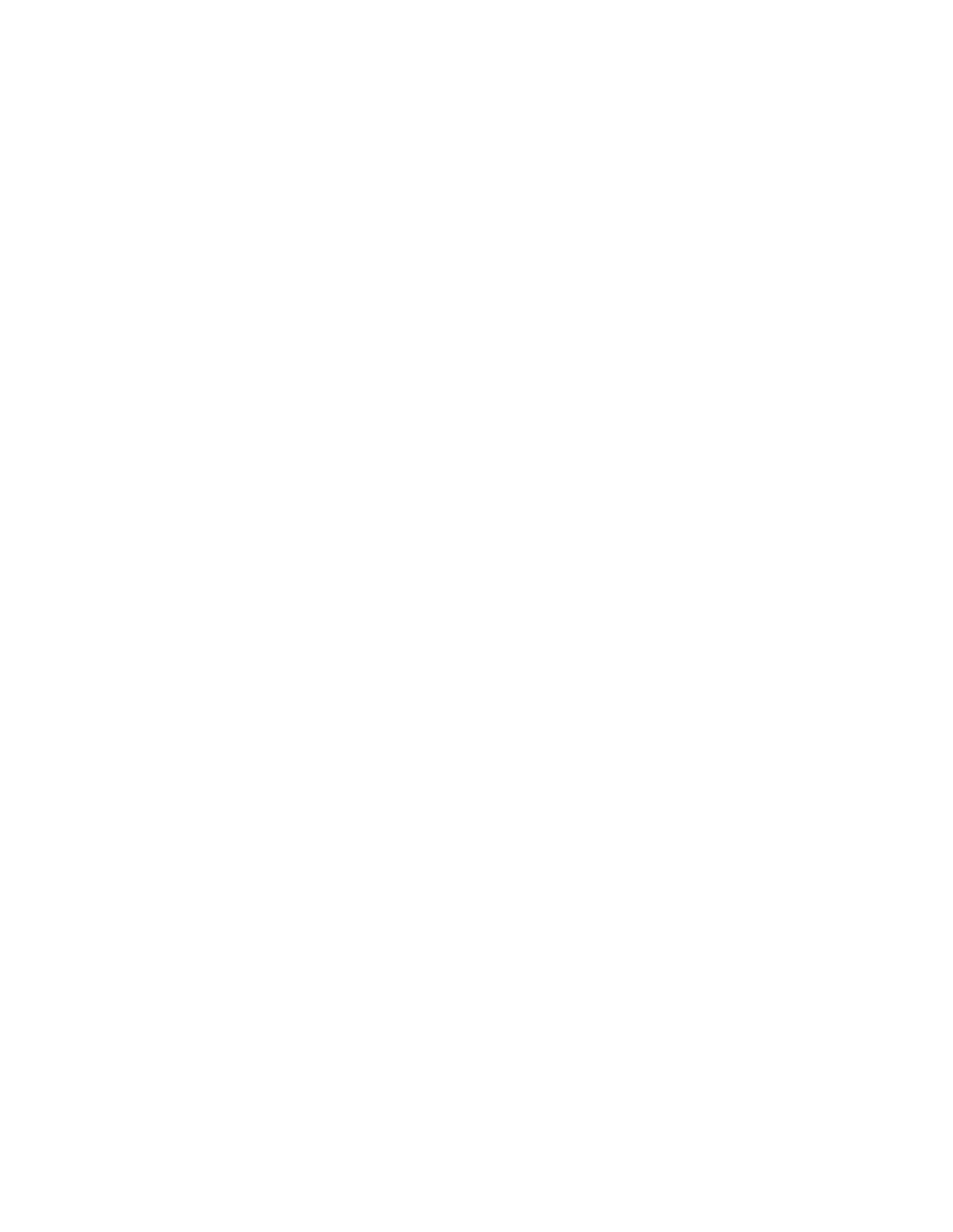|                                                    |   |          | <b>PAPER 1</b> |
|----------------------------------------------------|---|----------|----------------|
| <b>RENFREWSHIRE COUNCIL</b>                        |   |          |                |
| SUMMARY OF 2017-2018 REVENUE ESTIMATES             |   |          |                |
| DEPARTMENT : STRATHCLYDE PASSENGER TRANSPORT       |   |          |                |
|                                                    | £ | £        | £              |
| Analysis of Change between 2016-2017 and 2017-2018 |   |          |                |
| 2016-2017 Estimates                                |   |          |                |
| Adjustments for items outwith Resource Allocation  |   |          | 3,354,700      |
| less: capital charges                              |   |          |                |
|                                                    |   |          |                |
| Adjustments for Central Support                    |   |          |                |
| Central support costs                              |   |          |                |
| Corporate and Democratic core costs                |   |          |                |
|                                                    |   |          |                |
| Adjusted 2016-2017 Estimates                       |   |          | 3,354,700      |
|                                                    |   |          |                |
| <b>Adjustment to Current Year Estimates</b>        |   |          |                |
| Unavoidable Increase (Decrease) (PAPER 2)          |   | (67,000) |                |
| Transfers (PAPER 3)                                |   |          |                |
|                                                    |   |          | (67,000)       |
| 2017-2018 Estimates                                |   |          | 3,287,700      |
| (Before budget decisions)                          |   |          |                |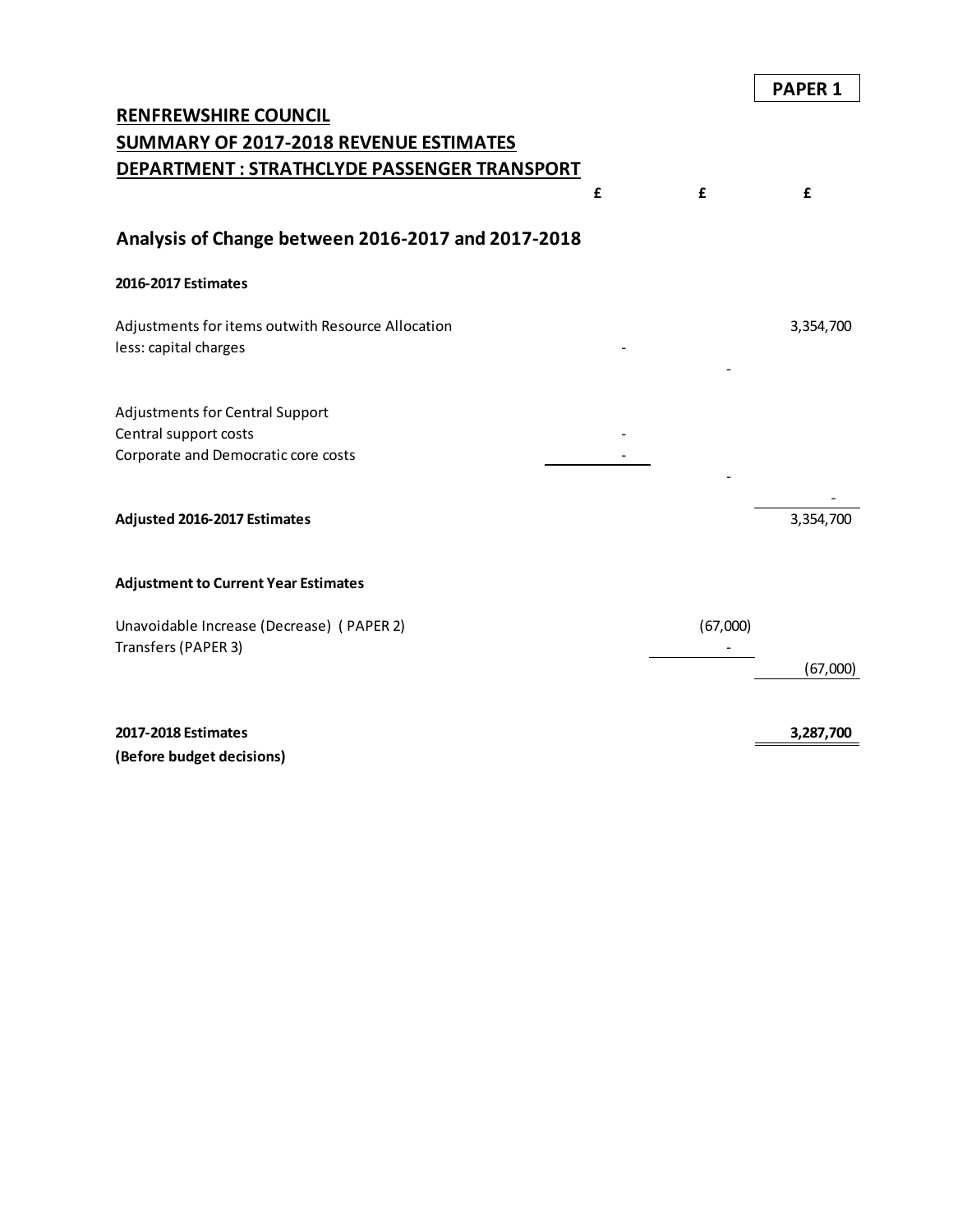#### **DEPARTMENT : STRATHCLYDE PASSENGER TRANSPORT**

| <b>SPT</b>  |                                     | $\mathbf f$ |
|-------------|-------------------------------------|-------------|
| $\mathbf 1$ | Impact of reduced Requisition       | (67,000)    |
|             | Total Increase (Decrease) to Budget | (67,000)    |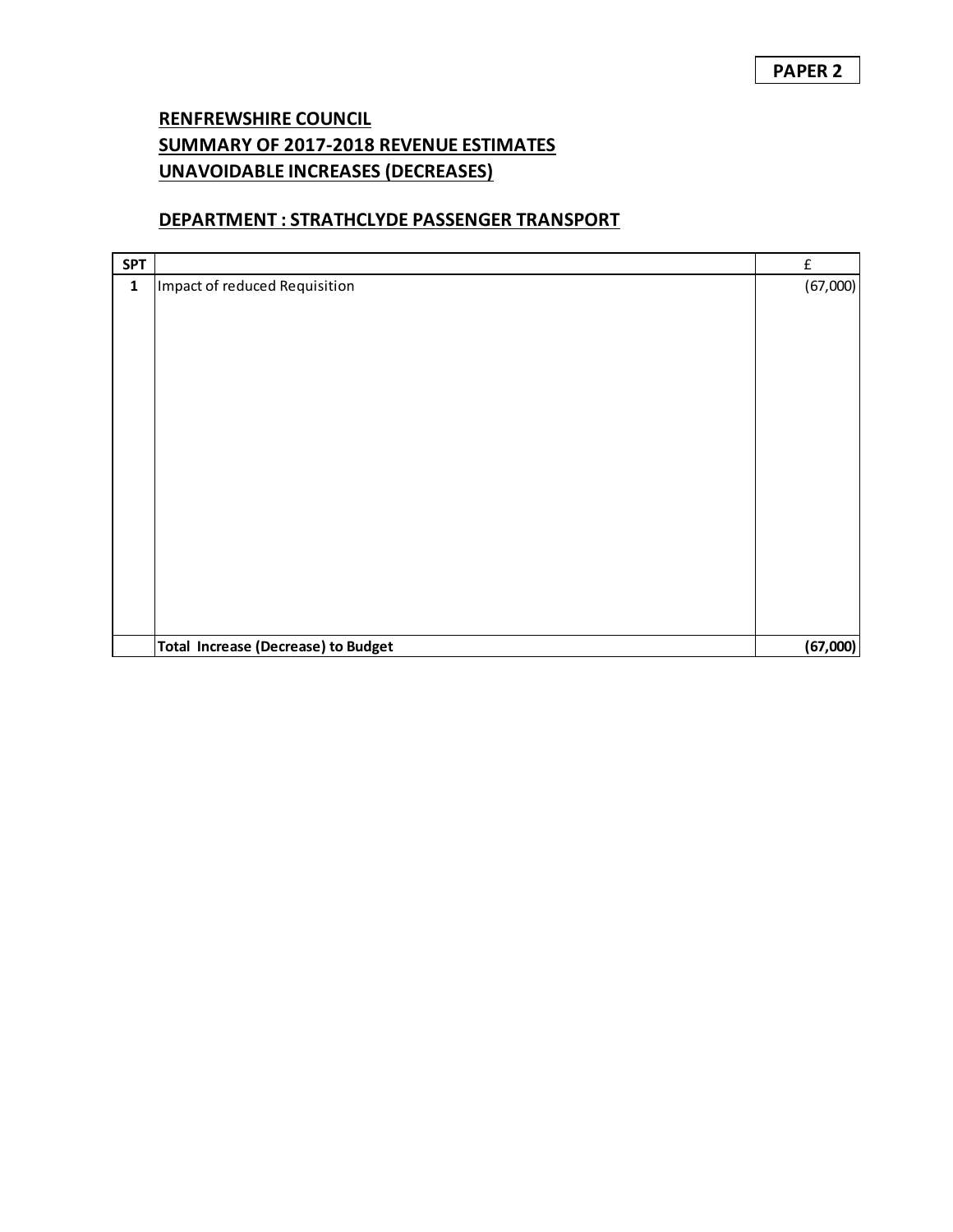#### **DEPARTMENT : STRATHCLYDE PASSENGER TRANSPORT**

| <b>SPT</b> |                                            | $\mathbf f$ |
|------------|--------------------------------------------|-------------|
|            |                                            |             |
|            |                                            |             |
|            |                                            |             |
|            |                                            |             |
|            |                                            |             |
|            |                                            |             |
|            |                                            |             |
|            |                                            |             |
|            |                                            |             |
|            |                                            |             |
|            |                                            |             |
|            |                                            |             |
|            |                                            |             |
|            |                                            |             |
|            |                                            |             |
|            |                                            |             |
|            | <b>Total Increase (Decrease) to Budget</b> | ٠           |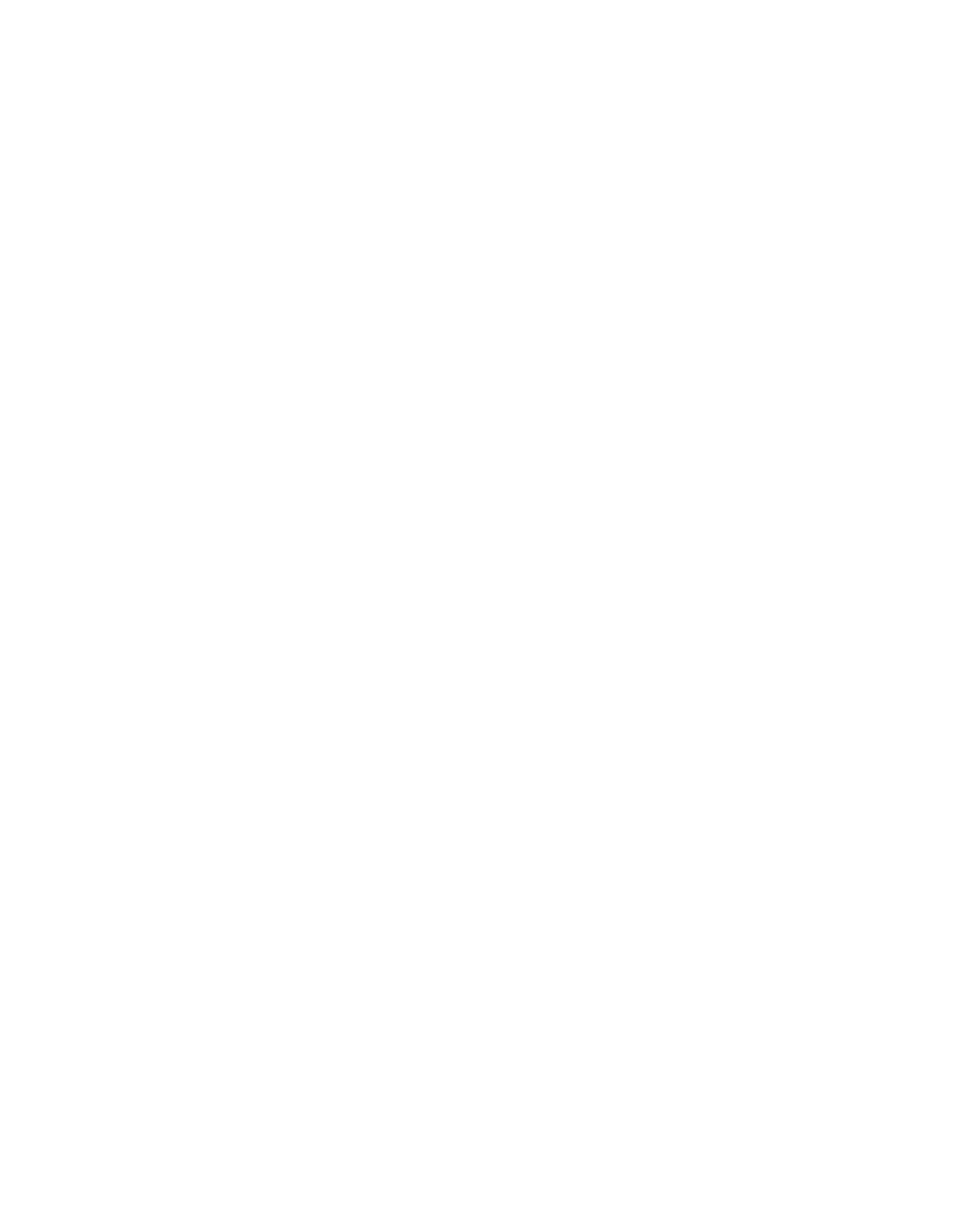|                                                    |            |           | <b>PAPER 1</b> |
|----------------------------------------------------|------------|-----------|----------------|
| <b>RENFREWSHIRE COUNCIL</b>                        |            |           |                |
| <b>SUMMARY OF 2017-2018 REVENUE ESTIMATES</b>      |            |           |                |
| <b>DEPARTMENT: CHIEF EXECUTIVE</b>                 |            |           |                |
|                                                    | £          | £         | £              |
| Analysis of Change between 2016-2017 and 2017-2018 |            |           |                |
| 2016-2017 Estimates                                |            |           | 564,735        |
| Adjustments for items outwith Resource Allocation  |            |           |                |
| less: capital charges                              | (130)      |           |                |
|                                                    |            | (130)     |                |
| Central support costs                              | (303, 779) |           |                |
| Central support recoveries                         | 4,031,282  |           |                |
| Corporate and Democratic core costs                |            |           |                |
|                                                    |            | 3,727,503 |                |
|                                                    |            |           | 3,727,373      |
| Adjusted 2016-2017 Estimates                       |            |           | 4,292,108      |
| <b>Adjustment to Current Year Estimates</b>        |            |           |                |
| Unavoidable Increase (Decrease) (PAPER 2)          |            | (50,000)  |                |
| Transfers (PAPER 3)                                |            | 1,519,163 |                |
|                                                    |            |           | 1,469,163      |
| 2017-2018 Estimates                                |            |           | 5,761,271      |

**(Before budget decisions)**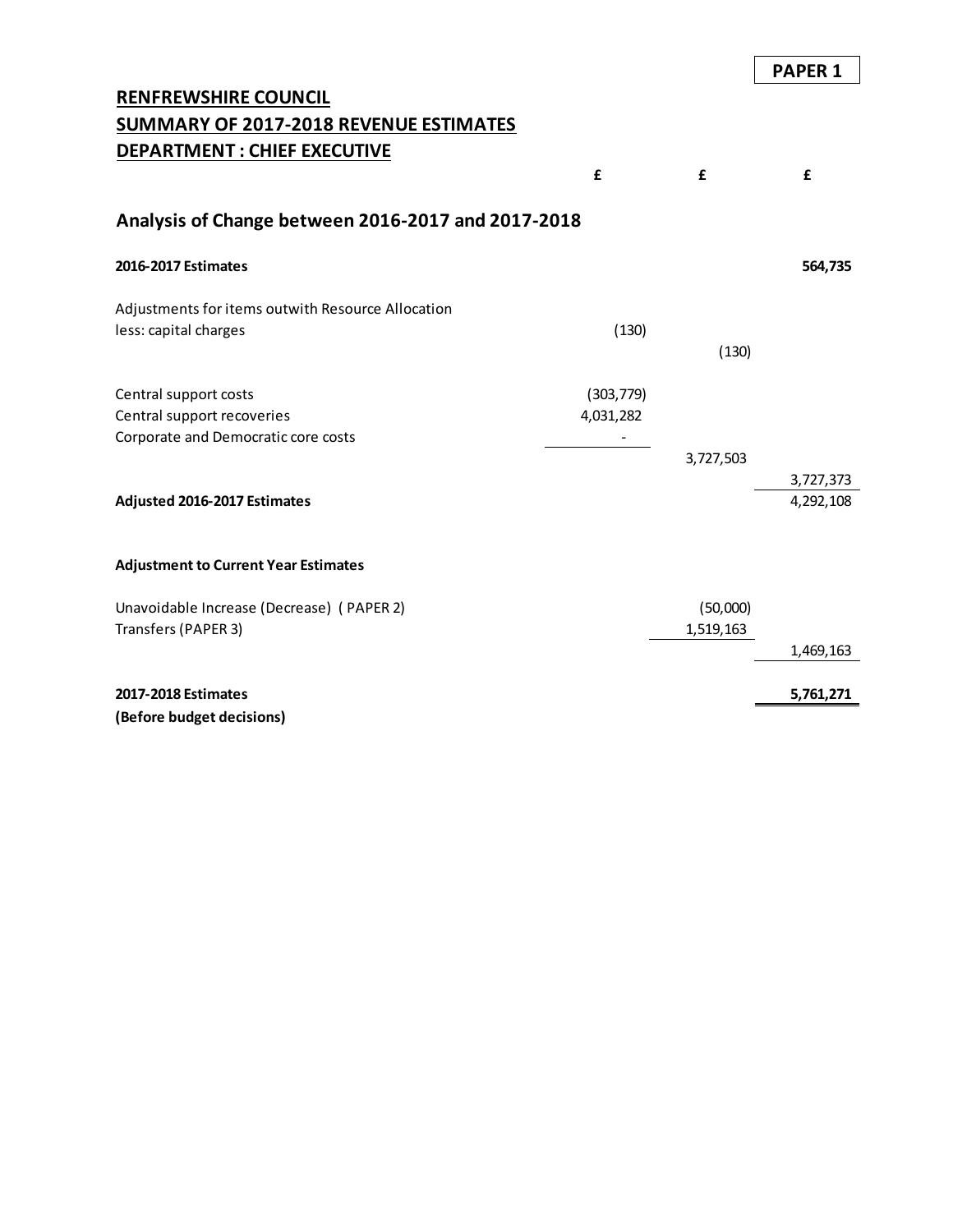## **DEPARTMENT : CHIEF EXECUTIVE**

| ${\sf CE}$   |                                            | $\pmb{\mathsf{f}}$ |
|--------------|--------------------------------------------|--------------------|
| $\mathbf{1}$ | Impact of minor Service Restructuring      | (50,000)           |
|              |                                            |                    |
|              |                                            |                    |
|              |                                            |                    |
|              |                                            |                    |
|              |                                            |                    |
|              |                                            |                    |
|              |                                            |                    |
|              |                                            |                    |
|              |                                            |                    |
|              |                                            |                    |
|              |                                            |                    |
|              |                                            |                    |
|              |                                            |                    |
|              |                                            |                    |
|              |                                            |                    |
|              |                                            |                    |
|              | <b>Total Increase (Decrease) to Budget</b> | (50,000)           |
|              |                                            |                    |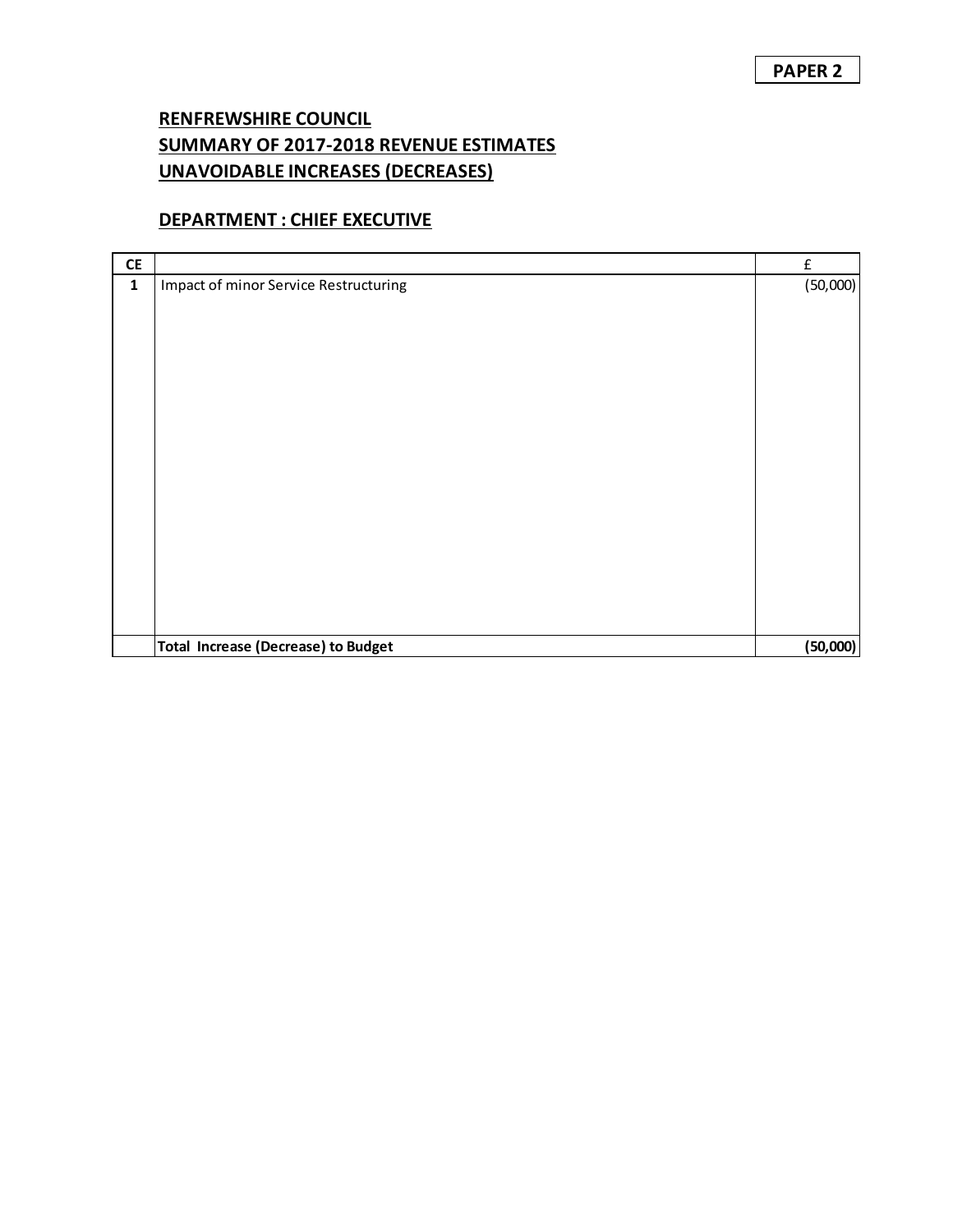## **DEPARTMENT : CHIEF EXECUTIVE**

| <b>CE</b>    |                                              | £         |
|--------------|----------------------------------------------|-----------|
| $\mathbf{1}$ | Transfer of Events Tourism Marketing budgets | 627,030   |
| 2            | Transfer of Policy & Commissioning budgets   | 904,249   |
| 3            | Procurement savings                          | (12, 116) |
|              |                                              |           |
|              |                                              |           |
|              |                                              |           |
|              |                                              |           |
|              |                                              |           |
|              |                                              |           |
|              |                                              |           |
|              |                                              |           |
|              |                                              |           |
|              |                                              |           |
|              |                                              |           |
|              |                                              |           |
|              |                                              |           |
|              | <b>Total Increase (Decrease) to Budget</b>   | 1,519,163 |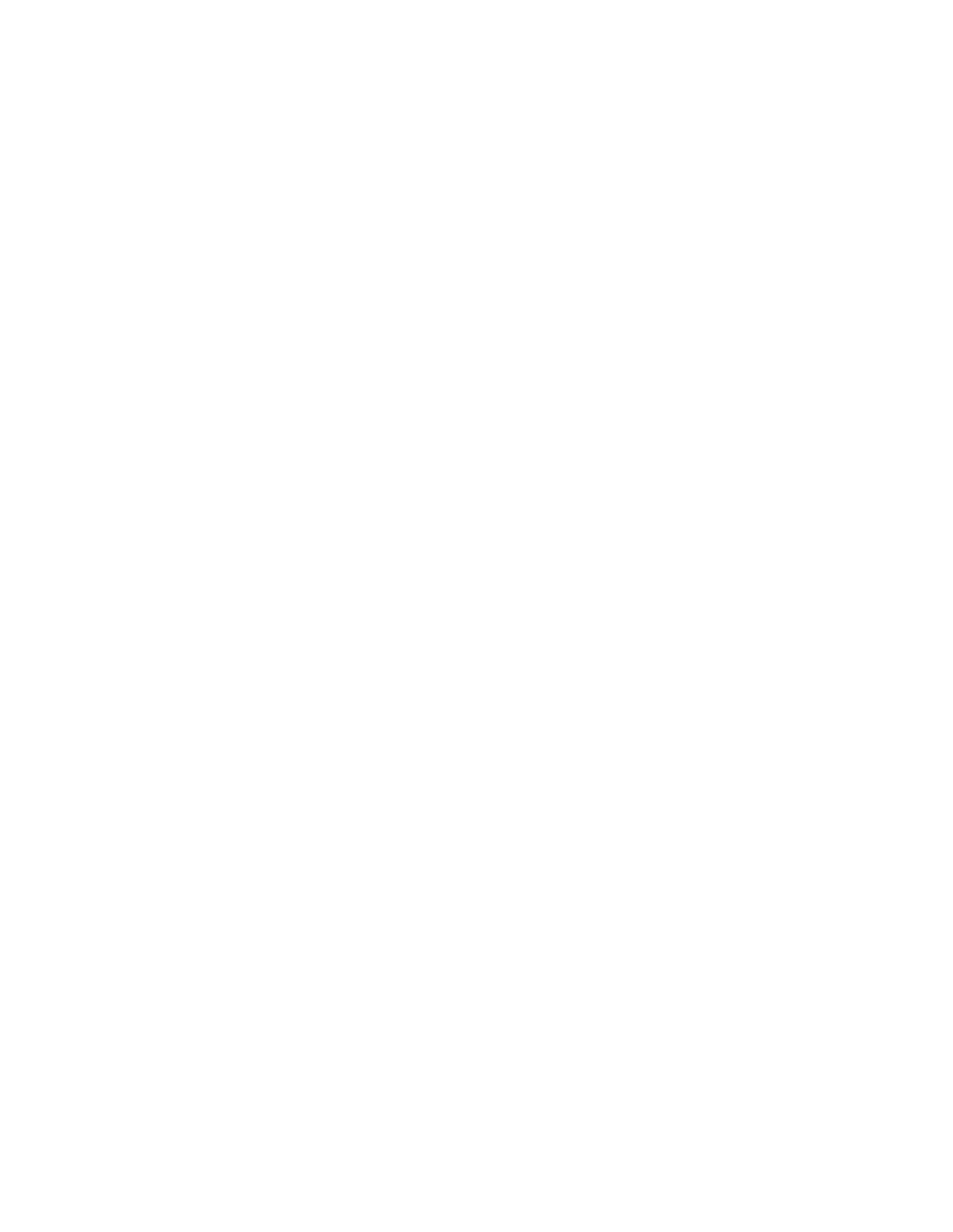|                                                    |               |              | <b>PAPER 1</b> |
|----------------------------------------------------|---------------|--------------|----------------|
| <b>RENFREWSHIRE COUNCIL</b>                        |               |              |                |
| <b>SUMMARY OF 2017-2018 REVENUE ESTIMATES</b>      |               |              |                |
| <b>DEPARTMENT: MISCELLANEOUS</b>                   |               |              |                |
|                                                    | £             | £            | £              |
| Analysis of Change between 2016-2017 and 2017-2018 |               |              |                |
| 2016-2017 Estimates                                |               |              | 31,371,266     |
| Adjustments for items outwith Resource Allocation  |               |              |                |
| Less: capital charges                              | 28,747,832    |              |                |
|                                                    |               | 28,747,832   |                |
| Adjustments for Central Support                    |               |              |                |
| Central support costs                              | (7,010,836)   |              |                |
| <b>Trading Operations</b>                          | (2, 183, 271) |              |                |
| Corporate and Democratic core costs                | (743, 720)    |              |                |
|                                                    |               | (9,937,827)  | 18,810,005     |
| Adjusted 2016-2017 Estimates                       |               |              | 50,181,271     |
|                                                    |               |              |                |
| <b>Adjustment to Current Year Estimates</b>        |               |              |                |
| Unavoidable Increase (Decrease) (PAPER 2)          |               | (19,089,663) |                |
| Transfers (PAPER 3)                                |               | 871,321      |                |
|                                                    |               |              | (18, 218, 342) |
|                                                    |               |              |                |
| 2017-2018 Estimates                                |               |              | 31,962,929     |
| (Before budget decisions)                          |               |              |                |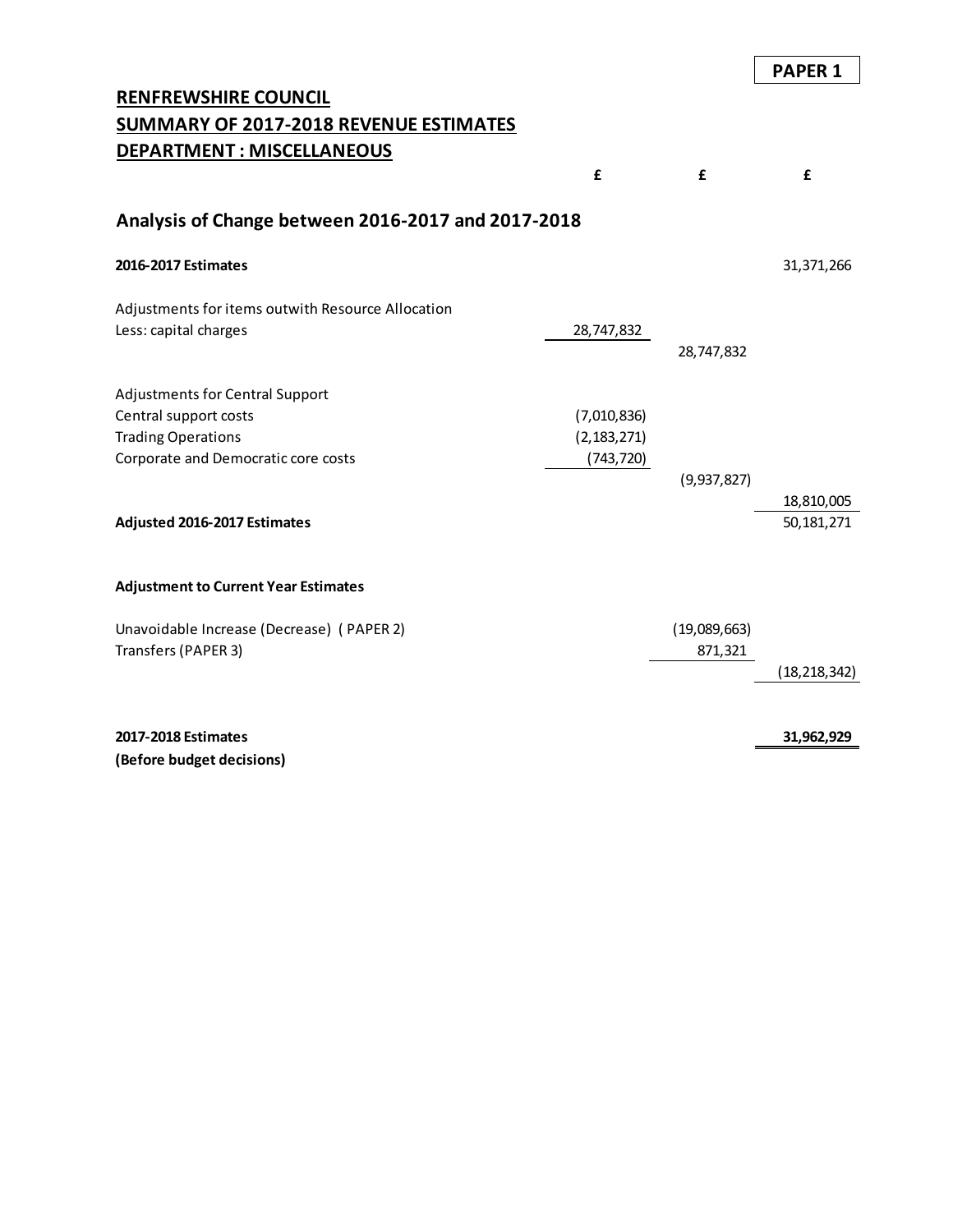#### **DEPARTMENT : MISCELLANEOUS**

| <b>MS</b> |                                                                      | £              |
|-----------|----------------------------------------------------------------------|----------------|
| 1         | <b>Provision for Superannuation Auto Enrolment</b>                   | 2,000,000      |
| 2         | Contract adjustments for Managed Print Service                       | 46,000         |
| 3         | Scottish Council Elections May 2017 (non recurring)                  | 400,000        |
| 4         | Provision for net impact of NDR Revaluation and rate pundage changes | 600,000        |
| 5         | Financial settlement adjustment - Council Tax Reduction              | (1, 212, 011)  |
| 6         | Better Council change Programme - ERP / Customer Portal Savings      | (500,000)      |
| 7         | Debt Smoothing Strategy savings                                      | (17, 409, 152) |
| 8         | <b>Planned Reduction In Overtime</b>                                 | (250,000)      |
| 9         | Financial Settlement adjustments                                     | (84,000)       |
| 10        | Royal National Mod                                                   | 12,500         |
| 11        | Provision for Changeover Impact of New £1 coin (non recurring)       | 100,000        |
| 12        | Uplift in Adult social Care Funding Transfer from NHS                | (3,720,000)    |
| 13        | Provision for Council commitment to Paisley 2021 City Of Culture     | 1,000,000      |
| 14        | Street Lighting Effiencies - CRC scheme cost reduction               | (73,000)       |
|           |                                                                      |                |
|           |                                                                      |                |
|           | <b>Total Increase (Decrease) to Budget</b>                           | (19,089,663)   |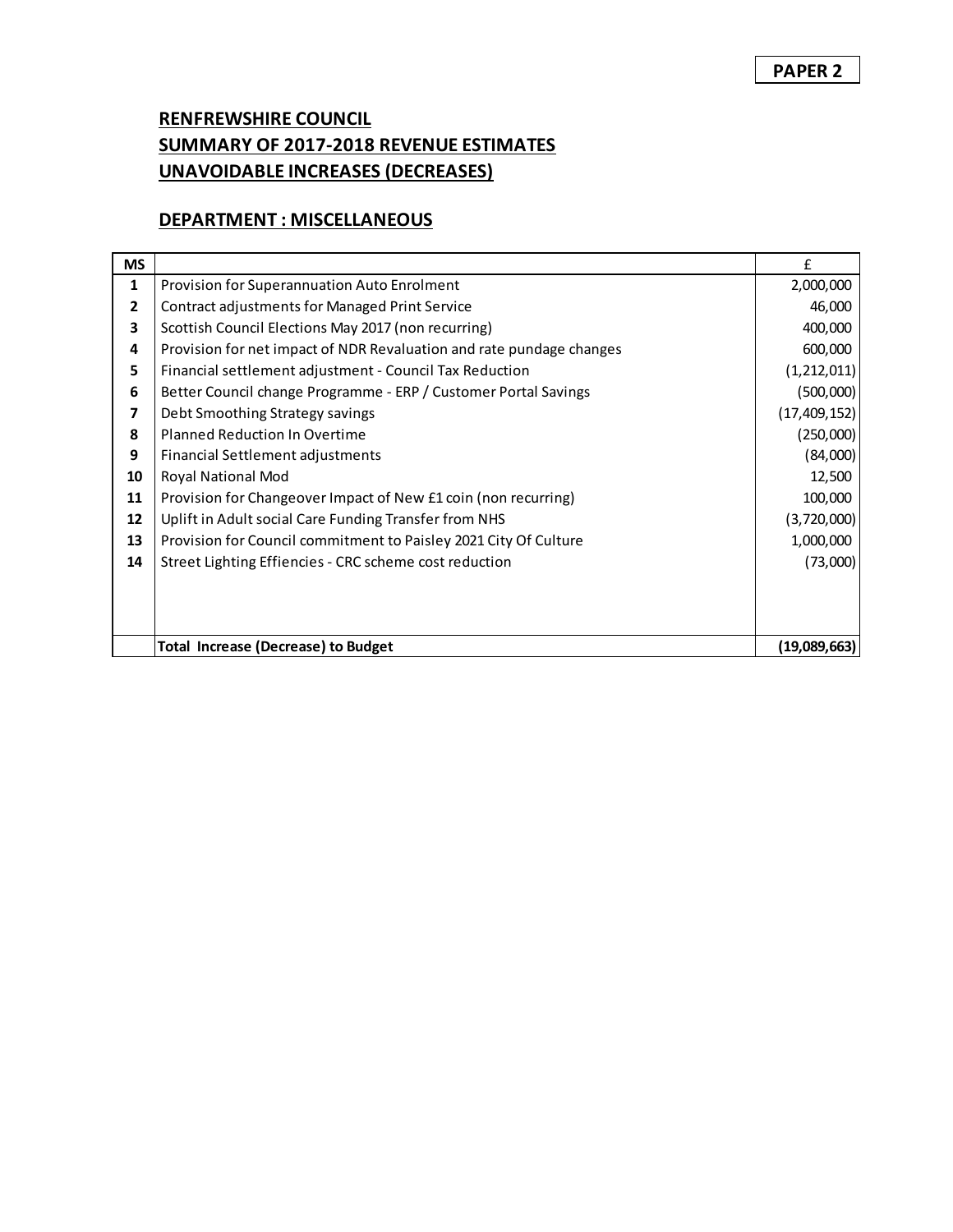## **DEPARTMENT : MISCELLANEOUS**

| <b>MS</b>      |                                               | £       |
|----------------|-----------------------------------------------|---------|
| $\mathbf{1}$   | Allocation of prior year savings reallocation | 871,621 |
| $\overline{2}$ | Non domestic rates budget correction          | (300)   |
|                |                                               |         |
|                |                                               |         |
|                |                                               |         |
|                |                                               |         |
|                |                                               |         |
|                |                                               |         |
|                |                                               |         |
|                |                                               |         |
|                |                                               |         |
|                |                                               |         |
|                |                                               |         |
|                |                                               |         |
|                | <b>Total Increase (Decrease) to Budget</b>    | 871,321 |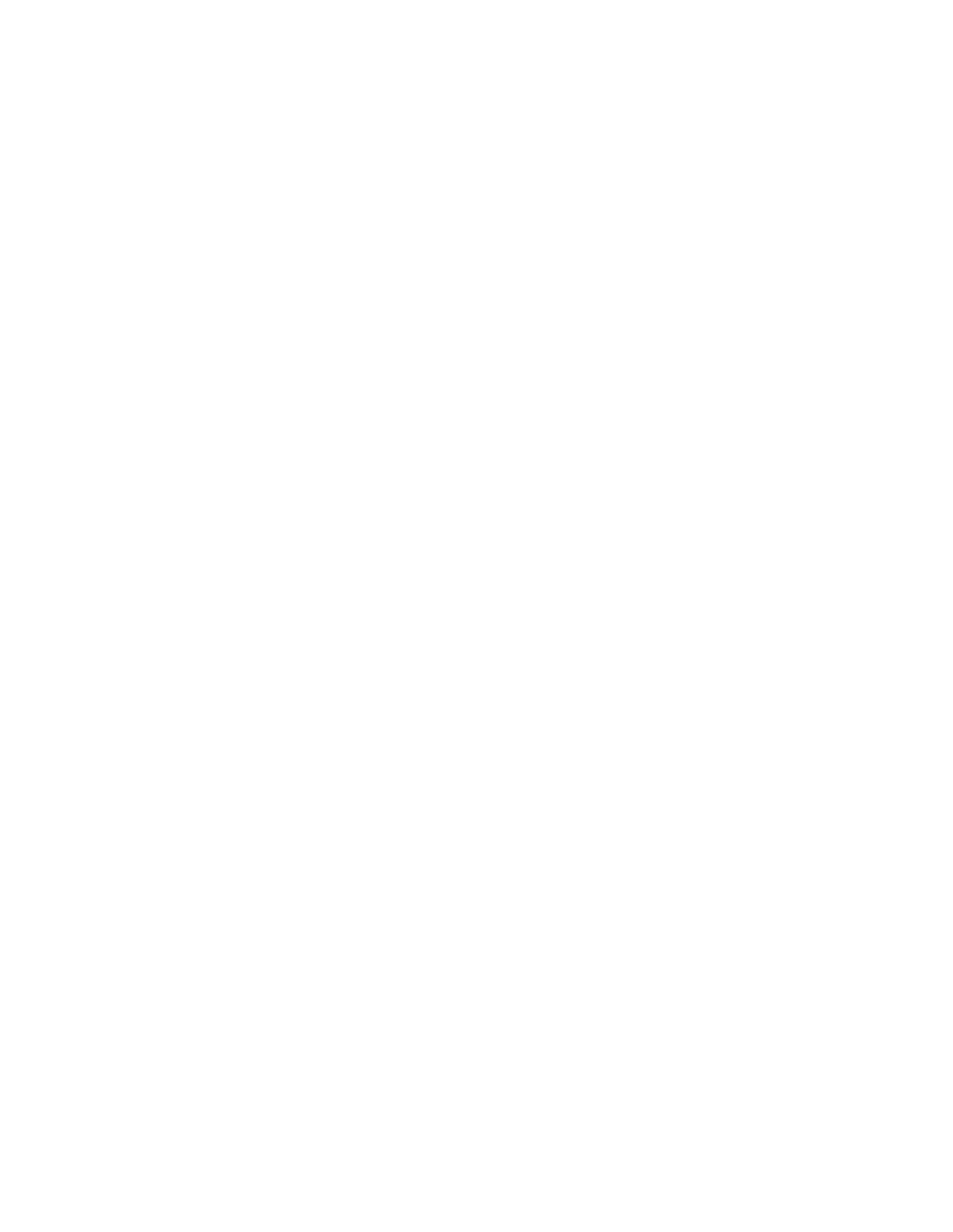|                                                    |               |             | <b>PAPER 1</b> |
|----------------------------------------------------|---------------|-------------|----------------|
| <b>RENFREWSHIRE COUNCIL</b>                        |               |             |                |
| <b>SUMMARY OF 2017-2018 REVENUE ESTIMATES</b>      |               |             |                |
| <b>DEPARTMENT: ADULT SERVICES</b>                  |               |             |                |
|                                                    | £             | £           | £              |
| Analysis of Change between 2016-2017 and 2017-2018 |               |             |                |
| 2015-2016 Estimates                                |               |             | 60,875,277     |
| Adjustments for items outwith Resource Allocation  |               |             |                |
| Less: capital charges                              | (1, 242, 601) |             |                |
|                                                    |               | (1,242,601) |                |
| Adjustments for Central Support                    |               |             |                |
| Central support costs                              |               |             |                |
| Corporate and Democratic core costs                |               |             |                |
|                                                    |               |             | (1,242,601)    |
| Adjusted 2016-2017 Estimates                       |               |             | 59,632,676     |
|                                                    |               |             |                |
| <b>Adjustment to Current Year Estimates</b>        |               |             |                |
| Unavoidable Increase (Decrease) (PAPER 2)          |               | 4,405,675   |                |
| Transfers (PAPER 3)                                |               | 65,350      |                |
|                                                    |               |             | 4,471,025      |
|                                                    |               |             |                |
| 2017-2018 Estimates                                |               |             | 64, 103, 701   |

**(Before budget decisions)**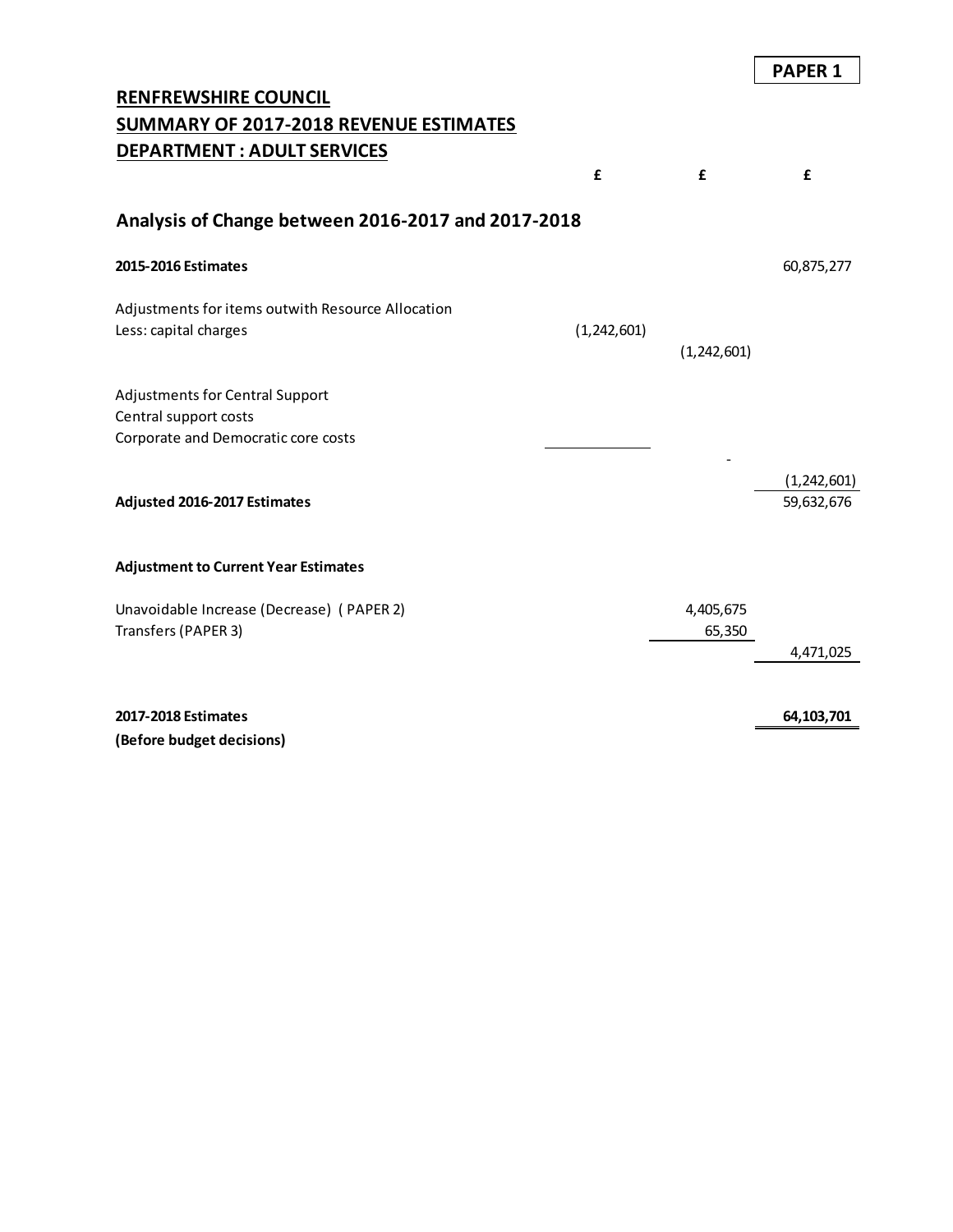## **DEPARTMENT : ADULT SERVICES**

| <b>SW</b>      |                                                                      | £         |
|----------------|----------------------------------------------------------------------|-----------|
| 1              | Impact of increase in the Living wage and changes in sleepover costs | 1,989,095 |
| $\overline{2}$ | Inflationary pressures on commissioned contracts                     | 1,170,000 |
| 3              | Impact of demographic and socio-economic demand pressures            | 1,246,580 |
|                |                                                                      |           |
|                | <b>Total Increase (Decrease) to Budget</b>                           | 4,405,675 |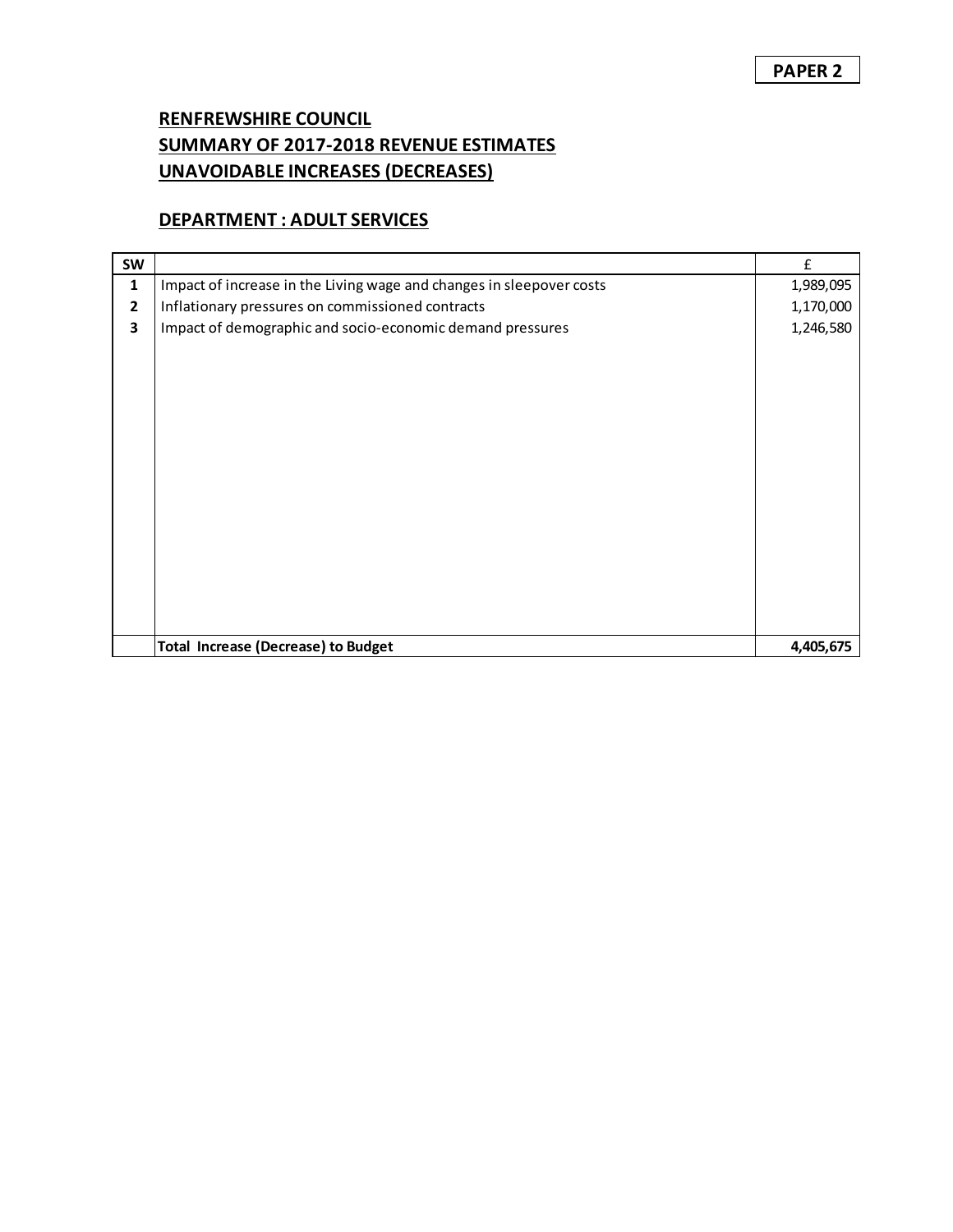## **DEPARTMENT : ADULT SERVICES**

| SW             |                                        | $\pmb{\mathsf{f}}$ |
|----------------|----------------------------------------|--------------------|
| $\mathbf 1$    | Transfer of Disclosure Scotland Budget | 66,449             |
| $\overline{2}$ | Correction of Finance team transfer    | (1,099)            |
|                |                                        |                    |
|                |                                        |                    |
|                |                                        |                    |
|                |                                        |                    |
|                |                                        |                    |
|                |                                        |                    |
|                |                                        |                    |
|                |                                        |                    |
|                |                                        |                    |
|                |                                        |                    |
|                |                                        |                    |
|                |                                        |                    |
|                |                                        |                    |
|                |                                        |                    |
|                |                                        |                    |
|                |                                        |                    |
|                |                                        |                    |
|                |                                        |                    |
|                | Total Increase (Decrease) to Budget    | 65,350             |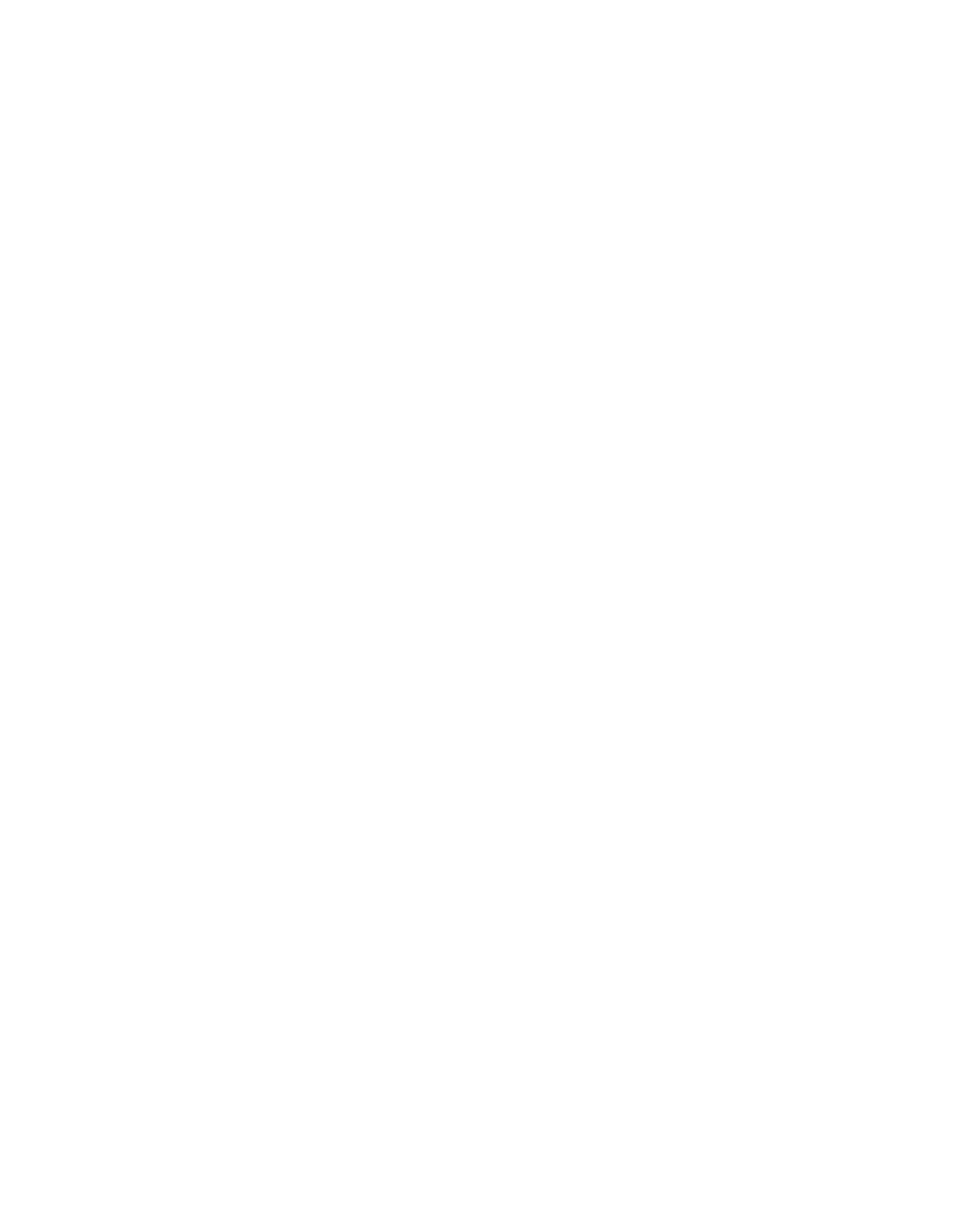#### **Renfrewshire Council Estimates of Expenditure and Income for the Year Ended 31st March 2018 General Fund Summary Objective Summary**

| <b>Estimates of Expenditure and Income for the Year Ended 31st March 2018</b><br><b>General Fund Summary</b><br><b>Objective Summary</b> |                                          |                        |                                  |                                  |
|------------------------------------------------------------------------------------------------------------------------------------------|------------------------------------------|------------------------|----------------------------------|----------------------------------|
| Line<br><b>No</b>                                                                                                                        | <b>Net Expenditure</b>                   |                        | 2016/17<br><b>Estimates</b><br>£ | 2017/18<br><b>Estimates</b><br>£ |
| $\mathbf{1}$                                                                                                                             | <b>Children's Services</b>               |                        | 171,744,859                      | 177,840,337                      |
| $\mathbf 2$                                                                                                                              | <b>Leisure Services</b>                  |                        | 8,355,274                        | 9,102,215                        |
| $\mathbf 3$                                                                                                                              | <b>Community Resources</b>               |                        | 44,690,225                       | 43,417,569                       |
| 4                                                                                                                                        | <b>Finance and Resources</b>             |                        | 31,330,228                       | 31,590,078                       |
| $\overline{\mathbf{5}}$                                                                                                                  | <b>Valuation Joint Board</b>             |                        | 1,243,900                        | 1,212,800                        |
| 6                                                                                                                                        | <b>Other Housing</b>                     |                        | 5,274,600                        | 4,021,383                        |
| $\overline{7}$                                                                                                                           | <b>Planning and Ecomonic Development</b> |                        | 3,523,844                        | 2,727,964                        |
| 8                                                                                                                                        | <b>SPT</b>                               |                        | 3,354,700                        | 3,287,700                        |
| 9                                                                                                                                        | <b>Chief Executives</b>                  |                        | 4,292,108                        | 5,761,271                        |
| 10                                                                                                                                       | <b>Miscellaneous</b>                     |                        | 50,181,271                       | 31,962,929                       |
| 11                                                                                                                                       | <b>Adult Services</b>                    |                        | 59,632,676                       | 64,103,701                       |
|                                                                                                                                          |                                          |                        |                                  |                                  |
|                                                                                                                                          |                                          |                        |                                  |                                  |
|                                                                                                                                          |                                          |                        |                                  |                                  |
|                                                                                                                                          |                                          |                        |                                  |                                  |
|                                                                                                                                          |                                          |                        |                                  |                                  |
| 12                                                                                                                                       |                                          | <b>Net Expenditure</b> | 383,623,685                      | 375,027,947                      |